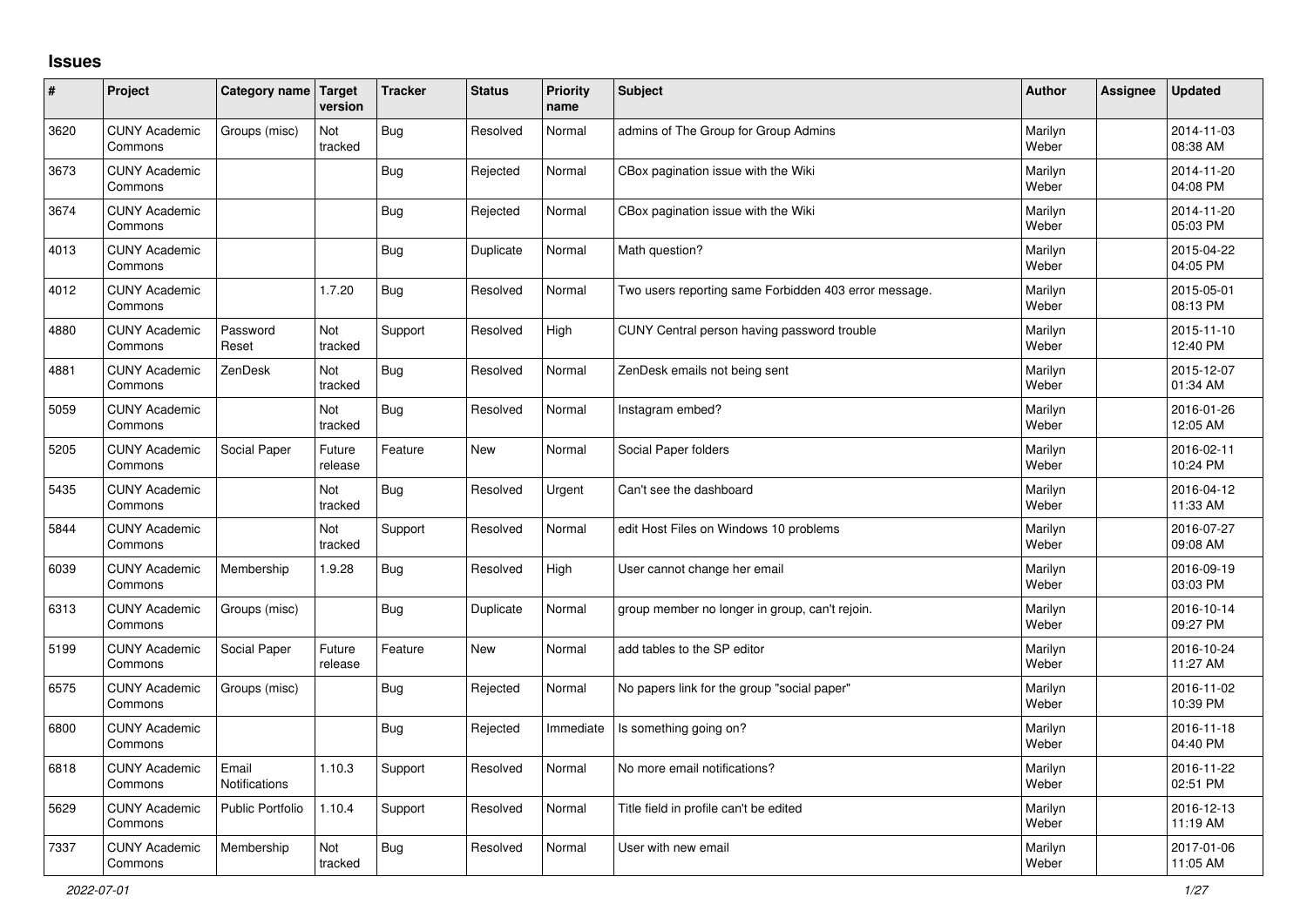| $\vert$ # | Project                         | Category name   Target      | version        | <b>Tracker</b> | <b>Status</b> | <b>Priority</b><br>name | <b>Subject</b>                                                                          | <b>Author</b>    | Assignee | <b>Updated</b>         |
|-----------|---------------------------------|-----------------------------|----------------|----------------|---------------|-------------------------|-----------------------------------------------------------------------------------------|------------------|----------|------------------------|
| 7486      | <b>CUNY Academic</b><br>Commons | Membership                  | Not<br>tracked | Support        | Resolved      | Normal                  | changed email address                                                                   | Marilyn<br>Weber |          | 2017-01-24<br>10:00 PM |
| 7607      | <b>CUNY Academic</b><br>Commons | <b>WordPress</b><br>(misc)  | Not<br>tracked | Feature        | Resolved      | Normal                  | mp4 files                                                                               | Marilyn<br>Weber |          | 2017-02-15<br>07:37 PM |
| 7608      | <b>CUNY Academic</b><br>Commons | Registration                | Not<br>tracked | Feature        | Resolved      | Normal                  | create an account                                                                       | Marilyn<br>Weber |          | 2017-02-15<br>10:45 PM |
| 7745      | <b>CUNY Academic</b><br>Commons | <b>WordPress</b><br>Plugins | 1.10.13        | Support        | Resolved      | Normal                  | Featured Video Plus plugin requested                                                    | Marilyn<br>Weber |          | 2017-03-03<br>01:51 PM |
| 7775      | <b>CUNY Academic</b><br>Commons | Membership                  | Not<br>tracked | Support        | Resolved      | Normal                  | Email change                                                                            | Marilyn<br>Weber |          | 2017-03-08<br>10:09 PM |
| 7803      | <b>CUNY Academic</b><br>Commons |                             |                | <b>Bug</b>     | Resolved      | Normal                  | user email change                                                                       | Marilyn<br>Weber |          | 2017-03-16<br>11:58 AM |
| 7767      | <b>CUNY Academic</b><br>Commons |                             | Not<br>tracked | <b>Bug</b>     | Resolved      | Normal                  | Site loading problems                                                                   | Marilyn<br>Weber |          | 2017-03-21<br>09:57 PM |
| 7922      | <b>CUNY Academic</b><br>Commons | Membership                  | Not<br>tracked | Support        | Resolved      | Normal                  | add me as an admin to the MALs alumni site?                                             | Marilyn<br>Weber |          | 2017-04-06<br>05:19 PM |
| 7668      | <b>CUNY Academic</b><br>Commons | <b>WordPress</b><br>Plugins |                | Support        | Rejected      | Normal                  | Iframes question                                                                        | Marilyn<br>Weber |          | 2017-04-11<br>09:29 PM |
| 7972      | <b>CUNY Academic</b><br>Commons |                             | Not<br>tracked | Support        | Resolved      | Normal                  | expand the memory limit for videos?                                                     | Marilyn<br>Weber |          | 2017-04-20<br>10:07 AM |
| 7994      | <b>CUNY Academic</b><br>Commons | WordPress<br>(misc)         | 1.10.17        | <b>Bug</b>     | Resolved      | Urgent                  | Comments not appearing                                                                  | Marilyn<br>Weber |          | 2017-04-20<br>11:16 AM |
| 7995      | <b>CUNY Academic</b><br>Commons | Domain<br>Mapping           | Not<br>tracked | Bug            | Resolved      | Urgent                  | http://on.socialpaper.gc.cuny.edu down?                                                 | Marilyn<br>Weber |          | 2017-04-21<br>11:07 AM |
| 8071      | <b>CUNY Academic</b><br>Commons | <b>WordPress</b><br>Plugins | Not<br>tracked | Support        | Rejected      | Normal                  | Anthologize                                                                             | Marilyn<br>Weber |          | 2017-05-10<br>10:15 AM |
| 8120      | <b>CUNY Academic</b><br>Commons | Membership                  | Not<br>tracked | Support        | Resolved      | Normal                  | add me as an admin to https://nyslavery.commons.gc.cuny.edu                             | Marilyn<br>Weber |          | 2017-05-10<br>02:19 PM |
| 8195      | <b>CUNY Academic</b><br>Commons |                             |                | Support        | Rejected      | Normal                  | possible to make the Profile pic semi-hidden?                                           | Marilyn<br>Weber |          | 2017-05-24<br>11:00 PM |
| 8379      | <b>CUNY Academic</b><br>Commons |                             | Not<br>tracked | Support        | Resolved      | Normal                  | request for site build help                                                             | Marilyn<br>Weber |          | 2017-07-01<br>10:48 AM |
| 8125      | <b>CUNY Academic</b><br>Commons | WordPress<br><b>Themes</b>  | 1.10.19        | Bug            | Resolved      | High                    | careerplan admin page failing to load with "currently unable to handle<br>this request" | Marilyn<br>Weber |          | 2017-07-13<br>12:54 PM |
| 8531      | <b>CUNY Academic</b><br>Commons | Membership                  | Not<br>tracked | Support        | Resolved      | Normal                  | admin of https://admissions.commons.gc.cuny.edu                                         | Marilyn<br>Weber |          | 2017-08-15<br>04:20 PM |
| 8529      | <b>CUNY Academic</b><br>Commons |                             | Not<br>tracked | Support        | Resolved      | Normal                  | Iframe regiest?                                                                         | Marilyn<br>Weber |          | 2017-08-16<br>04:40 PM |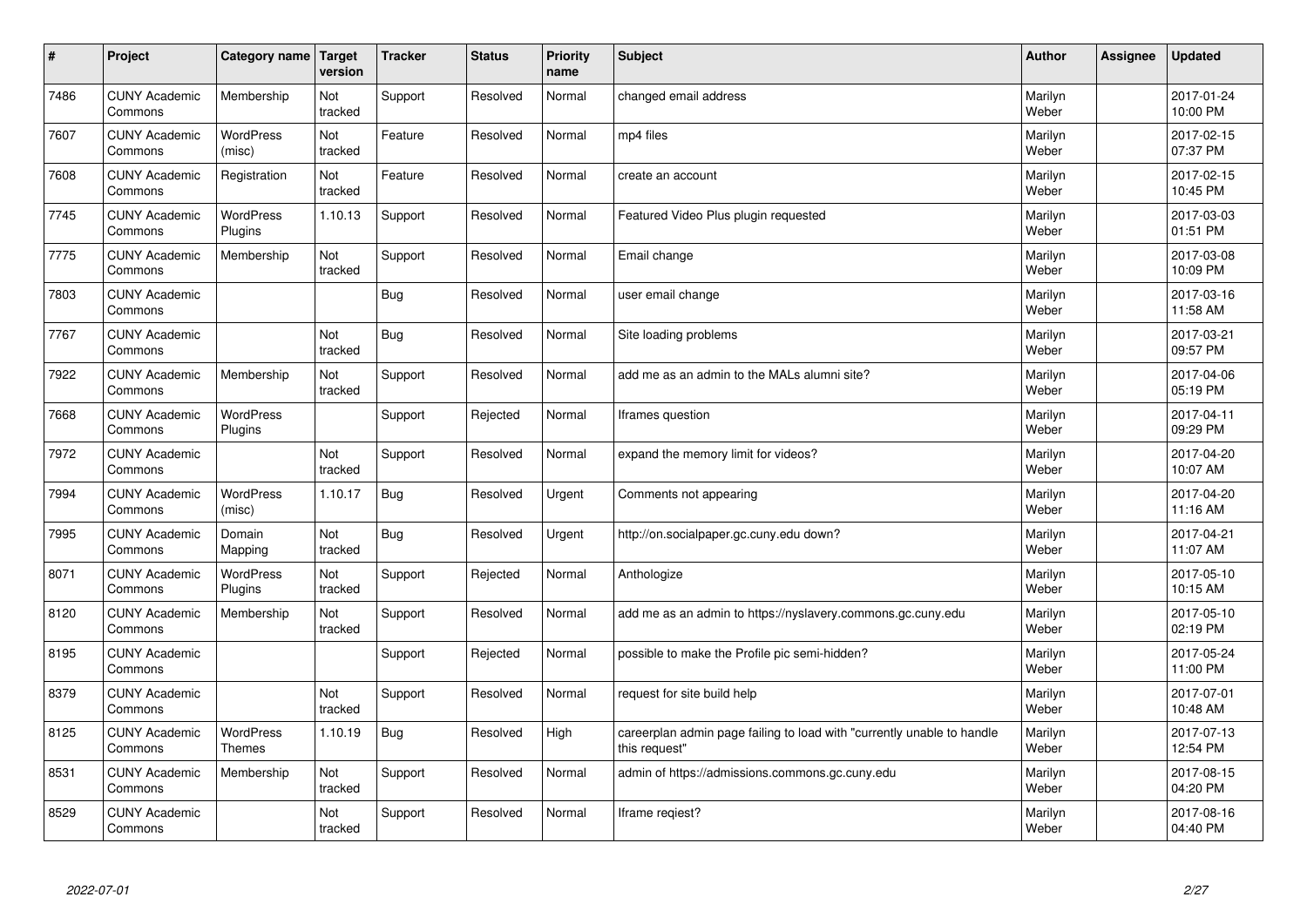| $\sharp$ | Project                         | Category name               | Target<br>version | <b>Tracker</b>     | <b>Status</b> | <b>Priority</b><br>name | <b>Subject</b>                                           | <b>Author</b>    | Assignee | <b>Updated</b>         |
|----------|---------------------------------|-----------------------------|-------------------|--------------------|---------------|-------------------------|----------------------------------------------------------|------------------|----------|------------------------|
| 8552     | <b>CUNY Academic</b><br>Commons | <b>WordPress</b><br>Plugins | 1.11.10           | Bug                | Resolved      | Normal                  | Events Calendar problem                                  | Marilyn<br>Weber |          | 2017-08-18<br>04:36 PM |
| 8553     | <b>CUNY Academic</b><br>Commons |                             | Not<br>tracked    | Support            | Resolved      | Normal                  | storage limits?                                          | Marilyn<br>Weber |          | 2017-08-18<br>04:36 PM |
| 8577     | <b>CUNY Academic</b><br>Commons | Membership                  | Not<br>tracked    | Support            | Resolved      | Normal                  | another user email change                                | Marilyn<br>Weber |          | 2017-08-25<br>10:23 AM |
| 8630     | <b>CUNY Academic</b><br>Commons | Membership                  | Not<br>tracked    | Support            | Resolved      | Normal                  | Change in email/campus                                   | Marilyn<br>Weber |          | 2017-08-30<br>03:48 PM |
| 8576     | <b>CUNY Academic</b><br>Commons | <b>WordPress</b><br>Plugins | 1.11.11           | Support            | Resolved      | Normal                  | Digital Measures plugin request                          | Marilyn<br>Weber |          | 2017-09-01<br>03:44 PM |
| 8638     | <b>CUNY Academic</b><br>Commons | Group Blogs                 | 1.11.11           | <b>Bug</b>         | Resolved      | Normal                  | members not syncing from group to site                   | Marilyn<br>Weber |          | 2017-09-01<br>03:50 PM |
| 8471     | <b>CUNY Academic</b><br>Commons |                             | Not<br>tracked    | Support            | Resolved      | Normal                  | admin at https://commons.gc.cuny.edu/                    | Marilyn<br>Weber |          | 2017-09-06<br>01:50 PM |
| 8693     | <b>CUNY Academic</b><br>Commons | <b>WordPress</b><br>Plugins |                   | Support            | Resolved      | Normal                  | Existing blog wants to replace Mailpoet with Newsletters | Marilyn<br>Weber |          | 2017-09-12<br>02:24 PM |
| 8721     | <b>CUNY Academic</b><br>Commons | <b>WordPress</b><br>Plugins | 1.11.13           | Bug                | Resolved      | Normal                  | more problems with Events calendar                       | Marilyn<br>Weber |          | 2017-09-21<br>10:35 AM |
| 8726     | <b>CUNY Academic</b><br>Commons |                             |                   | Support            | Resolved      | Normal                  | Redirect problem                                         | Marilyn<br>Weber |          | 2017-09-21<br>12:14 PM |
| 8729     | <b>CUNY Academic</b><br>Commons |                             | Not<br>tracked    | Support            | Resolved      | Normal                  | email change                                             | Marilyn<br>Weber |          | 2017-09-25<br>02:14 PM |
| 8768     | <b>CUNY Academic</b><br>Commons |                             | Not<br>tracked    | Support            | Resolved      | Normal                  | unsafe redirect?                                         | Marilyn<br>Weber |          | 2017-10-06<br>12:14 PM |
| 8464     | <b>CUNY Academic</b><br>Commons |                             | Not<br>tracked    | Support            | Resolved      | Normal                  | WP UI                                                    | Marilyn<br>Weber |          | 2017-10-11<br>11:23 AM |
| 8459     | <b>CUNY Academic</b><br>Commons |                             | Not<br>tracked    | Documentatio<br>n. | Resolved      | Normal                  | comprehensive list of plugins?                           | Marilyn<br>Weber |          | 2017-10-11<br>11:24 AM |
| 8848     | <b>CUNY Academic</b><br>Commons |                             | Not<br>tracked    | Support            | Resolved      | Normal                  | email change request                                     | Marilyn<br>Weber |          | 2017-10-24<br>11:19 AM |
| 8855     | <b>CUNY Academic</b><br>Commons |                             | Not<br>tracked    | Support            | Resolved      | Normal                  | another email change request                             | Marilyn<br>Weber |          | 2017-10-25<br>10:55 AM |
| 8873     | <b>CUNY Academic</b><br>Commons |                             | Not<br>tracked    | Support            | Resolved      | Normal                  | maximum file upload size?                                | Marilyn<br>Weber |          | 2017-10-30<br>11:23 AM |
| 8882     | <b>CUNY Academic</b><br>Commons |                             | Not<br>tracked    | Support            | Resolved      | Normal                  | question about search engines                            | Marilyn<br>Weber |          | 2017-11-01<br>03:26 PM |
| 8661     | <b>CUNY Academic</b><br>Commons | Group Blogs                 | Not<br>tracked    | Bug                | Resolved      | Normal                  | new group, old site, can't link?                         | Marilyn<br>Weber |          | 2017-11-15<br>01:26 PM |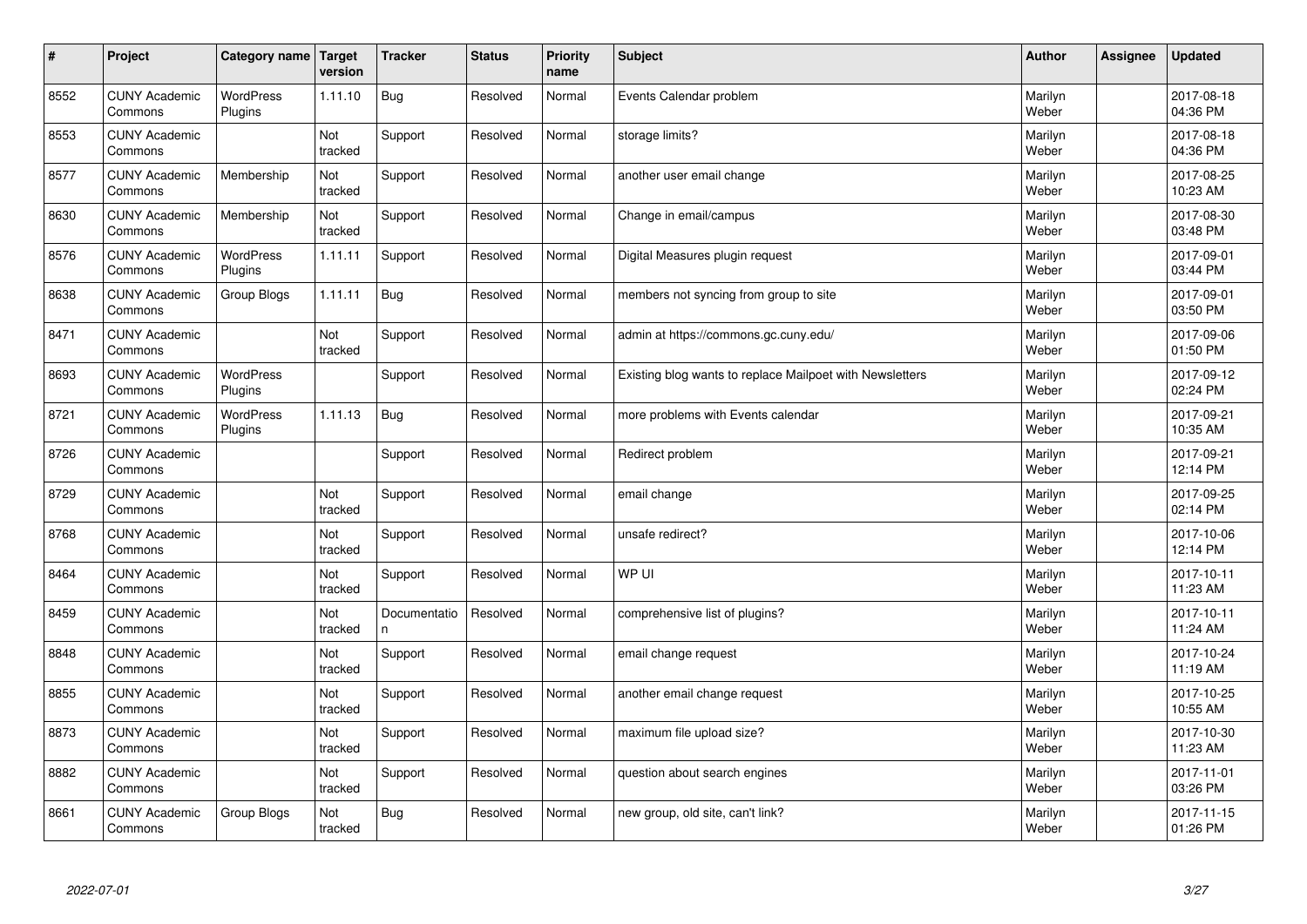| $\vert$ # | Project                         | Category name   Target | version        | <b>Tracker</b> | <b>Status</b> | <b>Priority</b><br>name | <b>Subject</b>                                     | <b>Author</b>    | Assignee | <b>Updated</b>         |
|-----------|---------------------------------|------------------------|----------------|----------------|---------------|-------------------------|----------------------------------------------------|------------------|----------|------------------------|
| 8566      | <b>CUNY Academic</b><br>Commons | Membership             | Not<br>tracked | Support        | Resolved      | Normal                  | user email change                                  | Marilyn<br>Weber |          | 2017-11-15<br>01:27 PM |
| 8308      | <b>CUNY Academic</b><br>Commons | WordPress<br>Plugins   | Not<br>tracked | Support        | Resolved      | Normal                  | <b>WP Migration plugin</b>                         | Marilyn<br>Weber |          | 2017-11-15<br>01:27 PM |
| 8259      | <b>CUNY Academic</b><br>Commons |                        | Not<br>tracked | <b>Bug</b>     | Resolved      | Normal                  | missing dashboard                                  | Marilyn<br>Weber |          | 2017-11-15<br>01:28 PM |
| 8098      | <b>CUNY Academic</b><br>Commons | Public Portfolio       | Not<br>tracked | <b>Bug</b>     | Abandoned     | Normal                  | Widget in profile not working                      | Marilyn<br>Weber |          | 2017-11-15<br>01:28 PM |
| 7836      | <b>CUNY Academic</b><br>Commons | Social Paper           | Not<br>tracked | Support        | Resolved      | Normal                  | missing Social Paper                               | Marilyn<br>Weber |          | 2017-11-15<br>01:31 PM |
| 7770      | <b>CUNY Academic</b><br>Commons | WordPress<br>Plugins   | Not<br>tracked | <b>Bug</b>     | Abandoned     | Normal                  | Timeline.js problem                                | Marilyn<br>Weber |          | 2017-11-15<br>01:43 PM |
| 6106      | <b>CUNY Academic</b><br>Commons | Server                 | Not<br>tracked | <b>Bug</b>     | Resolved      | Normal                  | 504 error                                          | Marilyn<br>Weber |          | 2017-11-15<br>01:55 PM |
| 7226      | <b>CUNY Academic</b><br>Commons | Registration           | Not<br>tracked | Bug            | Abandoned     | Normal                  | Community college student cannot register?         | Marilyn<br>Weber |          | 2017-11-15<br>01:55 PM |
| 8908      | <b>CUNY Academic</b><br>Commons | WordPress<br>Plugins   | 1.12.2         | Support        | Resolved      | Normal                  | Plugin request from Steve Brier                    | Marilyn<br>Weber |          | 2017-11-27<br>11:39 AM |
| 8937      | <b>CUNY Academic</b><br>Commons |                        | Not<br>tracked | <b>Bug</b>     | Resolved      | Normal                  | videos gone                                        | Marilyn<br>Weber |          | 2017-12-01<br>11:27 AM |
| 8893      | <b>CUNY Academic</b><br>Commons | Social Paper           | 1.12.1         | Support        | Resolved      | Normal                  | Social paper won't connect to group?               | Marilyn<br>Weber |          | 2017-12-11<br>01:16 PM |
| 9004      | <b>CUNY Academic</b><br>Commons | Membership             | Not<br>tracked | Support        | Resolved      | Normal                  | email change request                               | Marilyn<br>Weber |          | 2017-12-14<br>12:27 PM |
| 9033      | <b>CUNY Academic</b><br>Commons |                        |                | Support        | Rejected      | Normal                  | Site search terms                                  | Marilyn<br>Weber |          | 2017-12-22<br>01:10 PM |
| 9026      | <b>CUNY Academic</b><br>Commons | WordPress<br>Plugins   | 1.12.6         | Support        | Resolved      | Normal                  | plugin request from Carlos Guevara                 | Marilyn<br>Weber |          | 2018-01-03<br>09:33 AM |
| 9062      | <b>CUNY Academic</b><br>Commons |                        | Not<br>tracked | Bug            | Resolved      | Normal                  | re-add me as admin of https://commons.gc.cuny.edu/ | Marilyn<br>Weber |          | 2018-01-08<br>12:03 PM |
| 9087      | <b>CUNY Academic</b><br>Commons | WordPress<br>Plugins   | 1.12.7         | Support        | Resolved      | Normal                  | request for WP Social Sharing                      | Marilyn<br>Weber |          | 2018-01-23<br>11:17 AM |
| 9130      | <b>CUNY Academic</b><br>Commons | Homepage<br>Slides     | Not<br>tracked | <b>Bug</b>     | Resolved      | Normal                  | too many redirects                                 | Marilyn<br>Weber |          | 2018-01-29<br>10:27 AM |
| 9133      | <b>CUNY Academic</b><br>Commons |                        |                | Support        | Duplicate     | Normal                  | webrecorder.io                                     | Marilyn<br>Weber |          | 2018-01-29<br>10:34 AM |
| 9131      | <b>CUNY Academic</b><br>Commons |                        |                | Support        | Resolved      | Normal                  | webrecorder.io via Firefox                         | Marilyn<br>Weber |          | 2018-01-29<br>11:11 AM |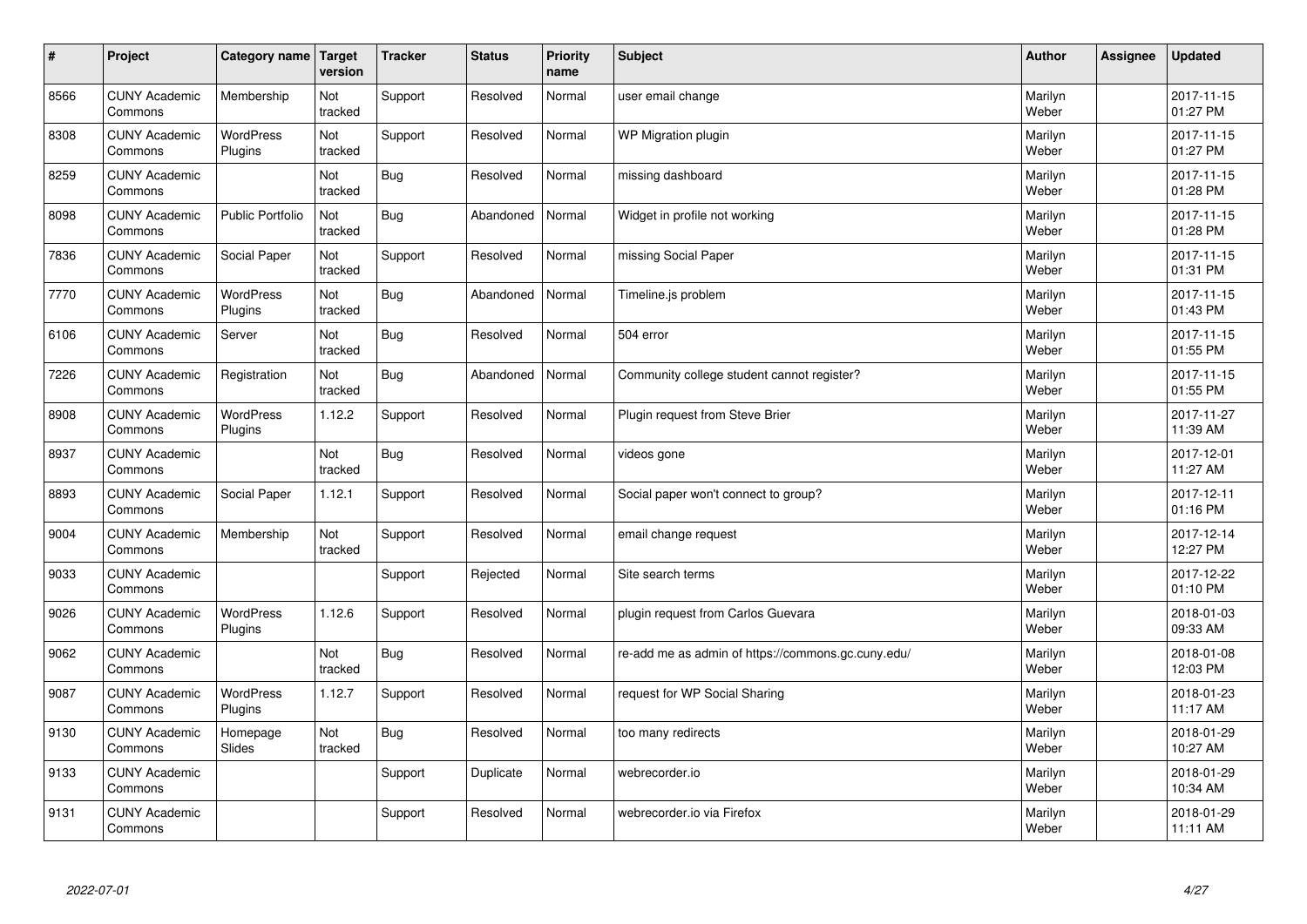| $\sharp$ | Project                         | Category name   Target            | version        | <b>Tracker</b> | <b>Status</b> | <b>Priority</b><br>name | <b>Subject</b>                                       | <b>Author</b>    | <b>Assignee</b> | <b>Updated</b>         |
|----------|---------------------------------|-----------------------------------|----------------|----------------|---------------|-------------------------|------------------------------------------------------|------------------|-----------------|------------------------|
| 9223     | <b>CUNY Academic</b><br>Commons |                                   | Not<br>tracked | Support        | Resolved      | Normal                  | moving wordpress sites                               | Marilyn<br>Weber |                 | 2018-02-18<br>08:44 PM |
| 9276     | <b>CUNY Academic</b><br>Commons |                                   |                | <b>Bug</b>     | Resolved      | High                    | problem adding a member to a group - wrong username? | Marilyn<br>Weber |                 | 2018-02-25<br>12:47 PM |
| 9282     | <b>CUNY Academic</b><br>Commons | Group Forums                      | 1.12.9         | <b>Bug</b>     | Resolved      | Normal                  | 'Forum ID is missing" error?                         | Marilyn<br>Weber |                 | 2018-02-27<br>10:32 AM |
| 9330     | <b>CUNY Academic</b><br>Commons | <b>WordPress</b><br>Plugins       | 1.12.10        | <b>Bug</b>     | Resolved      | Normal                  | part 2 of problems with the Leaflet plug -in         | Marilyn<br>Weber |                 | 2018-03-04<br>05:58 PM |
| 9355     | <b>CUNY Academic</b><br>Commons |                                   | Not<br>tracked | Support        | Resolved      | Normal                  | 14gb of video?                                       | Marilyn<br>Weber |                 | 2018-03-13<br>11:56 AM |
| 9470     | <b>CUNY Academic</b><br>Commons |                                   |                | <b>Bug</b>     | Resolved      | Normal                  | Users not appearing via "Add New"                    | Marilyn<br>Weber |                 | 2018-03-22<br>07:44 PM |
| 9604     | <b>CUNY Academic</b><br>Commons |                                   | Not<br>tracked | Support        | Resolved      | Normal                  | l (Marilyn) can only log into cdev as teststudent    | Marilyn<br>Weber |                 | 2018-04-21<br>10:20 AM |
| 9587     | <b>CUNY Academic</b><br>Commons |                                   |                | Support        | Rejected      | Normal                  | possible request for the "PDF Poster" plugin         | Marilyn<br>Weber |                 | 2018-04-24<br>10:52 AM |
| 9684     | <b>CUNY Academic</b><br>Commons |                                   |                | Support        | Rejected      | Normal                  | SEO cleanup for newlaborforum.cuny.edu               | Marilyn<br>Weber |                 | 2018-04-30<br>10:29 AM |
| 8446     | <b>CUNY Academic</b><br>Commons | <b>WordPress</b><br>Plugins       | 1.11.14        | Support        | Resolved      | Normal                  | request for multiple accordion menu plugins          | Marilyn<br>Weber |                 | 2018-05-07<br>09:57 PM |
| 9725     | <b>CUNY Academic</b><br>Commons |                                   | Not<br>tracked | Support        | Resolved      | Normal                  | problems with deleting a site                        | Marilyn<br>Weber |                 | 2018-05-07<br>10:24 PM |
| 8941     | <b>CUNY Academic</b><br>Commons | <b>WordPress</b><br><b>Themes</b> | 1.13.1         | Support        | Resolved      | Normal                  | Theme request: ColorNews                             | Marilyn<br>Weber |                 | 2018-05-08<br>10:42 AM |
| 9767     | <b>CUNY Academic</b><br>Commons | Registration                      | Not<br>tracked | Support        | Resolved      | Normal                  | user deleted account but now needs one               | Marilyn<br>Weber |                 | 2018-05-11<br>02:39 PM |
| 9780     | <b>CUNY Academic</b><br>Commons |                                   | Not<br>tracked | Support        | Resolved      | Normal                  | remove the phone number on this profile?             | Marilyn<br>Weber |                 | 2018-05-15<br>10:35 AM |
| 9834     | <b>CUNY Academic</b><br>Commons |                                   |                | Support        | Duplicate     | Normal                  | add a "like" function                                | Marilyn<br>Weber |                 | 2018-05-25<br>10:38 AM |
| 9885     | <b>CUNY Academic</b><br>Commons |                                   |                | Support        | Rejected      | Normal                  | Publications field problem                           | Marilyn<br>Weber |                 | 2018-06-06<br>01:18 PM |
| 9888     | <b>CUNY Academic</b><br>Commons | WordPress<br>Plugins              | 1.13.3         | Support        | Resolved      | Normal                  | Business directory Plug-in request                   | Marilyn<br>Weber |                 | 2018-06-12<br>11:52 AM |
| 9919     | <b>CUNY Academic</b><br>Commons |                                   | Not<br>tracked | <b>Bug</b>     | Resolved      | Normal                  | admin of https://sphcurriculum.commons.gc.cuny.edu   | Marilyn<br>Weber |                 | 2018-06-12<br>09:37 PM |
| 9955     | <b>CUNY Academic</b><br>Commons | <b>WordPress</b><br>Plugins       | 1.13.4         | Support        | Rejected      | Normal                  | docx converter plugin?                               | Marilyn<br>Weber |                 | 2018-06-26<br>11:39 AM |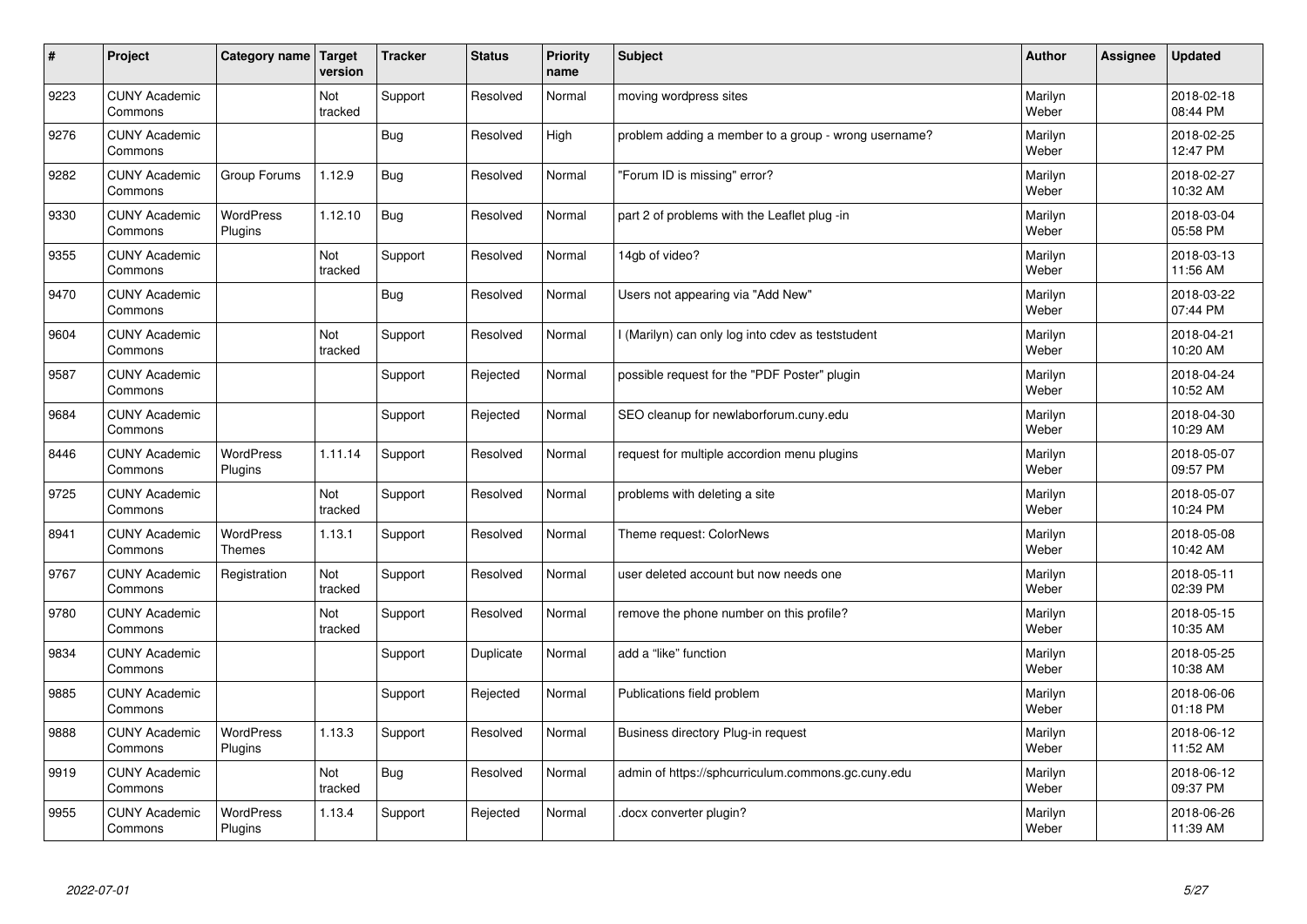| #     | Project                         | Category name   Target        | version           | <b>Tracker</b> | <b>Status</b>        | <b>Priority</b><br>name | <b>Subject</b>                                          | <b>Author</b>    | Assignee | <b>Updated</b>         |
|-------|---------------------------------|-------------------------------|-------------------|----------------|----------------------|-------------------------|---------------------------------------------------------|------------------|----------|------------------------|
| 9992  | <b>CUNY Academic</b><br>Commons |                               | 1.13.6            | <b>Bug</b>     | Resolved             | Normal                  | ACERT website down again                                | Marilyn<br>Weber |          | 2018-07-10<br>12:15 PM |
| 10006 | <b>CUNY Academic</b><br>Commons | Membership                    | Not<br>tracked    | Support        | Resolved             | Normal                  | another email change request                            | Marilyn<br>Weber |          | 2018-07-13<br>12:36 PM |
| 9996  | <b>CUNY Academic</b><br>Commons | Membership                    | Not<br>tracked    | Support        | Rejected             | Normal                  | user email change request                               | Marilyn<br>Weber |          | 2018-07-16<br>10:49 AM |
| 10035 | <b>CUNY Academic</b><br>Commons |                               | Not<br>tracked    | Bug            | Resolved             | Normal                  | Reconnecting user to site                               | Marilyn<br>Weber |          | 2018-07-23<br>11:55 AM |
| 10066 | <b>CUNY Academic</b><br>Commons | Membership                    | Not<br>tracked    | Support        | Resolved             | Normal                  | add me as an admin to https://pkms.commons.gc.cuny.edu/ | Marilyn<br>Weber |          | 2018-07-26<br>11:54 AM |
| 10101 | <b>CUNY Academic</b><br>Commons |                               | 1.13.7            | <b>Bug</b>     | Resolved             | Normal                  | URL changes within Manage section of groups             | Marilyn<br>Weber |          | 2018-08-03<br>01:54 PM |
| 10239 | <b>CUNY Academic</b><br>Commons |                               | Not<br>tracked    | Support        | Resolved             | Normal                  | musicroombooking.commons.gc.cuny.edu                    | Marilyn<br>Weber |          | 2018-08-29<br>03:06 PM |
| 10240 | <b>CUNY Academic</b><br>Commons | WordPress<br>Plugins          | 1.13.8            | Support        | Resolved             | Normal                  | require-featured-image plug-in request                  | Marilyn<br>Weber |          | 2018-08-29<br>05:15 PM |
| 10260 | <b>CUNY Academic</b><br>Commons |                               |                   | <b>Bug</b>     | Rejected             | Normal                  | bad activation email                                    | Marilyn<br>Weber |          | 2018-08-30<br>01:25 PM |
| 10361 | <b>CUNY Academic</b><br>Commons | Group Forums                  | 1.13.10           | Bug            | Resolved             | Normal                  | forum post pending oddity                               | Marilyn<br>Weber |          | 2018-09-25<br>10:45 AM |
| 5992  | <b>CUNY Academic</b><br>Commons | Email<br><b>Notifications</b> | Future<br>release | Feature        | <b>New</b>           | Normal                  | Changing the From line of autogenerated blog emails     | Marilyn<br>Weber |          | 2018-09-27<br>05:19 PM |
| 10387 | <b>CUNY Academic</b><br>Commons | Membership                    | Not<br>tracked    | Support        | Resolved             | Normal                  | remove user page                                        | Marilyn<br>Weber |          | 2018-09-28<br>02:26 PM |
| 10562 | <b>CUNY Academic</b><br>Commons |                               |                   | Bug            | Rejected             | Normal                  | Commons is down                                         | Marilyn<br>Weber |          | 2018-10-23<br>10:49 AM |
| 10537 | <b>CUNY Academic</b><br>Commons |                               | Not<br>tracked    | Bug            | Resolved             | Normal                  | jpegs not showing                                       | Marilyn<br>Weber |          | 2018-10-23<br>10:51 AM |
| 9886  | <b>CUNY Academic</b><br>Commons | cuny.is                       | Not<br>tracked    | Support        | Resolved             | Normal                  | cuny.is SSL                                             | Marilyn<br>Weber |          | 2018-10-26<br>02:07 PM |
| 10606 | <b>CUNY Academic</b><br>Commons | cdev.gc.cuny.ed<br>ū.         | Not<br>tracked    | Support        | Resolved             | Normal                  | problems with testing environment                       | Marilyn<br>Weber |          | 2018-11-02<br>10:27 AM |
| 10657 | <b>CUNY Academic</b><br>Commons |                               | Not<br>tracked    | Support        | Reporter<br>Feedback | Normal                  | child theme problems                                    | Marilyn<br>Weber |          | 2018-11-08<br>01:19 PM |
| 10772 | <b>CUNY Academic</b><br>Commons | Groups (misc)                 | 1.14.2            | <b>Bug</b>     | Resolved             | Normal                  | can't create groups                                     | Marilyn<br>Weber |          | 2018-12-04<br>10:42 AM |
| 8978  | <b>CUNY Academic</b><br>Commons | Groups (misc)                 | Not<br>tracked    | Support        | Resolved             | Normal                  | removing old groups                                     | Marilyn<br>Weber |          | 2018-12-10<br>03:52 PM |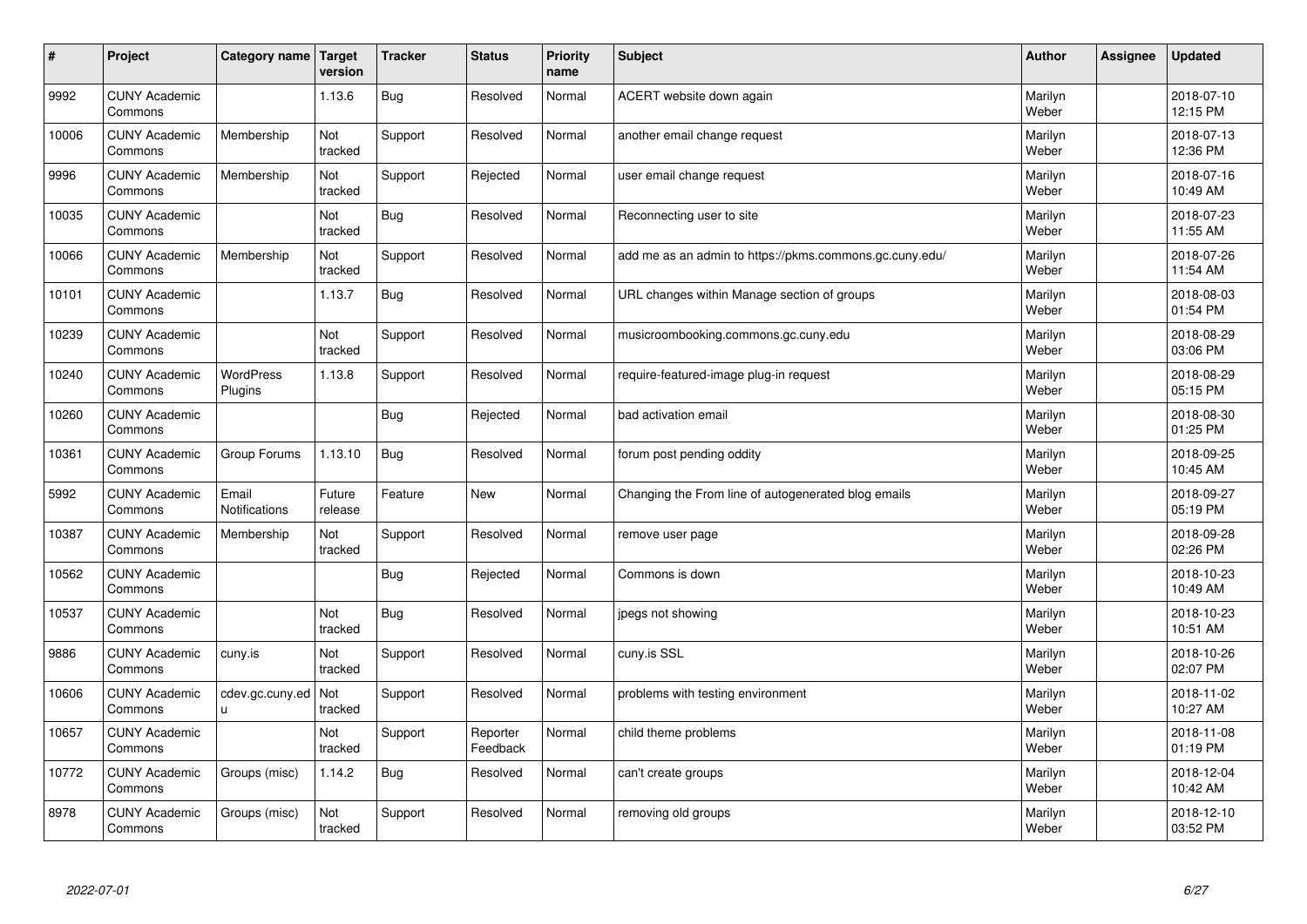| $\vert$ # | Project                         | Category name               | Target<br>version | <b>Tracker</b> | <b>Status</b> | <b>Priority</b><br>name | <b>Subject</b>                                       | <b>Author</b>    | Assignee | <b>Updated</b>         |
|-----------|---------------------------------|-----------------------------|-------------------|----------------|---------------|-------------------------|------------------------------------------------------|------------------|----------|------------------------|
| 9726      | <b>CUNY Academic</b><br>Commons | <b>WordPress</b><br>Plugins | Not<br>tracked    | Support        | Abandoned     | Normal                  | technical error on Contact page                      | Marilyn<br>Weber |          | 2018-12-10<br>03:53 PM |
| 9779      | <b>CUNY Academic</b><br>Commons | Membership                  | Not<br>tracked    | Support        | Resolved      | Normal                  | user not sure if she is registered.                  | Marilyn<br>Weber |          | 2018-12-10<br>03:53 PM |
| 9889      | <b>CUNY Academic</b><br>Commons |                             | Not<br>tracked    | Support        | Resolved      | Normal                  | remove comments from activity feed?                  | Marilyn<br>Weber |          | 2018-12-10<br>03:53 PM |
| 10133     | <b>CUNY Academic</b><br>Commons | <b>WordPress</b><br>(misc)  | Not<br>tracked    | Support        | Resolved      | Normal                  | two Commons sites to be migrated elsewhere           | Marilyn<br>Weber |          | 2018-12-10<br>03:54 PM |
| 10257     | <b>CUNY Academic</b><br>Commons | Membership                  | Not<br>tracked    | Support        | Resolved      | Normal                  | change the email from @login.cuny.edu to campu email | Marilyn<br>Weber |          | 2018-12-10<br>03:55 PM |
| 10298     | <b>CUNY Academic</b><br>Commons |                             | Not<br>tracked    | Support        | Resolved      | Normal                  | RSS feed to itunes problem                           | Marilyn<br>Weber |          | 2018-12-10<br>03:57 PM |
| 10440     | <b>CUNY Academic</b><br>Commons |                             | Not<br>tracked    | Support        | Resolved      | Normal                  | Acert post problem                                   | Marilyn<br>Weber |          | 2018-12-10<br>03:57 PM |
| 10571     | <b>CUNY Academic</b><br>Commons |                             | Not<br>tracked    | Support        | Abandoned     | Normal                  | newsletter queue problem                             | Marilyn<br>Weber |          | 2018-12-10<br>03:58 PM |
| 10810     | <b>CUNY Academic</b><br>Commons | <b>WordPress</b><br>(misc)  | 1.14.2            | Bug            | Resolved      | Normal                  | Sites set as public are becoming private             | Marilyn<br>Weber |          | 2018-12-11<br>10:15 AM |
| 10820     | <b>CUNY Academic</b><br>Commons |                             | Not<br>tracked    | Support        | Resolved      | Normal                  | retrieve deleted pages/posts                         | Marilyn<br>Weber |          | 2018-12-13<br>06:33 PM |
| 10850     | <b>CUNY Academic</b><br>Commons |                             |                   | Support        | Rejected      | Normal                  | Gravity form being resent                            | Marilyn<br>Weber |          | 2018-12-20<br>10:18 PM |
| 10910     | <b>CUNY Academic</b><br>Commons | Membership                  | Not<br>tracked    | Support        | Resolved      | Normal                  | request to be an admin to a prof's site              | Marilyn<br>Weber |          | 2019-01-04<br>10:45 AM |
| 11003     | <b>CUNY Academic</b><br>Commons |                             | Not<br>tracked    | Support        | Resolved      | Normal                  | user email change                                    | Marilyn<br>Weber |          | 2019-01-24<br>02:50 PM |
| 11006     | <b>CUNY Academic</b><br>Commons | Groups (misc)               | 1.14.6            | Support        | Resolved      | Normal                  | removing members from a group isn't working          | Marilyn<br>Weber |          | 2019-01-24<br>03:18 PM |
| 11017     | <b>CUNY Academic</b><br>Commons |                             | Not<br>tracked    | Support        | Resolved      | Normal                  | site didn't save?                                    | Marilyn<br>Weber |          | 2019-01-25<br>03:47 PM |
| 11031     | <b>CUNY Academic</b><br>Commons |                             | Not<br>tracked    | Support        | Resolved      | Normal                  | new group with seemingly old topics                  | Marilyn<br>Weber |          | 2019-02-11<br>12:17 PM |
| 10941     | <b>CUNY Academic</b><br>Commons | Membership                  | Not<br>tracked    | Support        | Resolved      | Normal                  | update user email                                    | Marilyn<br>Weber |          | 2019-02-13<br>02:24 PM |
| 11088     | <b>CUNY Academic</b><br>Commons | Group Blogs                 | Not<br>tracked    | Bug            | Resolved      | Normal                  | no notification for comments                         | Marilyn<br>Weber |          | 2019-02-15<br>03:30 PM |
| 8481      | <b>CUNY Academic</b><br>Commons | Membership                  | Not<br>tracked    | Support        | Resolved      | Normal                  | admin of http://swipanalytic.org/organizers/         | Marilyn<br>Weber |          | 2019-02-19<br>01:58 PM |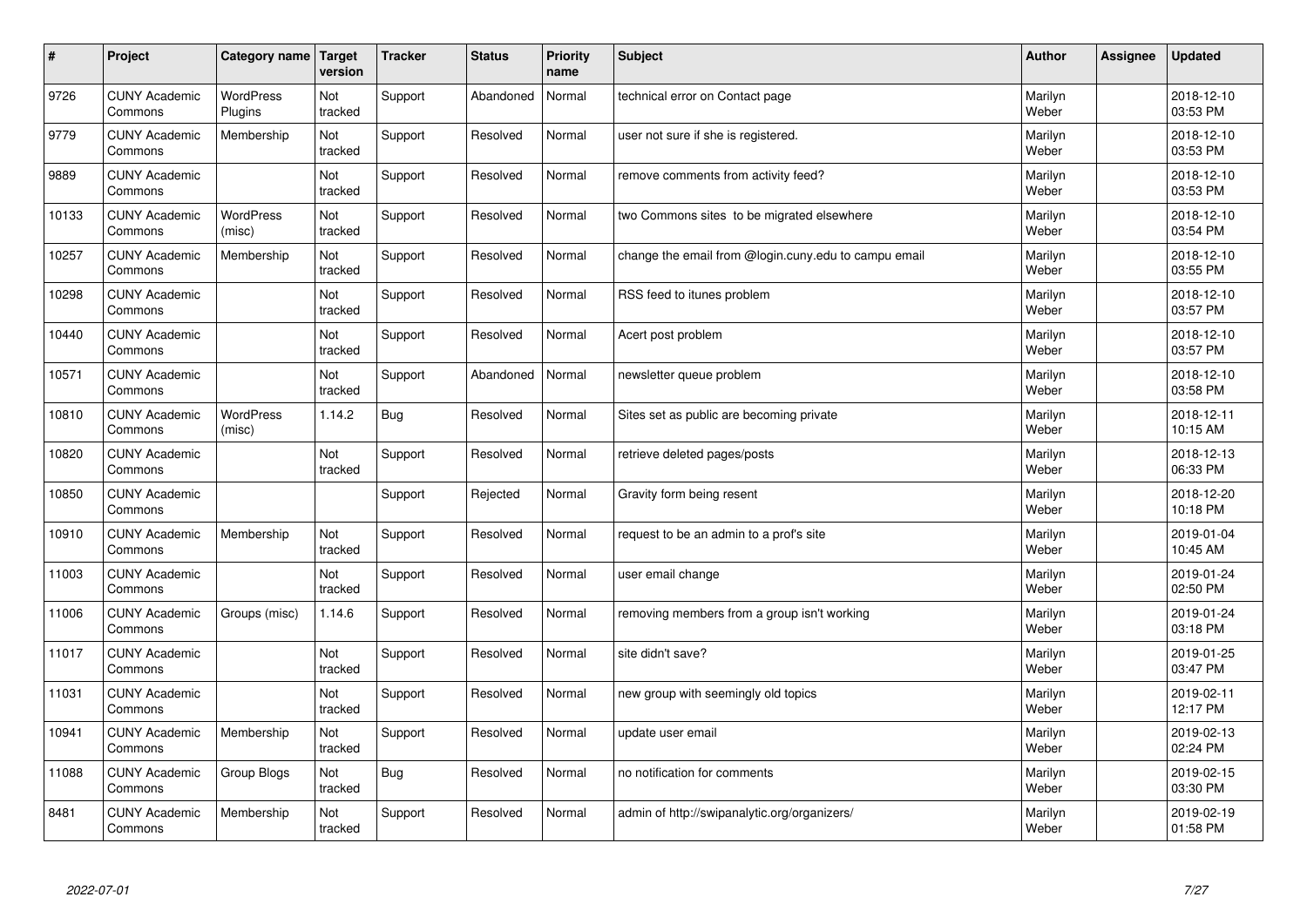| $\sharp$ | Project                         | Category name                     | Target<br>version | <b>Tracker</b> | <b>Status</b>        | <b>Priority</b><br>name | <b>Subject</b>                                                                                         | <b>Author</b>    | Assignee | <b>Updated</b>         |
|----------|---------------------------------|-----------------------------------|-------------------|----------------|----------------------|-------------------------|--------------------------------------------------------------------------------------------------------|------------------|----------|------------------------|
| 11127    | <b>CUNY Academic</b><br>Commons | Membership                        | Not<br>tracked    | Support        | Resolved             | Normal                  | user with new campus affiliation                                                                       | Marilyn<br>Weber |          | 2019-02-19<br>02:09 PM |
| 11091    | <b>CUNY Academic</b><br>Commons | <b>BuddyPress</b><br><b>Docs</b>  | 1.14.7            | Support        | Resolved             | Normal                  | word limit for comments on a group doc?                                                                | Marilyn<br>Weber |          | 2019-02-26<br>02:04 PM |
| 11198    | <b>CUNY Academic</b><br>Commons |                                   | Not<br>tracked    | Support        | Resolved             | Normal                  | former CUNY employee                                                                                   | Marilyn<br>Weber |          | 2019-03-07<br>02:21 PM |
| 11210    | <b>CUNY Academic</b><br>Commons | Membership                        | Not<br>tracked    | Support        | Resolved             | Normal                  | Please change the email                                                                                | Marilyn<br>Weber |          | 2019-03-11<br>04:16 PM |
| 11211    | <b>CUNY Academic</b><br>Commons | <b>WordPress</b><br><b>Themes</b> | 1.14.8            | Support        | Resolved             | Normal                  | user needs to edit the HTML coding                                                                     | Marilyn<br>Weber |          | 2019-03-12<br>11:20 AM |
| 11217    | <b>CUNY Academic</b><br>Commons | Membership                        | Not<br>tracked    | Support        | Resolved             | Normal                  | Another email update                                                                                   | Marilyn<br>Weber |          | 2019-03-12<br>03:37 PM |
| 11147    | <b>CUNY Academic</b><br>Commons | Membership                        | Not<br>tracked    | Support        | Resolved             | Normal                  | employee email change                                                                                  | Marilyn<br>Weber |          | 2019-03-12<br>03:58 PM |
| 11233    | <b>CUNY Academic</b><br>Commons |                                   | 1.14.9            | Support        | Resolved             | Normal                  | Hotiar?                                                                                                | Marilyn<br>Weber |          | 2019-03-26<br>12:10 PM |
| 11267    | <b>CUNY Academic</b><br>Commons |                                   |                   | Support        | Rejected             | Normal                  | signing up with a nonCUNY signup code from the Register page                                           | Marilyn<br>Weber |          | 2019-03-26<br>03:00 PM |
| 10986    | <b>CUNY Academic</b><br>Commons |                                   | Not<br>tracked    | Support        | Resolved             | Normal                  | PDF embedder provoking error                                                                           | Marilyn<br>Weber |          | 2019-03-29<br>04:28 PM |
| 11483    | <b>CUNY Academic</b><br>Commons |                                   | 1.15.2            | <b>Bug</b>     | Resolved             | Normal                  | "Add New user" not working                                                                             | Marilyn<br>Weber |          | 2019-05-21<br>02:26 PM |
| 11002    | <b>CUNY Academic</b><br>Commons |                                   | Not<br>tracked    | Support        | Resolved             | Normal                  | open link in a new tab not working                                                                     | Marilyn<br>Weber |          | 2019-06-03<br>07:57 PM |
| 11509    | <b>CUNY Academic</b><br>Commons |                                   | Not<br>tracked    | Support        | Reporter<br>Feedback | Normal                  | deleted Page causing a Menu problem?                                                                   | Marilyn<br>Weber |          | 2019-06-04<br>09:54 AM |
| 11516    | <b>CUNY Academic</b><br>Commons | Membership                        | Not<br>tracked    | Support        | Resolved             | Normal                  | request for email change                                                                               | Marilyn<br>Weber |          | 2019-06-04<br>01:48 PM |
| 10838    | <b>CUNY Academic</b><br>Commons |                                   | 1.15.3            | Support        | Rejected             | Normal                  | two plugin/theme requests from a digital fellow                                                        | Marilyn<br>Weber |          | 2019-06-11<br>10:31 AM |
| 11609    | <b>CUNY Academic</b><br>Commons |                                   | 1.15.5            | Support        | Resolved             | Normal                  | <b>Mixed Content flag</b>                                                                              | Marilyn<br>Weber |          | 2019-06-27<br>06:54 PM |
| 11647    | <b>CUNY Academic</b><br>Commons |                                   | 1.15.6            | Support        | Resolved             | Normal                  | Tribulant Newsletters update                                                                           | Marilyn<br>Weber |          | 2019-07-18<br>02:27 PM |
| 11650    | <b>CUNY Academic</b><br>Commons |                                   | Not<br>tracked    | Support        | Resolved             | Normal                  | https://commons.gc.cuny.edu/groups/introduction-to-literary-studies-engl<br>ish-252-at-hunter-college/ | Marilyn<br>Weber |          | 2019-07-18<br>02:28 PM |
| 11665    | <b>CUNY Academic</b><br>Commons |                                   |                   | Support        | Resolved             | Immediate               | "My Groups" conflating two groups                                                                      | Marilyn<br>Weber |          | 2019-07-24<br>10:43 PM |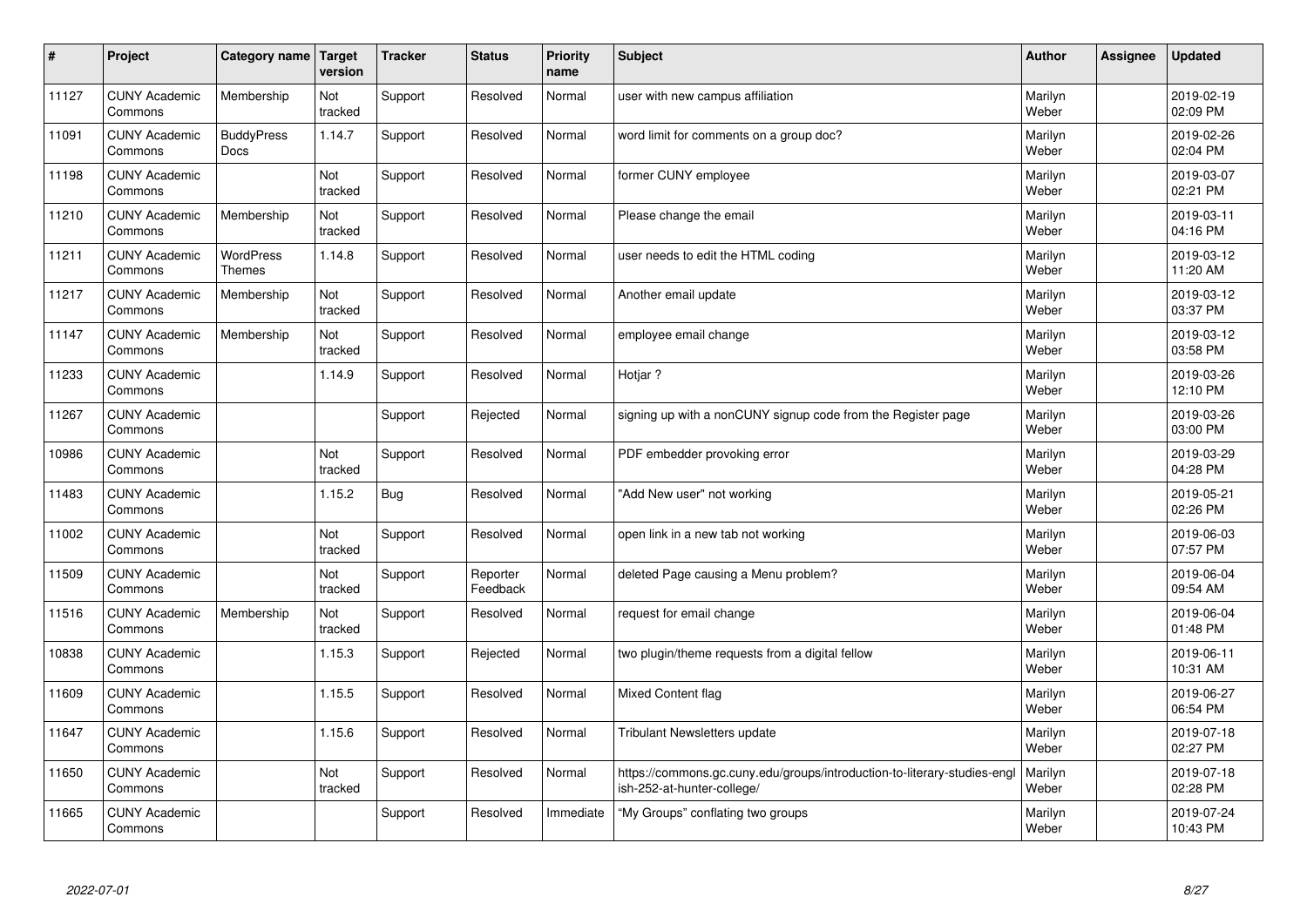| $\sharp$ | Project                         | Category name                | Target<br>version     | <b>Tracker</b> | <b>Status</b>        | <b>Priority</b><br>name | <b>Subject</b>                                                                       | <b>Author</b>    | Assignee | <b>Updated</b>         |
|----------|---------------------------------|------------------------------|-----------------------|----------------|----------------------|-------------------------|--------------------------------------------------------------------------------------|------------------|----------|------------------------|
| 11771    | <b>CUNY Academic</b><br>Commons |                              | Not<br>tracked        | Support        | Reporter<br>Feedback | Normal                  | post displays in sections                                                            | Marilyn<br>Weber |          | 2019-08-20<br>10:34 AM |
| 11787    | <b>CUNY Academic</b><br>Commons |                              | Not<br>tracked        | Support        | Reporter<br>Feedback | Normal                  | automated comments notifications on ZenDesk                                          | Marilyn<br>Weber |          | 2019-08-26<br>06:18 PM |
| 11813    | <b>CUNY Academic</b><br>Commons | <b>WordPress</b><br>Plugins  | 1.15.9                | Support        | Resolved             | Normal                  | "Change Password Protected Message" plugin requests                                  | Marilyn<br>Weber |          | 2019-09-10<br>05:57 PM |
| 11225    | <b>CUNY Academic</b><br>Commons |                              | <b>Not</b><br>tracked | Support        | Resolved             | Normal                  | bulk upload?                                                                         | Marilyn<br>Weber |          | 2019-09-18<br>10:31 AM |
| 10273    | <b>CUNY Academic</b><br>Commons | Registration                 | Not<br>tracked        | Support        | Reporter<br>Feedback | Normal                  | users combining CF and campus address                                                | Marilyn<br>Weber |          | 2019-09-18<br>10:58 AM |
| 11896    | <b>CUNY Academic</b><br>Commons |                              | Not<br>tracked        | Support        | Resolved             | Normal                  | https://thenurseswritingproject.commons.gc.cuny.edu                                  | Marilyn<br>Weber |          | 2019-09-24<br>08:09 AM |
| 11848    | <b>CUNY Academic</b><br>Commons |                              | Not<br>tracked        | Support        | Hold                 | Normal                  | a Dean of Faculty wants to share a large file                                        | Marilyn<br>Weber |          | 2019-09-24<br>08:44 AM |
| 11519    | <b>CUNY Academic</b><br>Commons |                              | Not<br>tracked        | Support        | Assigned             | Normal                  | comment option not appearing                                                         | Marilyn<br>Weber |          | 2019-09-24<br>10:28 AM |
| 11922    | <b>CUNY Academic</b><br>Commons | Membership                   | Not<br>tracked        | Support        | Resolved             | Normal                  | https://commons.gc.cuny.edu/members/cunyhealthequity/                                | Marilyn<br>Weber |          | 2019-10-02<br>04:05 PM |
| 11811    | <b>CUNY Academic</b><br>Commons |                              | Not<br>tracked        | Support        | Duplicate            | Normal                  | Content of Publications widget on profile page being erased on save                  | Marilyn<br>Weber |          | 2019-10-08<br>11:16 AM |
| 11832    | <b>CUNY Academic</b><br>Commons | <b>WordPress</b><br>Plugins  | 1.15.11               | Support        | Resolved             | Normal                  | Yoast SEO premium for sexgenlab.org                                                  | Marilyn<br>Weber |          | 2019-10-08<br>11:22 AM |
| 11961    | <b>CUNY Academic</b><br>Commons | Membership                   | Not<br>tracked        | Support        | Resolved             | Normal                  | switch email for student user                                                        | Marilyn<br>Weber |          | 2019-10-09<br>01:56 PM |
| 11915    | <b>CUNY Academic</b><br>Commons |                              | Not<br>tracked        | Support        | Resolved             | Normal                  | User not in list                                                                     | Marilyn<br>Weber |          | 2019-10-28<br>10:13 AM |
| 11907    | <b>CUNY Academic</b><br>Commons | Public Portfolio             | 1.15.13               | Support        | Resolved             | Normal                  | more publications problems (in profile)                                              | Marilyn<br>Weber |          | 2019-11-04<br>11:16 AM |
| 12038    | <b>CUNY Academic</b><br>Commons |                              | 1.15.13               | Bug            | Resolved             | Normal                  | admin visibility problem at careerplan.commons.gc.cuny.edu                           | Marilyn<br>Weber |          | 2019-11-12<br>10:20 AM |
| 11977    | <b>CUNY Academic</b><br>Commons |                              | Not<br>tracked        | Support        | Resolved             | Normal                  | please remove me from many sites                                                     | Marilyn<br>Weber |          | 2019-11-21<br>01:05 PM |
| 12176    | <b>CUNY Academic</b><br>Commons |                              | Not<br>tracked        | Support        | Resolved             | Normal                  | Mp4s?                                                                                | Marilyn<br>Weber |          | 2019-12-05<br>11:04 AM |
| 12156    | <b>CUNY Academic</b><br>Commons | <b>Blogs</b><br>(BuddyPress) | Not<br>tracked        | Support        | Resolved             | Normal                  | My Sites list (Commons Profile or Sites directory) doesn't match toolbar<br>dropdown | Marilyn<br>Weber |          | 2019-12-11<br>10:20 AM |
| 12190    | <b>CUNY Academic</b><br>Commons | <b>Blogs</b><br>(BuddyPress) | Not<br>tracked        | Support        | Resolved             | Normal                  | Site avatar in directory is not what user expects                                    | Marilyn<br>Weber |          | 2019-12-12<br>08:51 PM |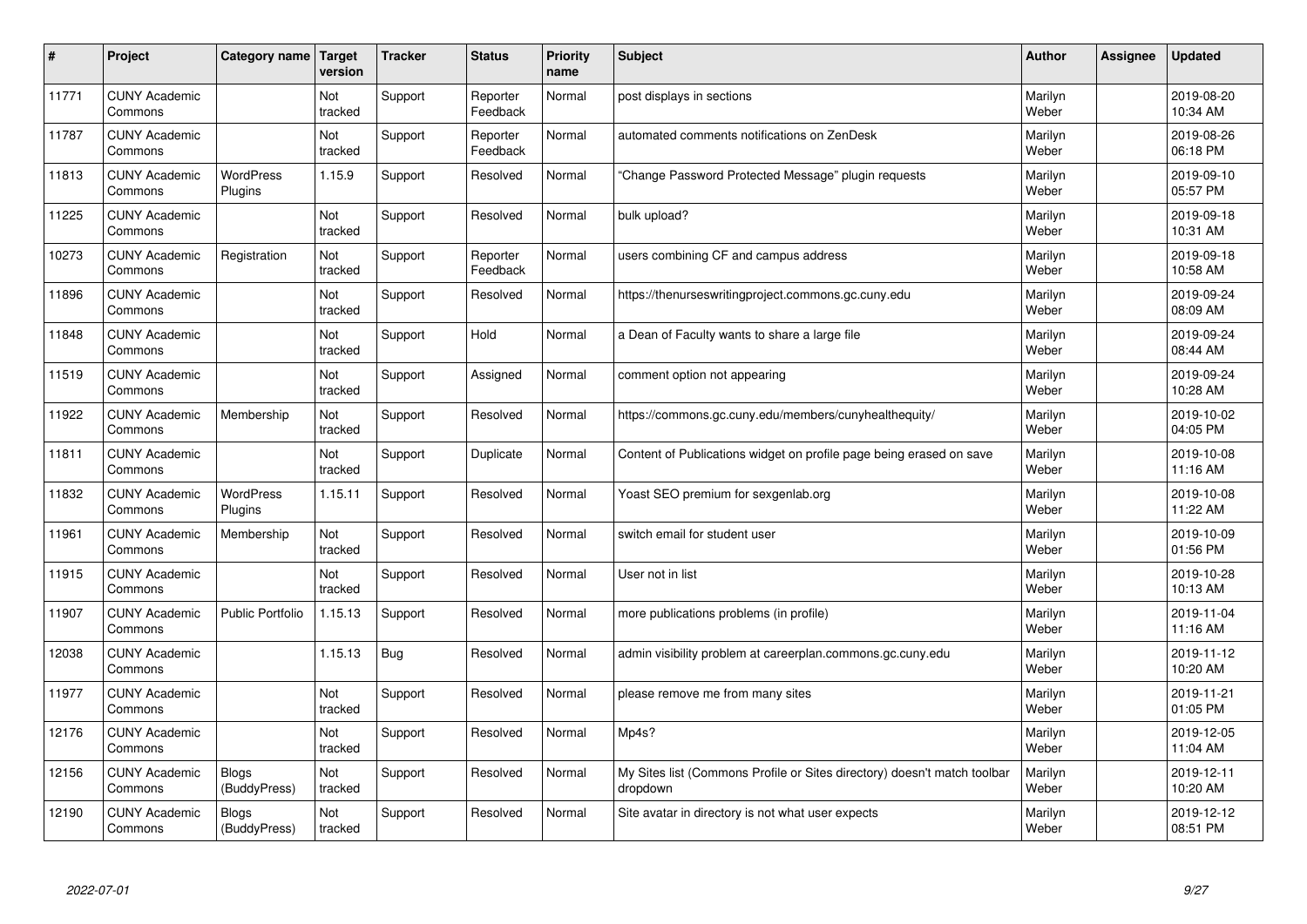| $\sharp$ | Project                         | Category name                     | Target<br>version | <b>Tracker</b> | <b>Status</b>        | <b>Priority</b><br>name | <b>Subject</b>                                                                             | <b>Author</b>    | <b>Assignee</b> | <b>Updated</b>         |
|----------|---------------------------------|-----------------------------------|-------------------|----------------|----------------------|-------------------------|--------------------------------------------------------------------------------------------|------------------|-----------------|------------------------|
| 12137    | <b>CUNY Academic</b><br>Commons | <b>WordPress</b><br><b>Themes</b> | Not<br>tracked    | Support        | Resolved             | Normal                  | media player problem                                                                       | Marilyn<br>Weber |                 | 2019-12-12<br>08:52 PM |
| 12205    | <b>CUNY Academic</b><br>Commons |                                   |                   | Support        | Rejected             | Normal                  | possible update to the 2019 theme?                                                         | Marilyn<br>Weber |                 | 2020-01-14<br>12:08 PM |
| 12350    | <b>CUNY Academic</b><br>Commons | <b>Blogs</b><br>(BuddyPress)      | Not<br>tracked    | Support        | Reporter<br>Feedback | Normal                  | URL creation problem                                                                       | Marilyn<br>Weber |                 | 2020-02-03<br>11:27 AM |
| 12352    | <b>CUNY Academic</b><br>Commons |                                   | Not<br>tracked    | Support        | <b>New</b>           | Normal                  | "posts list" page builder block option                                                     | Marilyn<br>Weber |                 | 2020-02-03<br>01:29 PM |
| 12360    | <b>CUNY Academic</b><br>Commons | <b>WordPress</b><br><b>Themes</b> | Not<br>tracked    | <b>Bug</b>     | Reporter<br>Feedback | Normal                  | site just says "DANTE We are currently in maintenance mode, please<br>check back shortly." | Marilyn<br>Weber |                 | 2020-02-04<br>12:13 PM |
| 11912    | <b>CUNY Academic</b><br>Commons |                                   |                   | Support        | Resolved             | Normal                  | influence search results?                                                                  | Marilyn<br>Weber |                 | 2020-02-11<br>10:51 AM |
| 10059    | <b>CUNY Academic</b><br>Commons | <b>WordPress</b><br><b>Themes</b> | Not<br>tracked    | Support        | Resolved             | Normal                  | Magazine Premium theme for new site                                                        | Marilyn<br>Weber |                 | 2020-02-17<br>03:39 PM |
| 12393    | <b>CUNY Academic</b><br>Commons | <b>WordPress</b><br>(misc)        |                   | Support        | Resolved             | High                    | size limit for files                                                                       | Marilyn<br>Weber |                 | 2020-02-18<br>10:13 AM |
| 12483    | <b>CUNY Academic</b><br>Commons |                                   | 1.16.7            | Bug            | Resolved             | High                    | post error                                                                                 | Marilyn<br>Weber |                 | 2020-02-28<br>02:44 PM |
| 12515    | <b>CUNY Academic</b><br>Commons | cuny.is                           | 1.16.7            | Support        | Resolved             | Normal                  | AJAX actions on cuny is admin page are failing                                             | Marilyn<br>Weber |                 | 2020-03-10<br>11:57 AM |
| 12584    | <b>CUNY Academic</b><br>Commons |                                   | Not<br>tracked    | Bug            | Resolved             | Urgent                  | No way to register                                                                         | Marilyn<br>Weber |                 | 2020-03-27<br>02:38 PM |
| 12676    | <b>CUNY Academic</b><br>Commons | <b>WordPress</b><br>Plugins       | 1.16.10           | Support        | Resolved             | Normal                  | request for Require Post Category plug-in                                                  | Marilyn<br>Weber |                 | 2020-04-28<br>11:03 AM |
| 12777    | <b>CUNY Academic</b><br>Commons |                                   | 1.16.14           | Support        | Resolved             | Normal                  | request to include custom javascript into a Commons-hosted site                            | Marilyn<br>Weber |                 | 2020-06-16<br>04:03 PM |
| 12986    | <b>CUNY Academic</b><br>Commons |                                   |                   | Support        | Rejected             | Normal                  | Someone is trying to create accounts using random CUNY entity emails                       | Marilyn<br>Weber |                 | 2020-07-02<br>09:47 PM |
| 13013    | <b>CUNY Academic</b><br>Commons |                                   | Not<br>tracked    | Bug            | Resolved             | Normal                  | an invite to Group Admins from Brian Foote?!                                               | Marilyn<br>Weber |                 | 2020-07-07<br>02:36 PM |
| 13034    | <b>CUNY Academic</b><br>Commons |                                   | Not<br>tracked    | Support        | Reporter<br>Feedback | Normal                  | a site is asking people to join the Commons to get a download                              | Marilyn<br>Weber |                 | 2020-07-12<br>07:23 AM |
| 13016    | <b>CUNY Academic</b><br>Commons | Shortcodes and<br>embeds          | 1.16.15           | Support        | Resolved             | Normal                  | possible to run code examples, like in Jupyter Notebooks?                                  | Marilyn<br>Weber |                 | 2020-07-16<br>11:52 AM |
| 13065    | <b>CUNY Academic</b><br>Commons |                                   | Not<br>tracked    | Support        | Resolved             | Normal                  | can't invite new user to group                                                             | Marilyn<br>Weber |                 | 2020-07-22<br>04:24 PM |
| 13091    | <b>CUNY Academic</b><br>Commons |                                   | 1.17.0            | Support        | Resolved             | Normal                  | problem with latex (math equations)                                                        | Marilyn<br>Weber |                 | 2020-07-28<br>11:09 AM |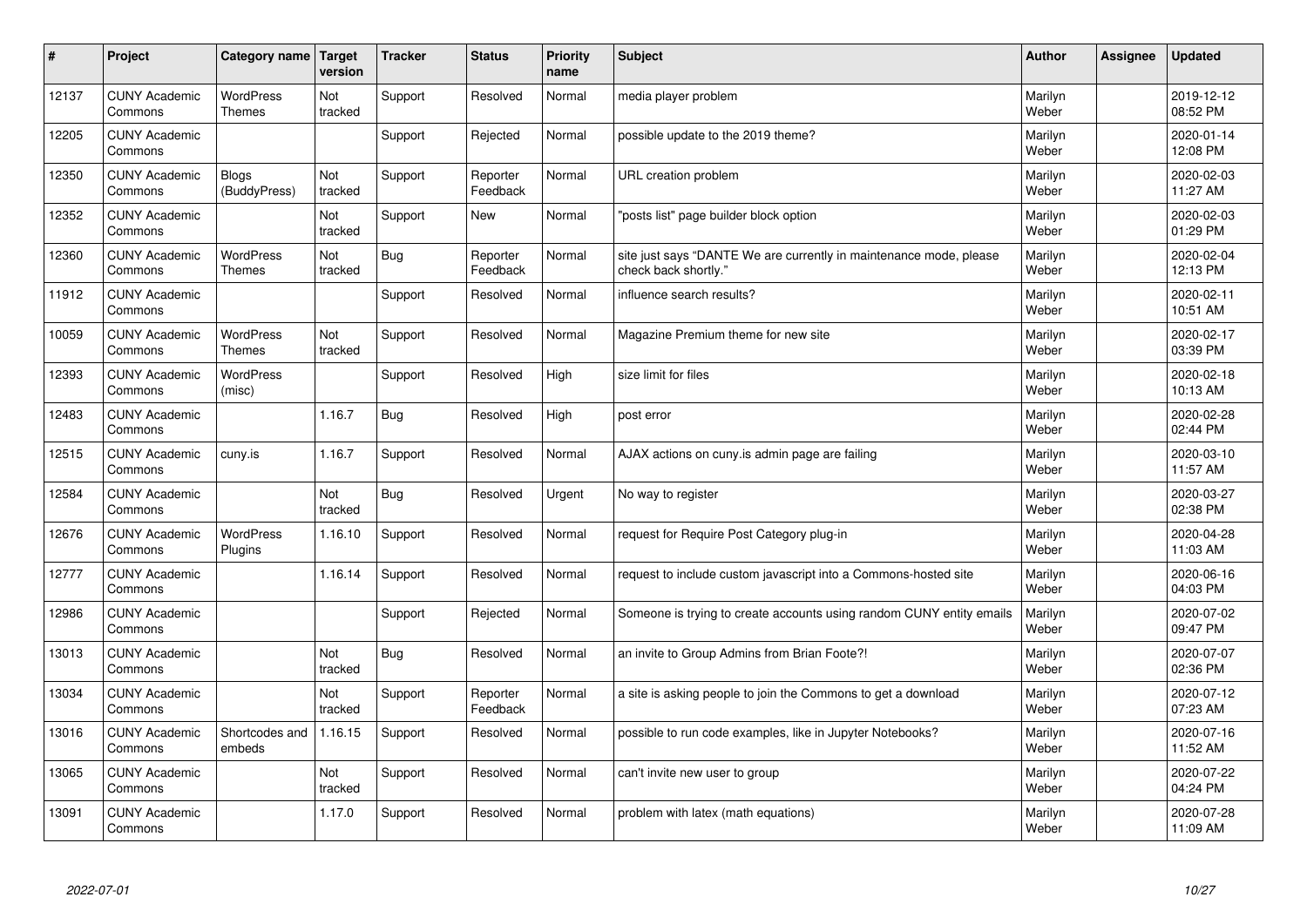| $\sharp$ | Project                         | Category name   Target            | version        | <b>Tracker</b> | <b>Status</b>        | <b>Priority</b><br>name | <b>Subject</b>                            | <b>Author</b>    | <b>Assignee</b> | <b>Updated</b>         |
|----------|---------------------------------|-----------------------------------|----------------|----------------|----------------------|-------------------------|-------------------------------------------|------------------|-----------------|------------------------|
| 13138    | <b>CUNY Academic</b><br>Commons | Group Library                     | Not<br>tracked | Support        | Resolved             | Normal                  | moving Library contents for Steve Brier   | Marilyn<br>Weber |                 | 2020-08-03<br>04:00 PM |
| 13173    | <b>CUNY Academic</b><br>Commons | Group Library                     | 1.17.1         | Support        | Resolved             | High                    | all uploads to the library are silent     | Marilyn<br>Weber |                 | 2020-08-10<br>04:12 PM |
| 13134    | <b>CUNY Academic</b><br>Commons | Site cloning                      | 1.17.1         | Support        | Resolved             | Normal                  | New site (a clone) point to old dashboard | Marilyn<br>Weber |                 | 2020-08-12<br>03:22 PM |
| 13227    | <b>CUNY Academic</b><br>Commons | Group Library                     | 1.17.2         | <b>Bug</b>     | Resolved             | High                    | folder not appearing in library           | Marilyn<br>Weber |                 | 2020-08-21<br>04:22 PM |
| 13217    | <b>CUNY Academic</b><br>Commons |                                   |                | Support        | Rejected             | Normal                  | upload recordings of our past webinars?   | Marilyn<br>Weber |                 | 2020-08-25<br>07:56 AM |
| 13121    | <b>CUNY Academic</b><br>Commons |                                   |                | Support        | Rejected             | Normal                  | embed a DropBox Paper file                | Marilyn<br>Weber |                 | 2020-08-25<br>10:56 AM |
| 13160    | <b>CUNY Academic</b><br>Commons |                                   |                | Support        | Rejected             | Normal                  | site not working on iphone                | Marilyn<br>Weber |                 | 2020-08-25<br>10:58 AM |
| 13185    | <b>CUNY Academic</b><br>Commons | WordPress<br><b>Themes</b>        | 1.17.2         | Support        | Resolved             | Normal                  | Less theme?                               | Marilyn<br>Weber |                 | 2020-08-25<br>11:26 AM |
| 13184    | <b>CUNY Academic</b><br>Commons | <b>WordPress</b><br>Plugins       | 1.17.2         | Support        | Resolved             | Normal                  | google translate plugin                   | Marilyn<br>Weber |                 | 2020-08-25<br>11:36 AM |
| 13255    | <b>CUNY Academic</b><br>Commons |                                   | Not<br>tracked | Support        | Reporter<br>Feedback | Normal                  | Accessibility problems                    | Marilyn<br>Weber |                 | 2020-09-01<br>05:48 PM |
| 13295    | <b>CUNY Academic</b><br>Commons |                                   | Not<br>tracked | Support        | Resolved             | Normal                  | can't find new user                       | Marilyn<br>Weber |                 | 2020-09-08<br>10:18 AM |
| 13169    | <b>CUNY Academic</b><br>Commons |                                   | 1.17.4         | Support        | Rejected             | Normal                  | footer logo image has no alt-text         | Marilyn<br>Weber |                 | 2020-09-22<br>10:18 AM |
| 13378    | <b>CUNY Academic</b><br>Commons |                                   | 1.17.5         | Bug            | Resolved             | Normal                  | problem on one of my sites                | Marilyn<br>Weber |                 | 2020-09-24<br>05:27 PM |
| 13201    | <b>CUNY Academic</b><br>Commons |                                   |                | Support        | Rejected             | Low                     | PDF embedder                              | Marilyn<br>Weber |                 | 2020-09-29<br>11:37 AM |
| 13441    | <b>CUNY Academic</b><br>Commons |                                   | 1.17.5         | Support        | Resolved             | Normal                  | ongoing user problems with daily digests  | Marilyn<br>Weber |                 | 2020-10-13<br>10:02 AM |
| 13288    | <b>CUNY Academic</b><br>Commons |                                   |                | Support        | Abandoned            | Normal                  | log in problems on iPhone 6               | Marilyn<br>Weber |                 | 2020-10-27<br>10:26 AM |
| 13541    | <b>CUNY Academic</b><br>Commons |                                   | Not<br>tracked | Support        | Resolved             | Normal                  | add a page template to OER site.          | Marilyn<br>Weber |                 | 2020-11-11<br>11:12 AM |
| 13512    | <b>CUNY Academic</b><br>Commons | <b>WordPress</b><br><b>Themes</b> | 1.17.7         | Support        | Resolved             | Normal                  | theme update                              | Marilyn<br>Weber |                 | 2020-11-16<br>04:46 PM |
| 13633    | <b>CUNY Academic</b><br>Commons |                                   | Not<br>tracked | Bug            | Resolved             | High                    | PublicsLab site down                      | Marilyn<br>Weber |                 | 2020-11-30<br>02:01 PM |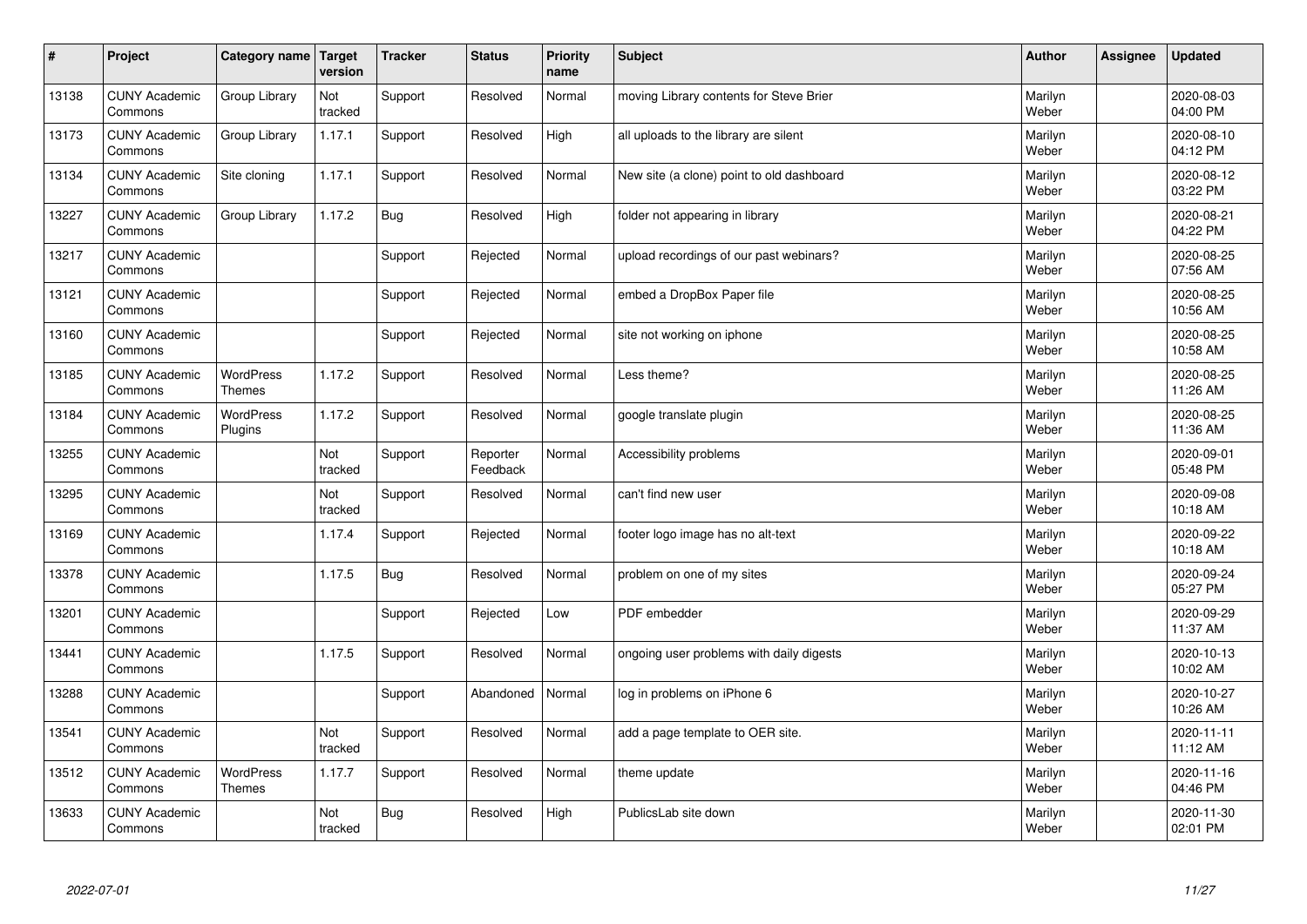| $\sharp$ | Project                         | Category name   Target            | version        | <b>Tracker</b> | <b>Status</b>        | <b>Priority</b><br>name | <b>Subject</b>                               | <b>Author</b>    | <b>Assignee</b> | <b>Updated</b>         |
|----------|---------------------------------|-----------------------------------|----------------|----------------|----------------------|-------------------------|----------------------------------------------|------------------|-----------------|------------------------|
| 13637    | <b>CUNY Academic</b><br>Commons |                                   |                | Support        | Abandoned            | Normal                  | All-in-One Migration plugin request          | Marilyn<br>Weber |                 | 2020-12-08<br>10:46 AM |
| 13675    | <b>CUNY Academic</b><br>Commons | Group Library                     | 1.18.1         | Bug            | Resolved             | High                    | broken Library                               | Marilyn<br>Weber |                 | 2020-12-09<br>05:02 PM |
| 13656    | <b>CUNY Academic</b><br>Commons |                                   |                | <b>Bug</b>     | Resolved             | High                    | site down                                    | Marilyn<br>Weber |                 | 2020-12-11<br>12:50 PM |
| 13710    | <b>CUNY Academic</b><br>Commons |                                   | Not<br>tracked | Support        | Resolved             | Normal                  | small change to Hosting Partner Handbook     | Marilyn<br>Weber |                 | 2020-12-16<br>04:29 PM |
| 13715    | <b>CUNY Academic</b><br>Commons |                                   | Not<br>tracked | <b>Bug</b>     | Resolved             | High                    | https://ulysses.commons.gc.cuny.edu down     | Marilyn<br>Weber |                 | 2020-12-22<br>03:02 PM |
| 13738    | <b>CUNY Academic</b><br>Commons |                                   | 1.18.1         | Support        | Resolved             | Normal                  | theme requests from a non-CUY person         | Marilyn<br>Weber |                 | 2020-12-23<br>11:34 AM |
| 13783    | <b>CUNY Academic</b><br>Commons |                                   | 1.18.2         | Support        | Resolved             | Normal                  | new CUNY OneSearch url                       | Marilyn<br>Weber |                 | 2021-01-14<br>04:53 PM |
| 13846    | <b>CUNY Academic</b><br>Commons | <b>WordPress</b><br>Plugins       | 1.18.3         | Support        | Resolved             | Normal                  | Yoast SEO plugin problem                     | Marilyn<br>Weber |                 | 2021-01-19<br>05:34 PM |
| 13826    | <b>CUNY Academic</b><br>Commons |                                   |                | Support        | Resolved             | Normal                  | January 14th                                 | Marilyn<br>Weber |                 | 2021-01-26<br>04:26 PM |
| 13741    | <b>CUNY Academic</b><br>Commons | <b>WordPress</b><br>Plugins       | 1.18.3         | Support        | Resolved             | Normal                  | Ensemble Video Plugin                        | Marilyn<br>Weber |                 | 2021-01-26<br>04:43 PM |
| 11976    | <b>CUNY Academic</b><br>Commons | <b>WordPress</b><br><b>Themes</b> | Not<br>tracked | Support        | Resolved             | Normal                  | ColorMag request                             | Marilyn<br>Weber |                 | 2021-02-01<br>10:25 AM |
| 13918    | <b>CUNY Academic</b><br>Commons |                                   | Not<br>tracked | Support        | Rejected             | Normal                  | MailPoet Newsletters Premium plugin          | Marilyn<br>Weber |                 | 2021-02-09<br>11:01 AM |
| 13958    | <b>CUNY Academic</b><br>Commons |                                   | 1.18.4         | Support        | Resolved             | Normal                  | calendar widget problem                      | Marilyn<br>Weber |                 | 2021-02-09<br>11:05 AM |
| 13944    | <b>CUNY Academic</b><br>Commons | WordPress<br>Plugins              | 1.18.4         | Support        | Resolved             | Normal                  | 3D FlipBook request                          | Marilyn<br>Weber |                 | 2021-02-09<br>11:05 AM |
| 13935    | <b>CUNY Academic</b><br>Commons | WordPress<br>Plugins              | 1.18.4         | Support        | Resolved             | Low                     | Add Users sidebar widget not working         | Marilyn<br>Weber |                 | 2021-02-09<br>11:05 AM |
| 13975    | <b>CUNY Academic</b><br>Commons | Social Paper                      | Not<br>tracked | Support        | Reporter<br>Feedback | Normal                  | can't approve comments on Social Paper paper | Marilyn<br>Weber |                 | 2021-02-12<br>09:33 AM |
| 14008    | <b>CUNY Academic</b><br>Commons |                                   |                | Bug            | Resolved             | High                    | invisible user                               | Marilyn<br>Weber |                 | 2021-02-18<br>05:53 PM |
| 14016    | <b>CUNY Academic</b><br>Commons |                                   |                | Support        | Rejected             | Normal                  | PDFs not downloading                         | Marilyn<br>Weber |                 | 2021-02-22<br>11:00 AM |
| 13916    | <b>CUNY Academic</b><br>Commons |                                   |                | Support        | Rejected             | Normal                  | <b>Custom Sidebars</b>                       | Marilyn<br>Weber |                 | 2021-02-23<br>10:45 AM |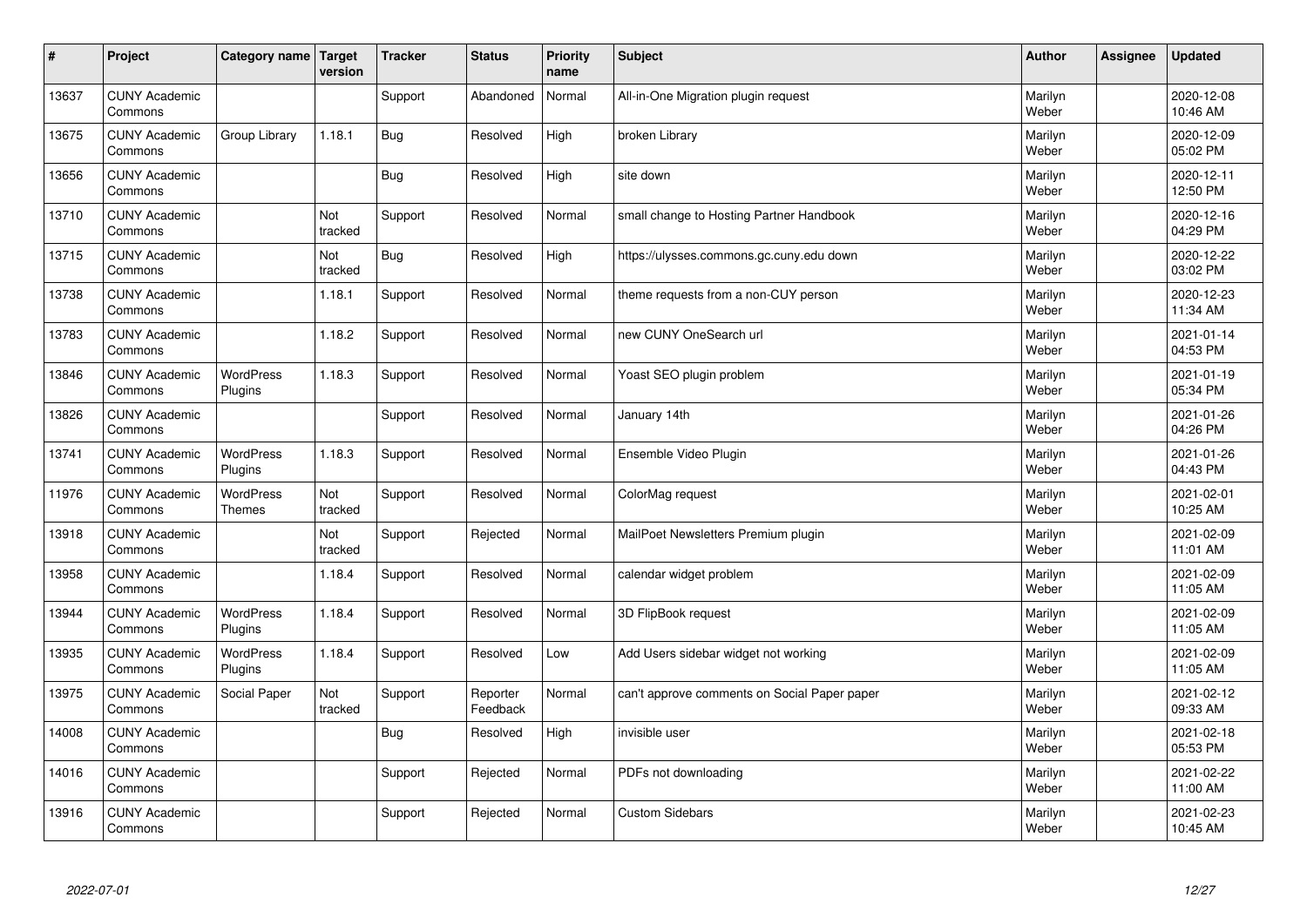| $\vert$ # | Project                         | Category name                     | Target<br>version | <b>Tracker</b> | <b>Status</b>        | <b>Priority</b><br>name | <b>Subject</b>                                                  | <b>Author</b>    | Assignee | <b>Updated</b>         |
|-----------|---------------------------------|-----------------------------------|-------------------|----------------|----------------------|-------------------------|-----------------------------------------------------------------|------------------|----------|------------------------|
| 13912     | <b>CUNY Academic</b><br>Commons |                                   | Not<br>tracked    | Feature        | Hold                 | Low                     | posting "missed schedule"                                       | Marilyn<br>Weber |          | 2021-02-23<br>10:46 AM |
| 14074     | <b>CUNY Academic</b><br>Commons | <b>WordPress</b><br>(misc)        | Not<br>tracked    | Support        | Reporter<br>Feedback | Normal                  | page password protection problem                                | Marilyn<br>Weber |          | 2021-03-02<br>11:03 AM |
| 14242     | <b>CUNY Academic</b><br>Commons |                                   |                   | Support        | Resolved             | Normal                  | LAILAC site missing content                                     | Marilyn<br>Weber |          | 2021-03-27<br>08:40 AM |
| 14246     | <b>CUNY Academic</b><br>Commons |                                   | 1.18.8            | Support        | Resolved             | Normal                  | 'Weekly jQuery Migrate Status Update"                           | Marilyn<br>Weber |          | 2021-04-13<br>11:08 AM |
| 14270     | <b>CUNY Academic</b><br>Commons | WordPress<br><b>Themes</b>        | 1.18.8            | Support        | Resolved             | Normal                  | grid theme?                                                     | Marilyn<br>Weber |          | 2021-04-13<br>11:20 AM |
| 14360     | <b>CUNY Academic</b><br>Commons |                                   |                   | Support        | Rejected             | Normal                  | danielgerouldarchives.org?                                      | Marilyn<br>Weber |          | 2021-04-27<br>10:42 AM |
| 14369     | <b>CUNY Academic</b><br>Commons | WordPress -<br>Media              | Not<br>tracked    | Support        | Resolved             | Normal                  | renewed problem with ppsx files                                 | Marilyn<br>Weber |          | 2021-04-27<br>12:44 PM |
| 14411     | <b>CUNY Academic</b><br>Commons | <b>WordPress</b><br><b>Themes</b> | 1.18.10           | Bug            | Resolved             | Normal                  | logo problems                                                   | Marilyn<br>Weber |          | 2021-05-03<br>04:37 PM |
| 14404     | <b>CUNY Academic</b><br>Commons |                                   | Not<br>tracked    | Support        | Resolved             | Normal                  | blocked IP of user?                                             | Marilyn<br>Weber |          | 2021-05-10<br>01:00 PM |
| 14410     | <b>CUNY Academic</b><br>Commons |                                   | 1.18.10           | <b>Bug</b>     | Resolved             | Normal                  | events calendar problem?                                        | Marilyn<br>Weber |          | 2021-05-10<br>04:45 PM |
| 14398     | <b>CUNY Academic</b><br>Commons |                                   | Not<br>tracked    | Support        | Reporter<br>Feedback | Normal                  | Events plug-in notification problem                             | Marilyn<br>Weber |          | 2021-05-11<br>11:21 AM |
| 14378     | <b>CUNY Academic</b><br>Commons |                                   | Not<br>tracked    | Support        | Resolved             | Normal                  | PPTX files unfetchable                                          | Marilyn<br>Weber |          | 2021-05-11<br>11:25 AM |
| 14526     | <b>CUNY Academic</b><br>Commons | Registration                      | 1.18.12           | Bug            | Resolved             | High                    | registration interface won't show a space to enter nonCUNY code | Marilyn<br>Weber |          | 2021-06-03<br>04:02 PM |
| 14509     | <b>CUNY Academic</b><br>Commons | WordPress<br>Plugins              | 1.18.12           | Bug            | Resolved             | Normal                  | Elementor Editor problem                                        | Marilyn<br>Weber |          | 2021-06-08<br>09:55 AM |
| 14534     | <b>CUNY Academic</b><br>Commons | WordPress<br>Plugins              | 1.18.12           | Support        | Resolved             | Normal                  | Share This Image plugin?                                        | Marilyn<br>Weber |          | 2021-06-08<br>11:50 AM |
| 14594     | <b>CUNY Academic</b><br>Commons |                                   | Not<br>tracked    | Support        | Resolved             | Normal                  | Administration email verification?                              | Marilyn<br>Weber |          | 2021-07-12<br>11:40 AM |
| 14606     | <b>CUNY Academic</b><br>Commons | <b>WordPress</b><br>(misc)        | Not<br>tracked    | Support        | Rejected             | Normal                  | calendar wrong month                                            | Marilyn<br>Weber |          | 2021-07-23<br>12:11 PM |
| 14625     | <b>CUNY Academic</b><br>Commons |                                   | Not<br>tracked    | Support        | Rejected             | Normal                  | image won't appear in slideshow.                                | Marilyn<br>Weber |          | 2021-07-27<br>10:33 AM |
| 14718     | <b>CUNY Academic</b><br>Commons |                                   | Not<br>tracked    | Support        | Resolved             | Normal                  | User wants to recover deleted account                           | Marilyn<br>Weber |          | 2021-08-30<br>02:46 PM |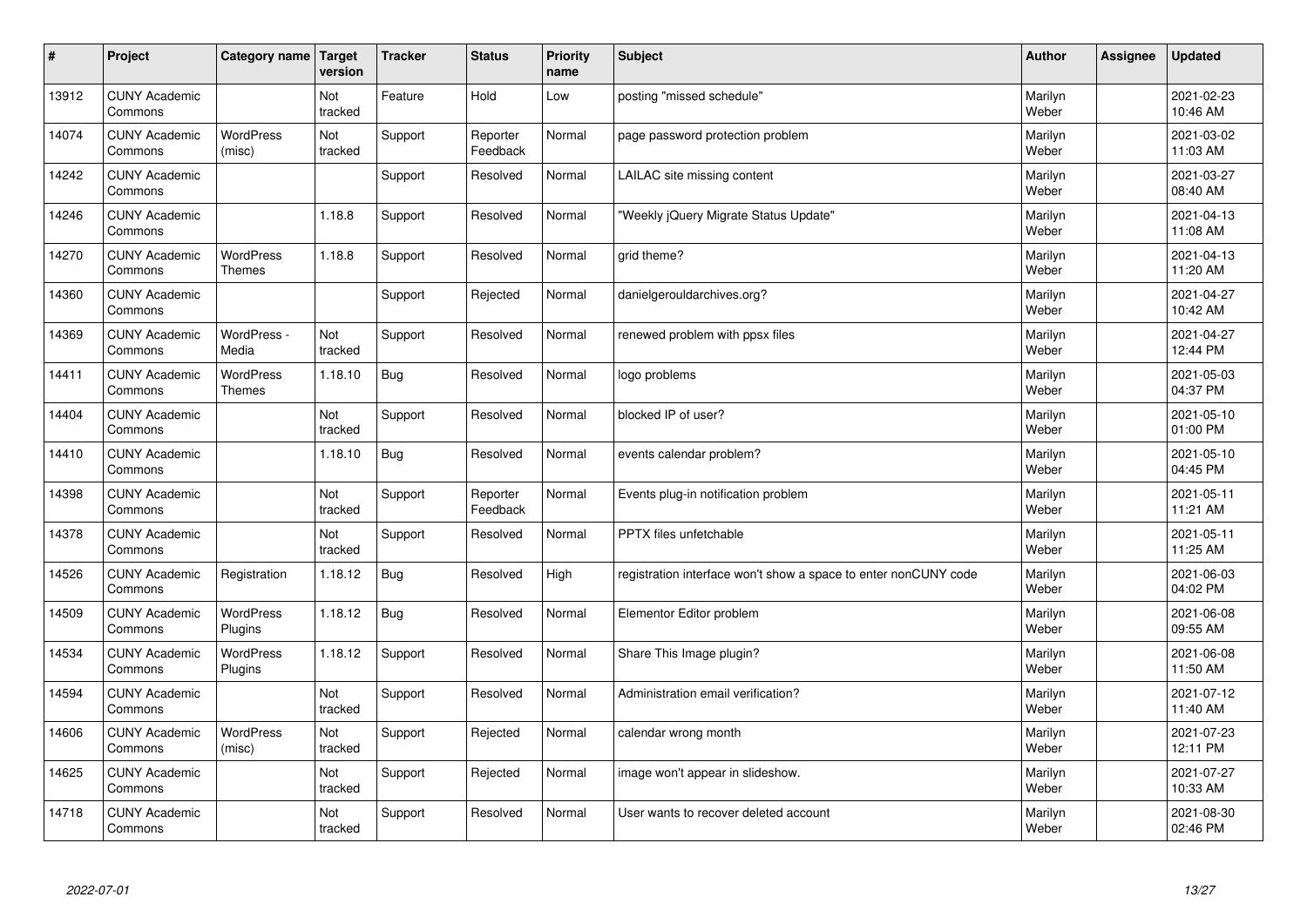| $\vert$ # | Project                         | Category name   Target     | version        | <b>Tracker</b> | <b>Status</b>        | <b>Priority</b><br>name | <b>Subject</b>                                                  | <b>Author</b>    | Assignee | <b>Updated</b>         |
|-----------|---------------------------------|----------------------------|----------------|----------------|----------------------|-------------------------|-----------------------------------------------------------------|------------------|----------|------------------------|
| 13584     | <b>CUNY Academic</b><br>Commons |                            |                | Support        | Abandoned            | Normal                  | Graphy theme question                                           | Marilyn<br>Weber |          | 2021-09-14<br>10:41 AM |
| 13596     | <b>CUNY Academic</b><br>Commons |                            |                | Support        | Abandoned            | Normal                  | invited as Author but show as Contributor                       | Marilyn<br>Weber |          | 2021-09-14<br>10:41 AM |
| 14148     | <b>CUNY Academic</b><br>Commons |                            |                | Support        | Abandoned            | Normal                  | post notification problem                                       | Marilyn<br>Weber |          | 2021-09-14<br>10:43 AM |
| 14389     | <b>CUNY Academic</b><br>Commons |                            |                | Support        | Abandoned            | Normal                  | WebflowIO?                                                      | Marilyn<br>Weber |          | 2021-09-14<br>10:45 AM |
| 14784     | <b>CUNY Academic</b><br>Commons |                            |                | Support        | Reporter<br>Feedback | Normal                  | User report of logo problem when using Customizer theme         | Marilyn<br>Weber |          | 2021-09-17<br>10:25 AM |
| 14799     | <b>CUNY Academic</b><br>Commons |                            | 1.18.19        | Support        | Resolved             | High                    | install the official Classic Widgets?                           | Marilyn<br>Weber |          | 2021-09-22<br>02:17 PM |
| 14812     | <b>CUNY Academic</b><br>Commons |                            | Not<br>tracked | Support        | Resolved             | Normal                  | Custom Sidebars and Wordpress 5.6                               | Marilyn<br>Weber |          | 2021-09-30<br>10:43 AM |
| 14813     | <b>CUNY Academic</b><br>Commons |                            | Not<br>tracked | Support        | Resolved             | Normal                  | raise the file size limit                                       | Marilyn<br>Weber |          | 2021-09-30<br>12:02 PM |
| 14900     | <b>CUNY Academic</b><br>Commons |                            | Not<br>tracked | Support        | Reporter<br>Feedback | Normal                  | previous theme?                                                 | Marilyn<br>Weber |          | 2021-10-25<br>10:31 AM |
| 14911     | <b>CUNY Academic</b><br>Commons | WordPress<br><b>Themes</b> | Not<br>tracked | Support        | <b>New</b>           | Normal                  | Twentytwentyone theme                                           | Marilyn<br>Weber |          | 2021-10-28<br>10:37 AM |
| 14972     | <b>CUNY Academic</b><br>Commons |                            |                | Support        | Rejected             | Normal                  | Mailchimp plugin                                                | Marilyn<br>Weber |          | 2021-11-17<br>02:13 PM |
| 15025     | <b>CUNY Academic</b><br>Commons |                            |                | Support        | Duplicate            | Normal                  | emails for all the papers on the commons that have been changed | Marilyn<br>Weber |          | 2021-12-02<br>11:57 AM |
| 15022     | <b>CUNY Academic</b><br>Commons |                            |                | Support        | Rejected             | High                    | ArabStages                                                      | Marilyn<br>Weber |          | 2021-12-06<br>10:16 AM |
| 14973     | <b>CUNY Academic</b><br>Commons |                            |                | Support        | Resolved             | Normal                  | Mail Poet                                                       | Marilyn<br>Weber |          | 2021-12-06<br>10:20 AM |
| 15045     | <b>CUNY Academic</b><br>Commons |                            |                | Support        | <b>New</b>           | Normal                  | no result for KCeL in the search box on the commons             | Marilyn<br>Weber |          | 2021-12-10<br>11:29 AM |
| 15120     | <b>CUNY Academic</b><br>Commons |                            |                | Support        | Resolved             | Normal                  | embed Zoom recordings in a post?                                | Marilyn<br>Weber |          | 2021-12-29<br>08:15 AM |
| 15260     | <b>CUNY Academic</b><br>Commons |                            |                | Support        | Reporter<br>Feedback | Normal                  | Diacritical markings   European Stages                          | Marilyn<br>Weber |          | 2022-02-04<br>08:16 AM |
| 15266     | <b>CUNY Academic</b><br>Commons |                            |                | Support        | Resolved             | Normal                  | Just an appreciation                                            | Marilyn<br>Weber |          | 2022-02-07<br>10:42 AM |
| 15269     | <b>CUNY Academic</b><br>Commons | Redmine                    | Not<br>tracked | Support        | Resolved             | Normal                  | Segal Theater sites                                             | Marilyn<br>Weber |          | 2022-02-07<br>04:11 PM |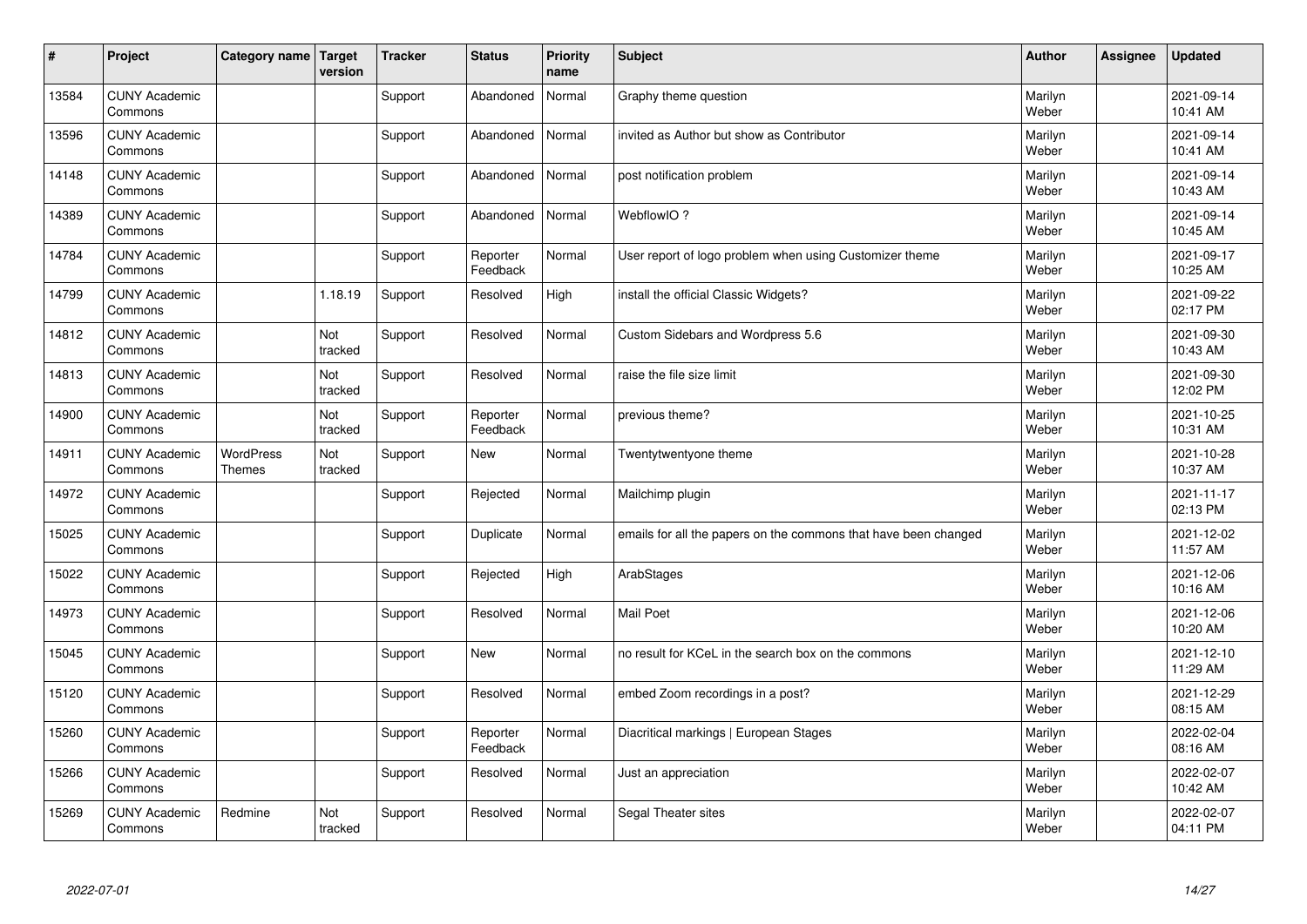| $\sharp$ | Project                         | Category name                     | Target<br>version | <b>Tracker</b> | <b>Status</b>        | <b>Priority</b><br>name | <b>Subject</b>                                                 | <b>Author</b>    | <b>Assignee</b> | <b>Updated</b>         |
|----------|---------------------------------|-----------------------------------|-------------------|----------------|----------------------|-------------------------|----------------------------------------------------------------|------------------|-----------------|------------------------|
| 15279    | <b>CUNY Academic</b><br>Commons |                                   |                   | <b>Bug</b>     | Rejected             | Normal                  | big delay - cloning the history site                           | Marilyn<br>Weber |                 | 2022-02-09<br>01:49 PM |
| 15370    | <b>CUNY Academic</b><br>Commons |                                   |                   | Support        | Reporter<br>Feedback | Normal                  | All-in-One Event Calendar?                                     | Marilyn<br>Weber |                 | 2022-02-17<br>11:03 AM |
| 15565    | <b>CUNY Academic</b><br>Commons |                                   |                   | Support        | New                  | Normal                  | Events - send updates to an email listserv                     | Marilyn<br>Weber |                 | 2022-03-10<br>01:06 PM |
| 15686    | <b>CUNY Academic</b><br>Commons | ZenDesk                           | Not<br>tracked    | Support        | Resolved             | Low                     | ZenDesk introducing "triggers"                                 | Marilyn<br>Weber |                 | 2022-03-22<br>09:37 AM |
| 15816    | <b>CUNY Academic</b><br>Commons |                                   | Not<br>tracked    | Support        | New                  | Normal                  | slow loading at SPS                                            | Marilyn<br>Weber |                 | 2022-04-05<br>01:26 PM |
| 15685    | <b>CUNY Academic</b><br>Commons |                                   |                   | Support        | New                  | High                    | problem with chrome?                                           | Marilyn<br>Weber |                 | 2022-04-25<br>03:40 PM |
| 14711    | <b>CUNY Academic</b><br>Commons |                                   |                   | Support        | Rejected             | Normal                  | Custom Facebook Feed plugin problem                            | Marilyn<br>Weber |                 | 2022-04-27<br>04:29 PM |
| 14850    | <b>CUNY Academic</b><br>Commons |                                   |                   | Support        | Abandoned            | Normal                  | brooklyn waterfront site "connection not secure"               | Marilyn<br>Weber |                 | 2022-04-27<br>04:56 PM |
| 14891    | <b>CUNY Academic</b><br>Commons |                                   | Not<br>tracked    | Support        | Resolved             | Normal                  | changing site template after creation?                         | Marilyn<br>Weber |                 | 2022-04-27<br>04:58 PM |
| 16099    | <b>CUNY Academic</b><br>Commons |                                   |                   | Support        | Reporter<br>Feedback | Normal                  | request for Newsletter Glue                                    | Marilyn<br>Weber |                 | 2022-05-13<br>12:14 PM |
| 15655    | <b>CUNY Academic</b><br>Commons |                                   | 2.0.3             | Support        | Reporter<br>Feedback | Normal                  | Event Aggregator plugin?                                       | Marilyn<br>Weber |                 | 2022-06-29<br>11:32 AM |
| 15169    | <b>CUNY Academic</b><br>Commons |                                   | 2.0.3             | Support        | Reporter<br>Feedback | Normal                  | new Prelude website zipfiles for custom theme and other files. | Marilyn<br>Weber |                 | 2022-06-29<br>11:32 AM |
| 2777     | <b>CUNY Academic</b><br>Commons | <b>WordPress</b><br>(misc)        | Not<br>tracked    | <b>Bug</b>     | Resolved             | Normal                  | Hero slide access                                              | Marilyn<br>Weber | Boone<br>Gorges | 2013-09-07<br>12:26 PM |
| 2994     | <b>CUNY Academic</b><br>Commons | <b>BuddyPress</b><br>(misc)       | 1.5.16            | Bug            | Resolved             | High                    | "My forums" link gives "page not found" error                  | Marilyn<br>Weber | Boone<br>Gorges | 2014-01-29<br>03:44 PM |
| 3001     | <b>CUNY Academic</b><br>Commons | <b>WordPress</b><br>(misc)        | Not<br>tracked    | Support        | Resolved             | Normal                  | shortlink requested                                            | Marilyn<br>Weber | Boone<br>Gorges | 2014-01-30<br>01:26 PM |
| 3029     | <b>CUNY Academic</b><br>Commons | cuny.is                           | Not<br>tracked    | Support        | Resolved             | Normal                  | shortlink request                                              | Marilyn<br>Weber | Boone<br>Gorges | 2014-02-12<br>10:03 AM |
| 3121     | <b>CUNY Academic</b><br>Commons | <b>WordPress</b><br><b>Themes</b> | 1.5.21            | Bug            | Resolved             | High                    | Add Academica theme?                                           | Marilyn<br>Weber | Boone<br>Gorges | 2014-03-24<br>11:04 AM |
| 3071     | <b>CUNY Academic</b><br>Commons | <b>WordPress</b><br><b>Themes</b> | 1.5.22            | <b>Bug</b>     | Resolved             | Normal                  | Twenty Fourteen theme differences                              | Marilyn<br>Weber | Boone<br>Gorges | 2014-04-01<br>08:18 PM |
| 3116     | <b>CUNY Academic</b><br>Commons | <b>WordPress</b><br>(Permissions) |                   | <b>Bug</b>     | Resolved             | Normal                  | Updating the FAQ page                                          | Marilyn<br>Weber | Boone<br>Gorges | 2014-04-01<br>10:12 PM |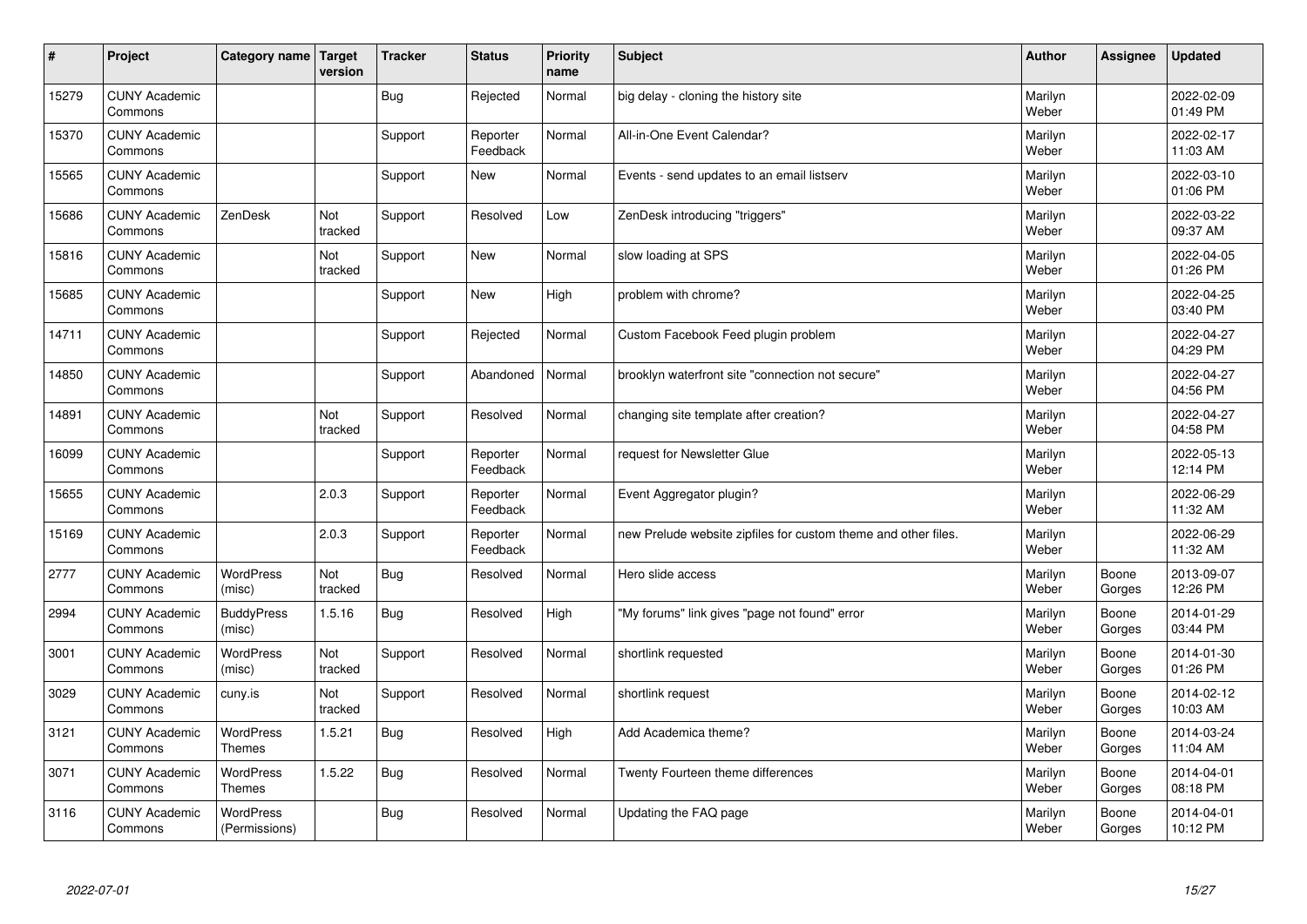| #    | Project                         | Category name   Target            | version        | <b>Tracker</b> | <b>Status</b> | <b>Priority</b><br>name | <b>Subject</b>                                             | <b>Author</b>    | <b>Assignee</b> | <b>Updated</b>         |
|------|---------------------------------|-----------------------------------|----------------|----------------|---------------|-------------------------|------------------------------------------------------------|------------------|-----------------|------------------------|
| 3136 | <b>CUNY Academic</b><br>Commons | <b>WordPress</b><br>Plugins       |                | Bug            | Rejected      | Normal                  | The Easy Rotator                                           | Marilyn<br>Weber | Boone<br>Gorges | 2014-04-01<br>10:26 PM |
| 3093 | <b>CUNY Academic</b><br>Commons | <b>WordPress</b><br>Plugins       |                | Bug            | Rejected      | Normal                  | <b>Custom Google Maps</b>                                  | Marilyn<br>Weber | Boone<br>Gorges | 2014-05-02<br>10:52 AM |
| 3197 | <b>CUNY Academic</b><br>Commons | Groups (misc)                     | 1.6.4          | <b>Bug</b>     | Resolved      | Normal                  | trying to set up a hidden group blog with no RSS feed      | Marilyn<br>Weber | Boone<br>Gorges | 2014-05-21<br>09:39 PM |
| 3466 | <b>CUNY Academic</b><br>Commons | Membership                        | 1.6.16         | Feature        | Resolved      | Normal                  | restricting undergrad registration                         | Marilyn<br>Weber | Boone<br>Gorges | 2014-09-18<br>12:02 AM |
| 3592 | <b>CUNY Academic</b><br>Commons | <b>WordPress</b><br>(Permissions) | Not<br>tracked | Publicity      | Resolved      | Normal                  | Oops - Announcing 1.6!                                     | Marilyn<br>Weber | Boone<br>Gorges | 2014-10-22<br>03:03 PM |
| 3593 | <b>CUNY Academic</b><br>Commons | Registration                      | 1.7.2          | Bug            | Resolved      | High                    | registration problems                                      | Marilyn<br>Weber | Boone<br>Gorges | 2014-11-01<br>02:57 PM |
| 3533 | <b>CUNY Academic</b><br>Commons | Group<br>Invitations              | 1.7.8          | <b>Bug</b>     | Resolved      | Low                     | Trying to invite member to a new group                     | Marilyn<br>Weber | Boone<br>Gorges | 2015-04-01<br>09:13 PM |
| 4496 | <b>CUNY Academic</b><br>Commons | cuny.is                           | 1.8.9          | Bug            | Resolved      | Normal                  | Quick links broken?                                        | Marilyn<br>Weber | Boone<br>Gorges | 2015-08-28<br>10:39 AM |
| 4542 | <b>CUNY Academic</b><br>Commons | <b>WordPress</b><br>Plugins       | 1.8.10         | Bug            | Resolved      | Normal                  | Emailing group users problem                               | Marilyn<br>Weber | Boone<br>Gorges | 2015-09-11<br>11:16 AM |
| 4649 | <b>CUNY Academic</b><br>Commons | Registration                      | Not<br>tracked | Bug            | Resolved      | Urgent                  | Submit button has disappeared                              | Marilyn<br>Weber | Boone<br>Gorges | 2015-09-22<br>11:47 AM |
| 4734 | <b>CUNY Academic</b><br>Commons | <b>BuddyPress</b><br>Docs         | 1.8.13         | Bug            | Resolved      | High                    | Problems with "Create New Doc"                             | Marilyn<br>Weber | Boone<br>Gorges | 2015-10-09<br>07:53 AM |
| 4834 | <b>CUNY Academic</b><br>Commons | <b>Blogs</b><br>(BuddyPress)      |                | Bug            | Resolved      | Normal                  | Admin invite problem                                       | Marilyn<br>Weber | Boone<br>Gorges | 2015-11-13<br>12:25 PM |
| 5036 | <b>CUNY Academic</b><br>Commons | WordPress<br>Plugins              | 1.9.1.1        | Feature        | Resolved      | Normal                  | <b>Embeds request</b>                                      | Marilyn<br>Weber | Boone<br>Gorges | 2015-12-18<br>10:12 PM |
| 5037 | <b>CUNY Academic</b><br>Commons | Registration                      | Not<br>tracked | Support        | Resolved      | Normal                  | Another Forgotten password for user with new email address | Marilyn<br>Weber | Boone<br>Gorges | 2015-12-22<br>05:24 PM |
| 5072 | <b>CUNY Academic</b><br>Commons |                                   |                | Feature        | Duplicate     | Normal                  | redirect shortcode handler                                 | Marilyn<br>Weber | Boone<br>Gorges | 2016-01-07<br>12:34 PM |
| 4997 | <b>CUNY Academic</b><br>Commons | <b>WordPress</b><br>Plugins       | 1.9.4          | Feature        | Resolved      | Normal                  | ability to embed maps from StoryMapJS?                     | Marilyn<br>Weber | Boone<br>Gorges | 2016-01-07<br>12:34 PM |
| 4831 | <b>CUNY Academic</b><br>Commons | <b>Public Portfolio</b>           | 1.9.4          | Bug            | Resolved      | Normal                  | User cannot update profile                                 | Marilyn<br>Weber | Boone<br>Gorges | 2016-01-11<br>10:46 PM |
| 4577 | <b>CUNY Academic</b><br>Commons | Registration                      | Not<br>tracked | Bug            | Resolved      | Normal                  | New users are not getting their email verification         | Marilyn<br>Weber | Boone<br>Gorges | 2016-01-26<br>03:30 PM |
| 5176 | <b>CUNY Academic</b><br>Commons | <b>Public Portfolio</b>           | 1.9.6          | <b>Bug</b>     | Resolved      | Normal                  | Widgets in Profile not saving                              | Marilyn<br>Weber | Boone<br>Gorges | 2016-02-01<br>11:07 AM |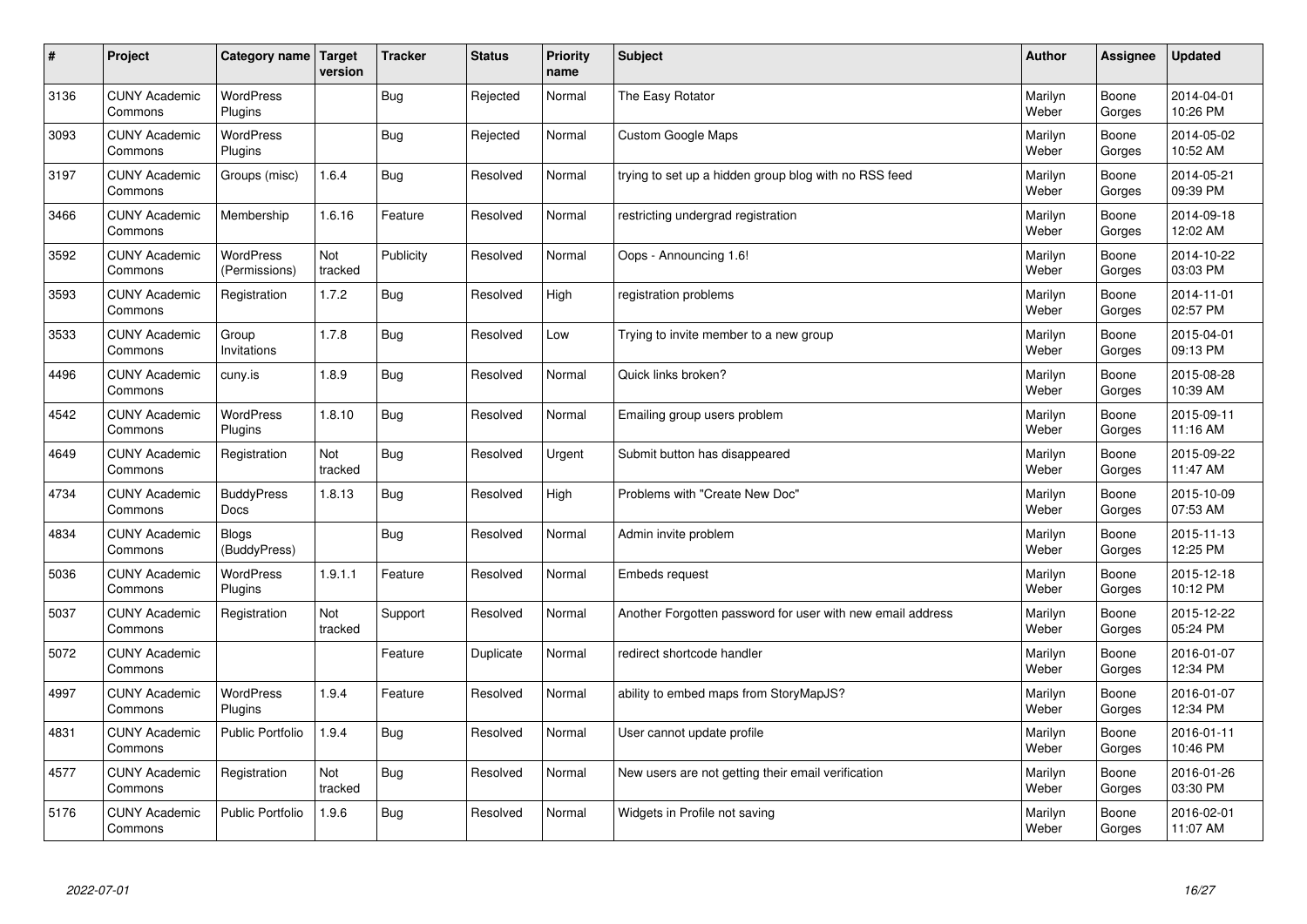| $\sharp$ | Project                         | Category name   Target            | version           | <b>Tracker</b> | <b>Status</b> | <b>Priority</b><br>name | <b>Subject</b>                                                   | <b>Author</b>    | <b>Assignee</b> | <b>Updated</b>         |
|----------|---------------------------------|-----------------------------------|-------------------|----------------|---------------|-------------------------|------------------------------------------------------------------|------------------|-----------------|------------------------|
| 5052     | <b>CUNY Academic</b><br>Commons | Social Paper                      | Future<br>release | Feature        | <b>New</b>    | Low                     | Sentence by sentence or line by line comments (SP suggestion #3) | Marilyn<br>Weber | Boone<br>Gorges | 2016-02-11<br>10:24 PM |
| 5184     | <b>CUNY Academic</b><br>Commons | Social Paper                      |                   | Bug            | Rejected      | Normal                  | Problem linking SP to a group                                    | Marilyn<br>Weber | Boone<br>Gorges | 2016-02-21<br>12:27 PM |
| 4965     | <b>CUNY Academic</b><br>Commons | WordPress<br><b>Themes</b>        | Not<br>tracked    | Feature        | Resolved      | Normal                  | Theme requested                                                  | Marilyn<br>Weber | Boone<br>Gorges | 2016-02-24<br>09:46 PM |
| 5302     | <b>CUNY Academic</b><br>Commons | WordPress<br>Plugins              | 1.9.10            | Feature        | Resolved      | Normal                  | request for WP Gallery Custom Links plug-in                      | Marilyn<br>Weber | Boone<br>Gorges | 2016-03-11<br>09:20 PM |
| 5346     | <b>CUNY Academic</b><br>Commons | Toolbar                           | 1.9.11            | Bug            | Resolved      | Normal                  | possible dynamic HTML code bug?                                  | Marilyn<br>Weber | Boone<br>Gorges | 2016-03-22<br>10:53 AM |
| 5436     | <b>CUNY Academic</b><br>Commons |                                   | Not<br>tracked    | Bug            | Resolved      | Normal                  | Trying to change email settings for                              | Marilyn<br>Weber | Boone<br>Gorges | 2016-04-21<br>10:12 PM |
| 5522     | <b>CUNY Academic</b><br>Commons | <b>WordPress</b><br>Plugins       | 1.9.15            | Feature        | Resolved      | Normal                  | plugin request                                                   | Marilyn<br>Weber | Boone<br>Gorges | 2016-05-09<br>10:36 AM |
| 5621     | <b>CUNY Academic</b><br>Commons | WordPress<br>Plugins              | 1.9.17            | Feature        | Resolved      | Normal                  | Taxonomy plugin request                                          | Marilyn<br>Weber | Boone<br>Gorges | 2016-06-01<br>11:28 PM |
| 5630     | <b>CUNY Academic</b><br>Commons | <b>WordPress</b><br><b>Themes</b> | 1.9.17            | Feature        | Resolved      | Normal                  | Bavota magazine Pro theme                                        | Marilyn<br>Weber | Boone<br>Gorges | 2016-06-02<br>12:09 AM |
| 5657     | <b>CUNY Academic</b><br>Commons | <b>WordPress</b><br>Plugins       | 1.9.18            | Feature        | Resolved      | Normal                  | Plugin Reguest - Instagram Feed WD                               | Marilyn<br>Weber | Boone<br>Gorges | 2016-06-08<br>12:36 PM |
| 5667     | <b>CUNY Academic</b><br>Commons | <b>Public Portfolio</b>           | 1.9.18            | <b>Bug</b>     | Resolved      | Normal                  | publication section on my public portfolio won't update          | Marilyn<br>Weber | Boone<br>Gorges | 2016-06-12<br>10:19 AM |
| 5834     | <b>CUNY Academic</b><br>Commons |                                   |                   | Bug            | Resolved      | Normal                  | My access to cdev                                                | Marilyn<br>Weber | Boone<br>Gorges | 2016-07-25<br>03:12 PM |
| 5799     | <b>CUNY Academic</b><br>Commons | <b>Blogs</b><br>(BuddyPress)      | Not<br>tracked    | Feature        | Resolved      | Normal                  | removing one's own access to sites?                              | Marilyn<br>Weber | Boone<br>Gorges | 2016-07-26<br>01:55 PM |
| 5872     | <b>CUNY Academic</b><br>Commons | Server                            | Not<br>tracked    | Bug            | Resolved      | Immediate               | Whole Commons is down                                            | Marilyn<br>Weber | Boone<br>Gorges | 2016-08-12<br>12:04 AM |
| 5753     | <b>CUNY Academic</b><br>Commons | <b>WordPress</b><br>(misc)        | Not<br>tracked    | Support        | Resolved      | Normal                  | merging blogs and groups                                         | Marilyn<br>Weber | Boone<br>Gorges | 2016-08-29<br>03:09 PM |
| 5969     | <b>CUNY Academic</b><br>Commons | Registration                      | 1.9.27            | <b>Bug</b>     | Resolved      | Normal                  | Queens students unable to join                                   | Marilyn<br>Weber | Boone<br>Gorges | 2016-09-04<br>09:41 PM |
| 5985     | <b>CUNY Academic</b><br>Commons | Support                           | Not<br>tracked    | Support        | Resolved      | Normal                  | change user's email address (she cannot access old)              | Marilyn<br>Weber | Boone<br>Gorges | 2016-09-07<br>01:43 PM |
| 5988     | <b>CUNY Academic</b><br>Commons | Support                           |                   | Support        | Rejected      | Normal                  | Forbidden error when trying to join                              | Marilyn<br>Weber | Boone<br>Gorges | 2016-09-08<br>01:42 PM |
| 6091     | <b>CUNY Academic</b><br>Commons | Group<br>Invitations              | Not<br>tracked    | Bug            | Resolved      | Normal                  | User cannot re-join a group                                      | Marilyn<br>Weber | Boone<br>Gorges | 2016-09-28<br>01:47 PM |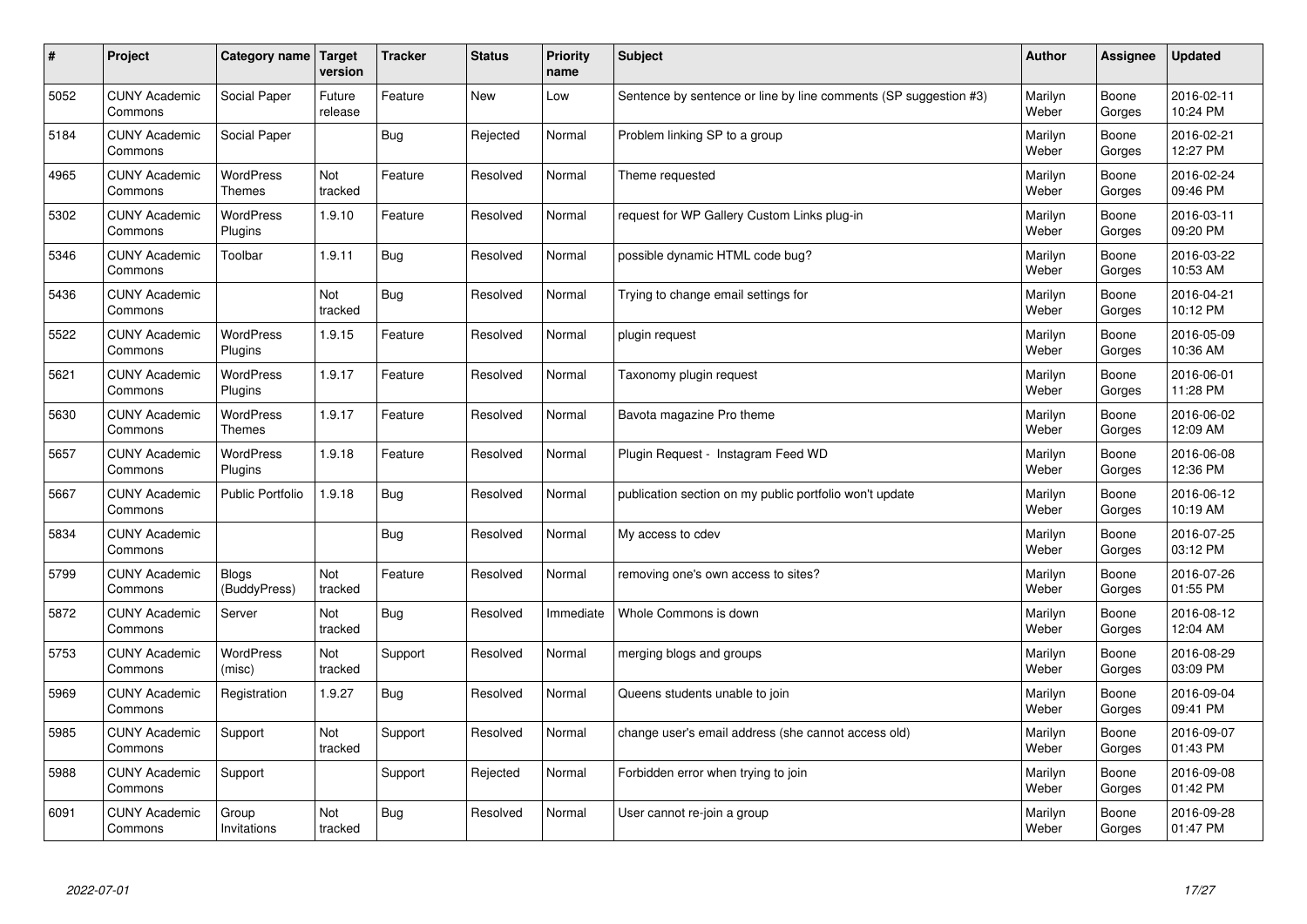| $\sharp$ | Project                         | Category name   Target        | version        | <b>Tracker</b> | <b>Status</b> | <b>Priority</b><br>name | <b>Subject</b>                                    | <b>Author</b>    | Assignee        | <b>Updated</b>         |
|----------|---------------------------------|-------------------------------|----------------|----------------|---------------|-------------------------|---------------------------------------------------|------------------|-----------------|------------------------|
| 6107     | <b>CUNY Academic</b><br>Commons |                               |                | Bug            | Resolved      | High                    | site redirect?                                    | Marilyn<br>Weber | Boone<br>Gorges | 2016-09-29<br>03:45 PM |
| 6025     | <b>CUNY Academic</b><br>Commons | Search                        | Not<br>tracked | Bug            | Resolved      | Normal                  | Search function not working                       | Marilyn<br>Weber | Boone<br>Gorges | 2016-10-12<br>09:41 AM |
| 6338     | <b>CUNY Academic</b><br>Commons |                               |                | Bug            | Rejected      | Normal                  | Multiple email notifications for each blog post   | Marilyn<br>Weber | Boone<br>Gorges | 2016-10-18<br>08:45 PM |
| 6410     | <b>CUNY Academic</b><br>Commons |                               |                | <b>Bug</b>     | Duplicate     | Immediate               | Cannot log in - gives privacy error               | Marilyn<br>Weber | Boone<br>Gorges | 2016-10-24<br>10:01 AM |
| 6626     | <b>CUNY Academic</b><br>Commons | Group Files                   | 1.10.1         | Bug            | Resolved      | Normal                  | Files from non-member showing up in private group | Marilyn<br>Weber | Boone<br>Gorges | 2016-11-07<br>03:54 PM |
| 6893     | <b>CUNY Academic</b><br>Commons | Group Forums                  |                | Bug            | Resolved      | Normal                  | Forum for CUNY Academic Commons Team is gone      | Marilyn<br>Weber | Boone<br>Gorges | 2016-12-01<br>08:08 AM |
| 6101     | <b>CUNY Academic</b><br>Commons | Public Portfolio              |                | Bug            | Resolved      | High                    | Profile update problems                           | Marilyn<br>Weber | Boone<br>Gorges | 2016-12-01<br>03:50 PM |
| 6899     | <b>CUNY Academic</b><br>Commons | Account<br>settings           | Not<br>tracked | Support        | Resolved      | Normal                  | New user has misspelled her own name              | Marilyn<br>Weber | Boone<br>Gorges | 2016-12-01<br>05:10 PM |
| 7100     | <b>CUNY Academic</b><br>Commons | <b>WordPress</b><br>Plugins   | 1.10.5         | Bug            | Resolved      | High                    | Cincopa plugin problem                            | Marilyn<br>Weber | Boone<br>Gorges | 2016-12-19<br>10:32 AM |
| 7310     | <b>CUNY Academic</b><br>Commons |                               | 1.10.7         | Bug            | Resolved      | Normal                  | Friendship request mystery.                       | Marilyn<br>Weber | Boone<br>Gorges | 2017-01-05<br>03:12 PM |
| 7223     | <b>CUNY Academic</b><br>Commons | Membership                    | Not<br>tracked | <b>Bug</b>     | Resolved      | Normal                  | User with two profiles would like to merge them   | Marilyn<br>Weber | Boone<br>Gorges | 2017-01-10<br>02:07 PM |
| 7349     | <b>CUNY Academic</b><br>Commons | Membership                    | Not<br>tracked | Bug            | Resolved      | Normal                  | <b>LACUNY</b> Institute website                   | Marilyn<br>Weber | Boone<br>Gorges | 2017-01-11<br>04:26 PM |
| 7460     | <b>CUNY Academic</b><br>Commons | WordPress<br><b>Themes</b>    | 1.10.8         | Support        | Resolved      | Normal                  | install Independent Publisher theme?              | Marilyn<br>Weber | Boone<br>Gorges | 2017-01-21<br>09:34 PM |
| 7678     | <b>CUNY Academic</b><br>Commons | Groups (misc)                 | Not<br>tracked | Support        | Resolved      | Normal                  | add admin to student group                        | Marilyn<br>Weber | Boone<br>Gorges | 2017-02-15<br>11:58 AM |
| 7685     | <b>CUNY Academic</b><br>Commons | Password<br>Reset             | Not<br>tracked | Support        | Resolved      | Normal                  | temporary password                                | Marilyn<br>Weber | Boone<br>Gorges | 2017-02-15<br>07:36 PM |
| 7771     | <b>CUNY Academic</b><br>Commons | Membership                    | Not<br>tracked | Support        | Resolved      | Normal                  | User would like to be uncoupled from sites        | Marilyn<br>Weber | Boone<br>Gorges | 2017-03-09<br>12:38 PM |
| 7785     | <b>CUNY Academic</b><br>Commons |                               | Not<br>tracked | Support        | Resolved      | Normal                  | ftp access or files?                              | Marilyn<br>Weber | Boone<br>Gorges | 2017-03-13<br>02:34 PM |
| 7376     | <b>CUNY Academic</b><br>Commons | Email<br><b>Notifications</b> |                | Bug            | Rejected      | Normal                  | automatic forwarding of blog posts not working    | Marilyn<br>Weber | Boone<br>Gorges | 2017-05-01<br>10:36 PM |
| 8131     | <b>CUNY Academic</b><br>Commons | WordPress<br>Plugins          | 1.11           | <b>Bug</b>     | Resolved      | Normal                  | Newsletters plug-in                               | Marilyn<br>Weber | Boone<br>Gorges | 2017-05-11<br>09:42 PM |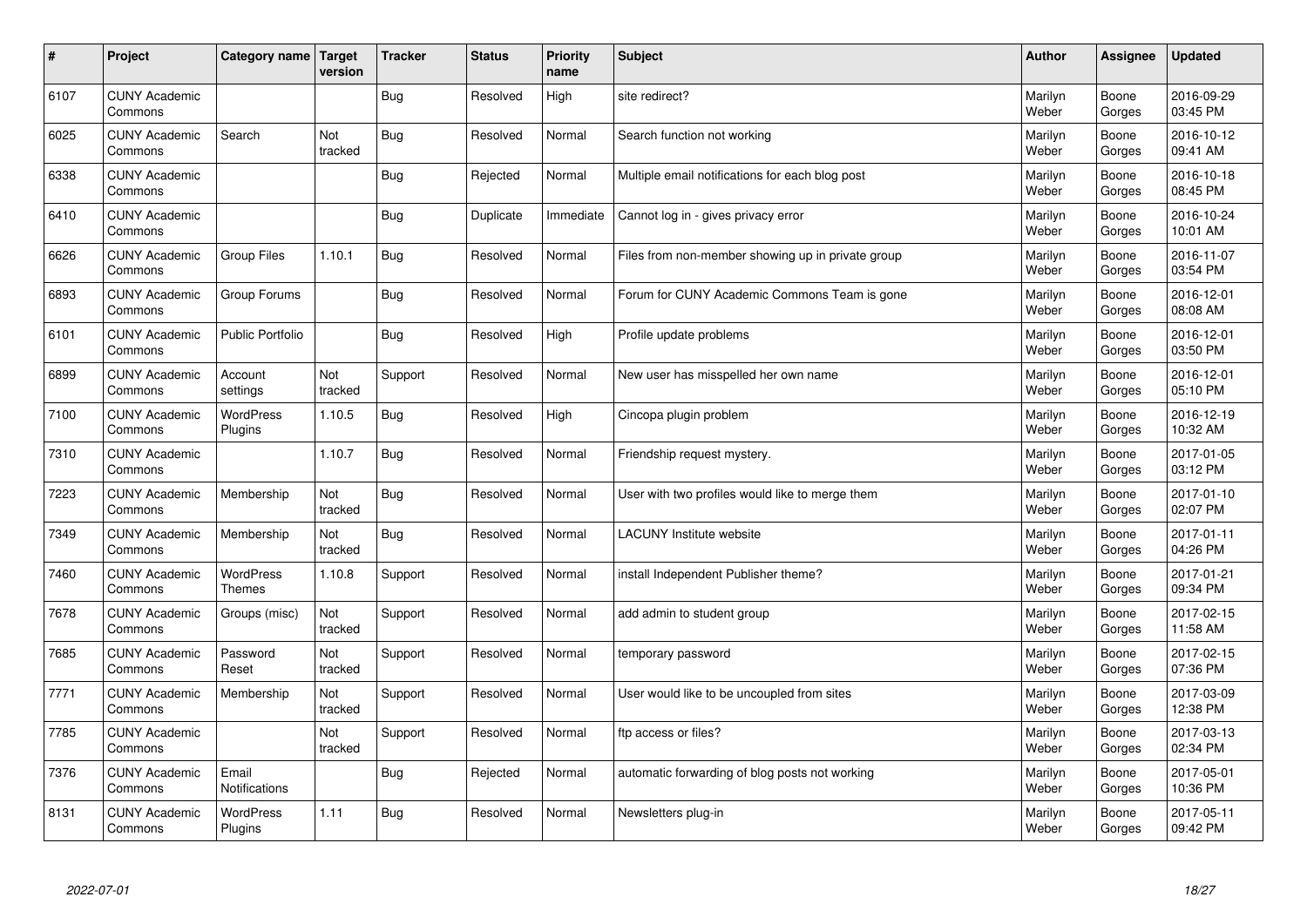| #    | Project                         | Category name                | <b>Target</b><br>version | <b>Tracker</b> | <b>Status</b>        | <b>Priority</b><br>name | <b>Subject</b>                                                              | <b>Author</b>    | Assignee        | <b>Updated</b>         |
|------|---------------------------------|------------------------------|--------------------------|----------------|----------------------|-------------------------|-----------------------------------------------------------------------------|------------------|-----------------|------------------------|
| 8200 | <b>CUNY Academic</b><br>Commons | Groups (misc)                | Not<br>tracked           | Bug            | Resolved             | Normal                  | Announcements has disappeared                                               | Marilyn<br>Weber | Boone<br>Gorges | 2017-05-26<br>04:04 PM |
| 8222 | <b>CUNY Academic</b><br>Commons | Membership                   | Not<br>tracked           | Support        | Resolved             | Normal                  | Admin for iletc.commons.gc.cuny.edu                                         | Marilyn<br>Weber | Boone<br>Gorges | 2017-06-08<br>10:06 AM |
| 8401 | <b>CUNY Academic</b><br>Commons | Membership                   | Not<br>tracked           | Support        | Resolved             | Normal                  | add me as an admin                                                          | Marilyn<br>Weber | Boone<br>Gorges | 2017-07-11<br>11:40 AM |
| 8429 | <b>CUNY Academic</b><br>Commons | Membership                   | Not<br>tracked           | Support        | Resolved             | Normal                  | Please make me an admin of https://arc.commons.gc.cuny.edu                  | Marilyn<br>Weber | Boone<br>Gorges | 2017-07-24<br>03:33 PM |
| 6857 | <b>CUNY Academic</b><br>Commons | <b>Blogs</b><br>(BuddyPress) | Not<br>tracked           | Support        | Resolved             | Normal                  | Committee on Religion website                                               | Marilyn<br>Weber | Boone<br>Gorges | 2017-08-17<br>10:24 AM |
| 6860 | <b>CUNY Academic</b><br>Commons | User<br>Onboarding           | 1.12                     | Bug            | Resolved             | Normal                  | Invitation to join a group is appearing as an invitiation to join the site! | Marilyn<br>Weber | Boone<br>Gorges | 2017-10-30<br>10:03 AM |
| 8878 | <b>CUNY Academic</b><br>Commons | cuny.is                      | Not<br>tracked           | Bug            | Resolved             | Urgent                  | cuny is site link won't work                                                | Marilyn<br>Weber | Boone<br>Gorges | 2017-11-01<br>03:06 PM |
| 6286 | <b>CUNY Academic</b><br>Commons | Groups (misc)                | Not<br>tracked           | <b>Bug</b>     | Resolved             | Immediate               | Groups pages not displaying at all!                                         | Marilyn<br>Weber | Boone<br>Gorges | 2017-11-15<br>10:57 AM |
| 5713 | <b>CUNY Academic</b><br>Commons | WordPress<br>(misc)          | Not<br>tracked           | Bug            | Abandoned            | High                    | Site freezing                                                               | Marilyn<br>Weber | Boone<br>Gorges | 2017-11-15<br>10:58 AM |
| 7700 | <b>CUNY Academic</b><br>Commons |                              | Not<br>tracked           | Support        | Abandoned            | Normal                  | slow loading Page on site                                                   | Marilyn<br>Weber | Boone<br>Gorges | 2017-11-15<br>11:02 AM |
| 7613 | <b>CUNY Academic</b><br>Commons | Registration                 | Not<br>tracked           | Support        | Resolved             | Normal                  | non-matriculated students                                                   | Marilyn<br>Weber | Boone<br>Gorges | 2017-11-15<br>11:03 AM |
| 7724 | <b>CUNY Academic</b><br>Commons |                              | Not<br>tracked           | Support        | Abandoned            | Normal                  | User name confusion                                                         | Marilyn<br>Weber | Boone<br>Gorges | 2017-11-15<br>11:12 AM |
| 5684 | <b>CUNY Academic</b><br>Commons | <b>Group Files</b>           | Not<br>tracked           | Bug            | Resolved             | Normal                  | Making Group files appear as Blog entries                                   | Marilyn<br>Weber | Boone<br>Gorges | 2017-11-20<br>03:28 PM |
| 8917 | <b>CUNY Academic</b><br>Commons | <b>Group Files</b>           | 1.12.3                   | Bug            | Resolved             | High                    | Files not downloading from Groups properly                                  | Marilyn<br>Weber | Boone<br>Gorges | 2017-11-29<br>10:04 PM |
| 9192 | <b>CUNY Academic</b><br>Commons | WordPress<br>Plugins         | 1.12.8                   | Bug            | Resolved             | Normal                  | problems with the Leaflet plug -in                                          | Marilyn<br>Weber | Boone<br>Gorges | 2018-02-13<br>11:07 AM |
| 9335 | <b>CUNY Academic</b><br>Commons | WordPress<br><b>Themes</b>   | 1.12.10                  | Bug            | Resolved             | Normal                  | clone http://digitalscholarship.ccny.cuny.edu site?                         | Marilyn<br>Weber | Boone<br>Gorges | 2018-03-14<br>12:43 PM |
| 9224 | <b>CUNY Academic</b><br>Commons | <b>Group Files</b>           | 1.13                     | Feature        | Resolved             | Normal                  | attachments to forum posts clutter up Files area                            | Marilyn<br>Weber | Boone<br>Gorges | 2018-03-22<br>03:34 PM |
| 9275 | <b>CUNY Academic</b><br>Commons |                              |                          | Support        | Rejected             | Normal                  | soft chalk page?                                                            | Marilyn<br>Weber | Boone<br>Gorges | 2018-04-09<br>10:37 AM |
| 9207 | <b>CUNY Academic</b><br>Commons |                              | Future<br>release        | Support        | Reporter<br>Feedback | Normal                  | display dashboards made in Tableau?                                         | Marilyn<br>Weber | Boone<br>Gorges | 2018-04-10<br>10:42 AM |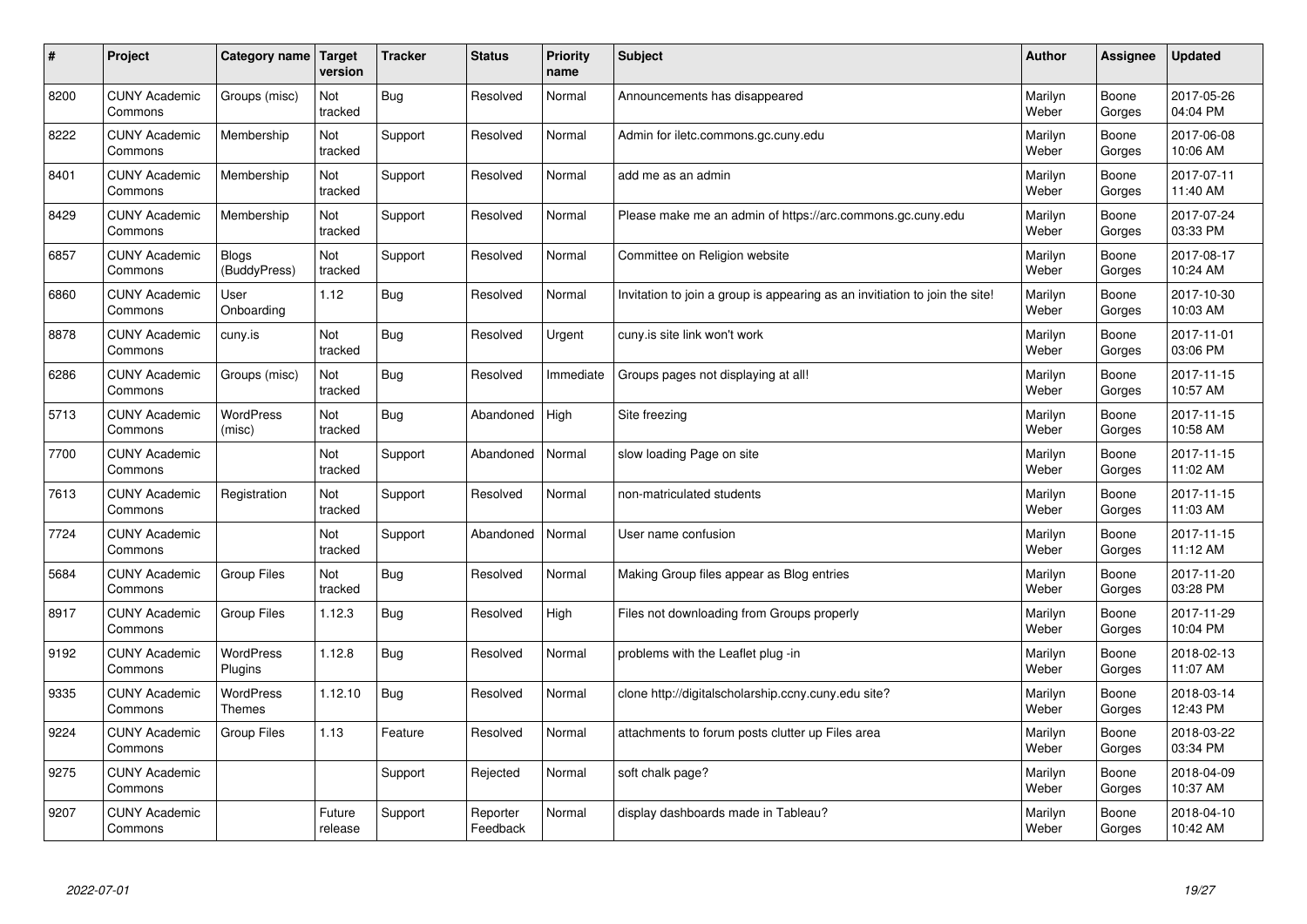| $\sharp$ | Project                         | Category name   Target      | version        | <b>Tracker</b> | <b>Status</b> | <b>Priority</b><br>name | <b>Subject</b>                                                              | <b>Author</b>    | Assignee        | <b>Updated</b>         |
|----------|---------------------------------|-----------------------------|----------------|----------------|---------------|-------------------------|-----------------------------------------------------------------------------|------------------|-----------------|------------------------|
| 9768     | <b>CUNY Academic</b><br>Commons |                             | 1.13.2         | <b>Bug</b>     | Resolved      | High                    | search function on the Directory page                                       | Marilyn<br>Weber | Boone<br>Gorges | 2018-05-14<br>08:45 PM |
| 9949     | <b>CUNY Academic</b><br>Commons |                             | 1.13.4         | Support        | Resolved      | Normal                  | raise storage space limit?                                                  | Marilyn<br>Weber | Boone<br>Gorges | 2018-06-26<br>12:00 PM |
| 10407    | <b>CUNY Academic</b><br>Commons |                             | Not<br>tracked | Support        | Resolved      | Normal                  | toolbar problem                                                             | Marilyn<br>Weber | Boone<br>Gorges | 2018-10-23<br>10:52 AM |
| 11567    | <b>CUNY Academic</b><br>Commons | Group Files                 | 1.15.4         | Bug            | Resolved      | Normal                  | Group files pagination doesn't work properly in folders                     | Marilyn<br>Weber | Boone<br>Gorges | 2019-06-25<br>04:22 PM |
| 11865    | <b>CUNY Academic</b><br>Commons | Onboarding                  | 1.15.10        | <b>Bug</b>     | Resolved      | Normal                  | Site name not appearing in "Membership" lists of Invitation modal           | Marilyn<br>Weber | Boone<br>Gorges | 2019-09-24<br>11:09 AM |
| 12006    | <b>CUNY Academic</b><br>Commons | Group<br>Invitations        | 1.15.13        | Bug            | Resolved      | Immediate               | Invite system is broken.                                                    | Marilyn<br>Weber | Boone<br>Gorges | 2019-10-23<br>10:16 AM |
| 12165    | <b>CUNY Academic</b><br>Commons | <b>BuddyPress</b><br>(misc) | Not<br>tracked | Support        | Resolved      | Normal                  | two reports of Profile problems                                             | Marilyn<br>Weber | Boone<br>Gorges | 2019-12-04<br>05:06 PM |
| 12905    | <b>CUNY Academic</b><br>Commons |                             | 1.16.14        | Support        | Resolved      | Normal                  | trouble embedding a flipbook from Flipsnack                                 | Marilyn<br>Weber | Boone<br>Gorges | 2020-06-23<br>10:53 AM |
| 12960    | <b>CUNY Academic</b><br>Commons |                             | 1.16.14        | Support        | Resolved      | Normal                  | mutiple plugin in requests                                                  | Marilyn<br>Weber | Boone<br>Gorges | 2020-06-23<br>10:53 AM |
| 13159    | <b>CUNY Academic</b><br>Commons | Group Library               | Not<br>tracked | Support        | Resolved      | Normal                  | changing folder names?                                                      | Marilyn<br>Weber | Boone<br>Gorges | 2020-08-27<br>08:59 AM |
| 12999    | <b>CUNY Academic</b><br>Commons |                             | 1.18.1         | Support        | Resolved      | Normal                  | request for Dentist theme                                                   | Marilyn<br>Weber | Boone<br>Gorges | 2020-12-22<br>03:31 PM |
| 13641    | <b>CUNY Academic</b><br>Commons |                             | 1.18.2         | Support        | Resolved      | Normal                  | follow up to migration request                                              | Marilyn<br>Weber | Boone<br>Gorges | 2021-01-12<br>10:59 AM |
| 13841    | <b>CUNY Academic</b><br>Commons | <b>WordPress</b><br>Plugins | 1.18.3         | Support        | Resolved      | Normal                  | Folders plugin request                                                      | Marilyn<br>Weber | Boone<br>Gorges | 2021-01-26<br>04:43 PM |
| 13929    | <b>CUNY Academic</b><br>Commons |                             | 1.18.4         | Support        | Resolved      | Normal                  | update error message                                                        | Marilyn<br>Weber | Boone<br>Gorges | 2021-02-09<br>11:05 AM |
| 14019    | <b>CUNY Academic</b><br>Commons | WordPress<br>Plugins        | 1.18.5         | <b>Bug</b>     | Resolved      | Normal                  | smorales.commons.gc.cuny.edu                                                | Marilyn<br>Weber | Boone<br>Gorges | 2021-02-23<br>11:06 AM |
| 14075    | <b>CUNY Academic</b><br>Commons | <b>WordPress</b><br>Plugins | Not<br>tracked | <b>Bug</b>     | Resolved      | Normal                  | sludigitalportfolios.commons.gc.cuny.edu                                    | Marilyn<br>Weber | Boone<br>Gorges | 2021-03-01<br>10:46 AM |
| 14012    | <b>CUNY Academic</b><br>Commons | WordPress<br>Plugins        | 1.18.5         | Support        | Resolved      | Normal                  | Open External Links in a New Window plugin?                                 | Marilyn<br>Weber | Boone<br>Gorges | 2021-03-02<br>02:07 PM |
| 14304    | <b>CUNY Academic</b><br>Commons | Group Library               | 1.18.8         | Bug            | Resolved      | Normal                  | Library items change folders when adding subsequent items in new<br>folders | Marilyn<br>Weber | Boone<br>Gorges | 2021-04-13<br>11:21 AM |
| 14265    | <b>CUNY Academic</b><br>Commons | <b>WordPress</b><br>Plugins | 1.18.10        | Support        | Resolved      | Normal                  | separate the tag cloud in the blog sidebar                                  | Marilyn<br>Weber | Boone<br>Gorges | 2021-05-12<br>05:19 PM |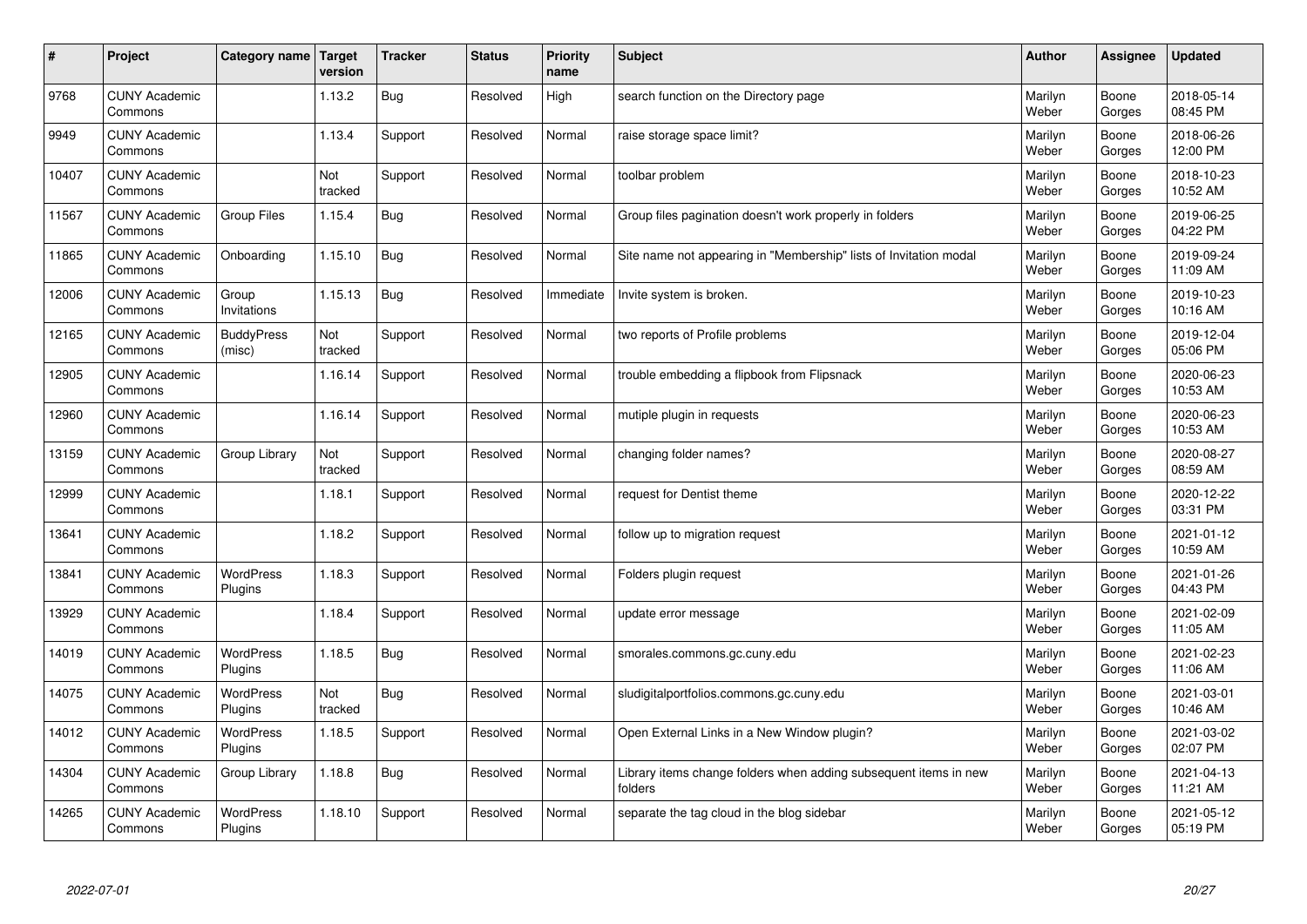| $\pmb{\#}$ | Project                         | Category name                | Target<br>version | <b>Tracker</b> | <b>Status</b> | <b>Priority</b><br>name | <b>Subject</b>                                                                          | <b>Author</b>    | Assignee          | <b>Updated</b>         |
|------------|---------------------------------|------------------------------|-------------------|----------------|---------------|-------------------------|-----------------------------------------------------------------------------------------|------------------|-------------------|------------------------|
| 15211      | <b>CUNY Academic</b><br>Commons | <b>Blogs</b><br>(BuddyPress) | 1.19.2            | Support        | Resolved      | Normal                  | No good error reporting for already-used domain name when creating a<br>site in Firefox | Marilyn<br>Weber | Boone<br>Gorges   | 2022-01-25<br>11:33 AM |
| 15241      | <b>CUNY Academic</b><br>Commons | Onboarding                   | 1.19.3            | Design/UX      | Resolved      | Normal                  | white on gray                                                                           | Marilyn<br>Weber | Boone<br>Gorges   | 2022-02-08<br>02:38 PM |
| 15545      | <b>CUNY Academic</b><br>Commons | <b>WordPress</b><br>Plugins  | 1.19.5            | Feature        | Resolved      | Normal                  | "ZI Hide Featured Image" plugin request                                                 | Marilyn<br>Weber | Boone<br>Gorges   | 2022-03-09<br>10:09 AM |
| 15654      | <b>CUNY Academic</b><br>Commons | <b>WordPress</b><br>Plugins  | 1.19.6            | Support        | Resolved      | Normal                  | Numerous Copies of Events showing up                                                    | Marilyn<br>Weber | Boone<br>Gorges   | 2022-03-22<br>11:30 AM |
| 16198      | <b>CUNY Academic</b><br>Commons |                              | 2.0.1             | Bug            | Resolved      | Normal                  | Change role to                                                                          | Marilyn<br>Weber | Boone<br>Gorges   | 2022-06-14<br>11:35 AM |
| 3041       | <b>CUNY Academic</b><br>Commons | <b>Ground Control</b>        | Not<br>tracked    | Publicity      | Resolved      | Normal                  | <b>Ground Control</b>                                                                   | Marilyn<br>Weber | Chris Stein       | 2016-01-26<br>04:52 PM |
| 5345       | <b>CUNY Academic</b><br>Commons | Social Paper                 | 1.9.17            | Feature        | Rejected      | Normal                  | Plus symbol problem in SP                                                               | Marilyn<br>Weber | Christian<br>Wach | 2016-05-27<br>04:26 AM |
| 4340       | <b>CUNY Academic</b><br>Commons | WordPress -<br>Media         | 1.8.14            | Feature        | Resolved      | Normal                  | embedding a video                                                                       | Marilyn<br>Weber | Daniel<br>Jones   | 2015-10-20<br>12:01 AM |
| 3036       | <b>CUNY Academic</b><br>Commons | <b>Ground Control</b>        | Not<br>tracked    | Publicity      | Deferred      | Normal                  | <b>Ground Control</b>                                                                   | Marilyn<br>Weber | Dominic<br>Giglio | 2015-03-21<br>09:10 PM |
| 9835       | <b>CUNY Academic</b><br>Commons | Group Forums                 | Future<br>release | <b>Bug</b>     | Assigned      | Normal                  | add a "like" function?                                                                  | Marilyn<br>Weber | Erik<br>Trainer   | 2018-06-05<br>01:49 PM |
| 13878      | <b>CUNY Academic</b><br>Commons | Group cloning                | 1.18.4            | Support        | Resolved      | High                    | When creating Group + Site and choosing 'Clone existing', cannot<br>advance to step 2   | Marilyn<br>Weber | Jeremy<br>Felt    | 2021-02-02<br>11:02 AM |
| 8289       | <b>CUNY Academic</b><br>Commons |                              | Not<br>tracked    | Support        | Resolved      | Normal                  | removing my access to sites                                                             | Marilyn<br>Weber | Luke<br>Waltzer   | 2017-06-19<br>12:40 PM |
| 3417       | <b>CUNY Academic</b><br>Commons | <b>BuddyPress</b><br>(misc)  | Not<br>tracked    | <b>Bug</b>     | Rejected      | High                    | copying two commons groups                                                              | Marilyn<br>Weber | Marilyn<br>Weber  | 2014-11-05<br>09:56 AM |
| 3035       | <b>CUNY Academic</b><br>Commons | <b>Ground Control</b>        | Not<br>tracked    | Publicity      | Deferred      | Normal                  | Ground Control article                                                                  | Marilyn<br>Weber | Marilyn<br>Weber  | 2015-03-21<br>08:54 PM |
| 5019       | <b>CUNY Academic</b><br>Commons | Registration                 | Not<br>tracked    | Support        | Resolved      | Normal                  | Forgotten password for user with new email address                                      | Marilyn<br>Weber | Marilyn<br>Weber  | 2015-12-11<br>04:18 PM |
| 5083       | <b>CUNY Academic</b><br>Commons | WordPress<br>Plugins         | 1.9.5             | Support        | Rejected      | Normal                  | creating a shortcode for the iframe code of the google form                             | Marilyn<br>Weber | Marilyn<br>Weber  | 2016-01-12<br>04:25 PM |
| 5875       | <b>CUNY Academic</b><br>Commons | WordPress<br>Plugins         | Not<br>tracked    | <b>Bug</b>     | Resolved      | Normal                  | Events Calendar garbled in IE                                                           | Marilyn<br>Weber | Marilyn<br>Weber  | 2017-11-15<br>05:45 PM |
| 5319       | <b>CUNY Academic</b><br>Commons |                              | Not<br>tracked    | Bug            | Resolved      | Normal                  | <b>Broken URL</b>                                                                       | Marilyn<br>Weber | Marilyn<br>Weber  | 2017-11-15<br>05:46 PM |
| 12382      | <b>CUNY Academic</b><br>Commons | Membership                   | Not<br>tracked    | Support        | New           | Normal                  | Email request change                                                                    | Marilyn<br>Weber | Marilyn<br>Weber  | 2020-02-06<br>12:56 PM |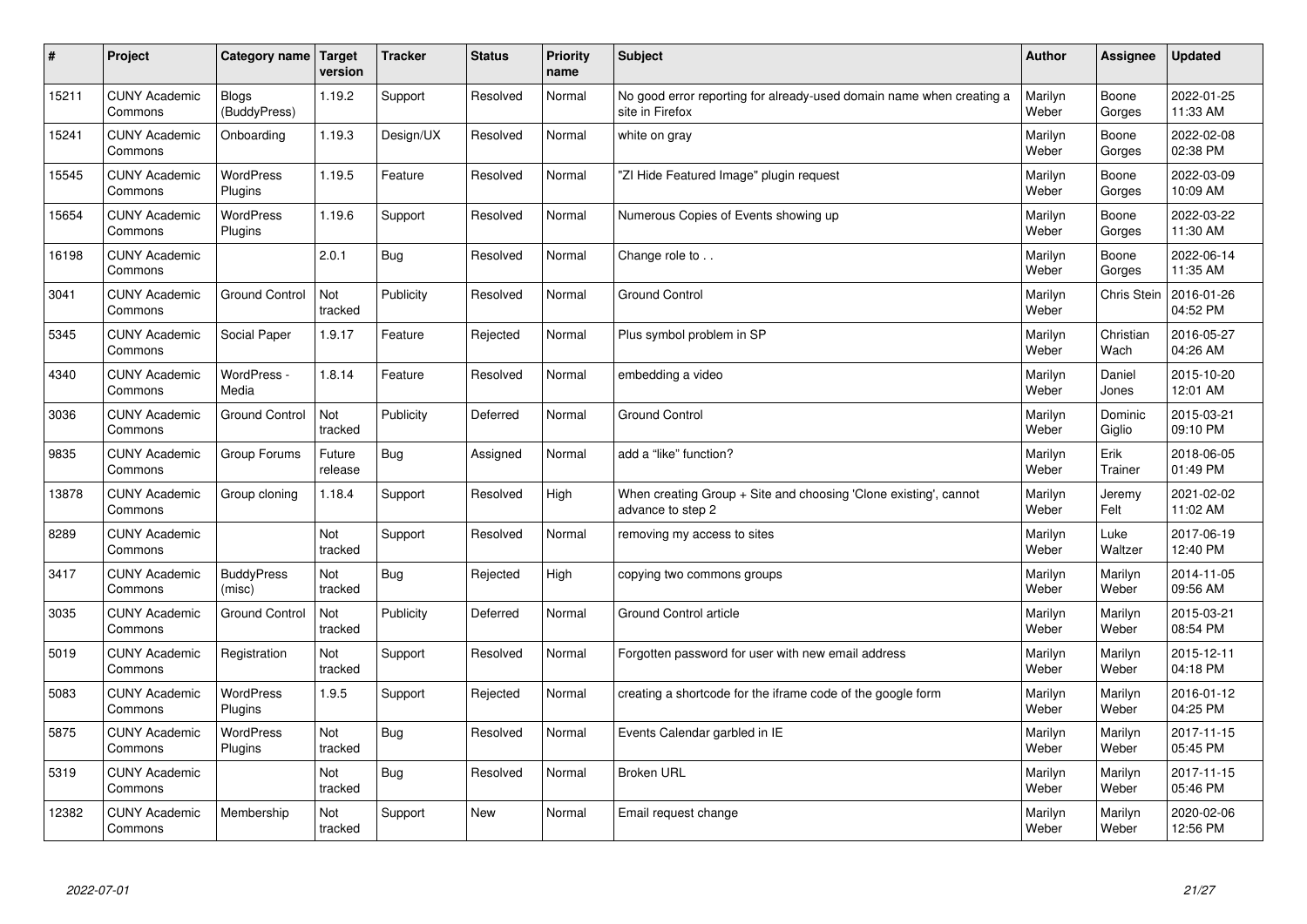| #    | Project                         | Category name         | Target<br>version | <b>Tracker</b> | <b>Status</b> | <b>Priority</b><br>name | <b>Subject</b>                                 | <b>Author</b>    | <b>Assignee</b>  | <b>Updated</b>         |
|------|---------------------------------|-----------------------|-------------------|----------------|---------------|-------------------------|------------------------------------------------|------------------|------------------|------------------------|
| 3530 | <b>CUNY Academic</b><br>Commons | Server                | Not<br>tracked    | <b>Bug</b>     | Resolved      | High                    | Commons running very slowly/ "connection lost" | Marilyn<br>Weber | <b>Matt Gold</b> | 2014-10-08<br>09:34 AM |
| 3038 | <b>CUNY Academic</b><br>Commons | <b>Ground Control</b> | Not<br>tracked    | Publicity      | Resolved      | Normal                  | <b>Ground Control</b>                          | Marilyn<br>Weber | <b>Matt Gold</b> | 2016-01-26<br>05:10 PM |
| 6656 | <b>CUNY Academic</b><br>Commons | Support               | Not<br>tracked    | Support        | Resolved      | Normal                  | Remove user profile                            | Marilyn<br>Weber | <b>Matt Gold</b> | 2016-11-10<br>02:18 PM |
| 6815 | <b>CUNY Academic</b><br>Commons | Password<br>Reset     | Not<br>tracked    | Support        | Resolved      | Normal                  | password reset requested                       | Marilyn<br>Weber | Matt Gold        | 2016-11-22<br>10:30 AM |
| 6851 | <b>CUNY Academic</b><br>Commons | Redmine               | Not<br>tracked    | Support        | Resolved      | Normal                  | How do I help users join Redmine?              | Marilyn<br>Weber | Matt Gold        | 2016-11-28<br>10:16 AM |
| 6175 | <b>CUNY Academic</b><br>Commons | Account<br>settings   |                   | Support        | Resolved      | Normal                  | Email address (user cannot access old)         | Marilyn<br>Weber | <b>Matt Gold</b> | 2016-11-29<br>06:31 PM |
| 6812 | <b>CUNY Academic</b><br>Commons |                       | Not<br>tracked    | Support        | Resolved      | Normal                  | User cannot change email                       | Marilyn<br>Weber | Matt Gold        | 2016-12-01<br>06:24 PM |
| 8906 | <b>CUNY Academic</b><br>Commons | Redmine               | Not<br>tracked    | Support        | Resolved      | Normal                  | Redmine access?                                | Marilyn<br>Weber | Matt Gold        | 2017-11-13<br>06:02 PM |
| 6866 | <b>CUNY Academic</b><br>Commons |                       | Not<br>tracked    | Support        | Resolved      | Normal                  | User would like to have her account deleted    | Marilyn<br>Weber | <b>Matt Gold</b> | 2017-11-15<br>05:49 PM |
| 7619 | <b>CUNY Academic</b><br>Commons | Membership            | Not<br>tracked    | Support        | Resolved      | Normal                  | outside users for a site that isn't a class?   | Marilyn<br>Weber | <b>Matt Gold</b> | 2017-11-15<br>06:18 PM |
| 5772 | <b>CUNY Academic</b><br>Commons | Membership            | Not<br>tracked    | Support        | Resolved      | Normal                  | User email change and forgotten password       | Marilyn<br>Weber | Matt Gold        | 2017-11-15<br>06:18 PM |
| 5968 | <b>CUNY Academic</b><br>Commons | Membership            | Not<br>tracked    | <b>Bug</b>     | Resolved      | Normal                  | Deleting account without knowing password      | Marilyn<br>Weber | Matt Gold        | 2017-11-15<br>06:19 PM |
| 8924 | <b>CUNY Academic</b><br>Commons | WordPress<br>Plugins  | 1.12.4            | <b>Bug</b>     | Resolved      | Normal                  | auto-remove feature on http://pcp.gc.cuny.edu  | Marilyn<br>Weber | Matt Gold        | 2017-12-04<br>10:18 AM |
| 9162 | <b>CUNY Academic</b><br>Commons | Registration          | Not<br>tracked    | Support        | Resolved      | Normal                  | email change due to user error                 | Marilyn<br>Weber | Matt Gold        | 2018-02-13<br>11:11 AM |
| 9477 | <b>CUNY Academic</b><br>Commons | Account<br>settings   |                   | Support        | Resolved      | Normal                  | email change request                           | Marilyn<br>Weber | Matt Gold        | 2018-03-24<br>08:53 AM |
| 9535 | <b>CUNY Academic</b><br>Commons |                       | Not<br>tracked    | Support        | Resolved      | Normal                  | admin for https://video.commons.gc.cuny.edu/?  | Marilyn<br>Weber | <b>Matt Gold</b> | 2018-04-13<br>05:06 PM |
| 9659 | <b>CUNY Academic</b><br>Commons | Account<br>settings   |                   | Support        | Resolved      | Normal                  | user email change                              | Marilyn<br>Weber | <b>Matt Gold</b> | 2018-04-24<br>12:08 PM |
| 8607 | <b>CUNY Academic</b><br>Commons |                       | Not<br>tracked    | Support        | New           | Normal                  | Paypal?                                        | Marilyn<br>Weber | Matt Gold        | 2018-05-15<br>01:37 PM |
| 9787 | <b>CUNY Academic</b><br>Commons | Registration          |                   | Support        | Resolved      | Normal                  | email change request                           | Marilyn<br>Weber | Matt Gold        | 2018-05-16<br>09:55 PM |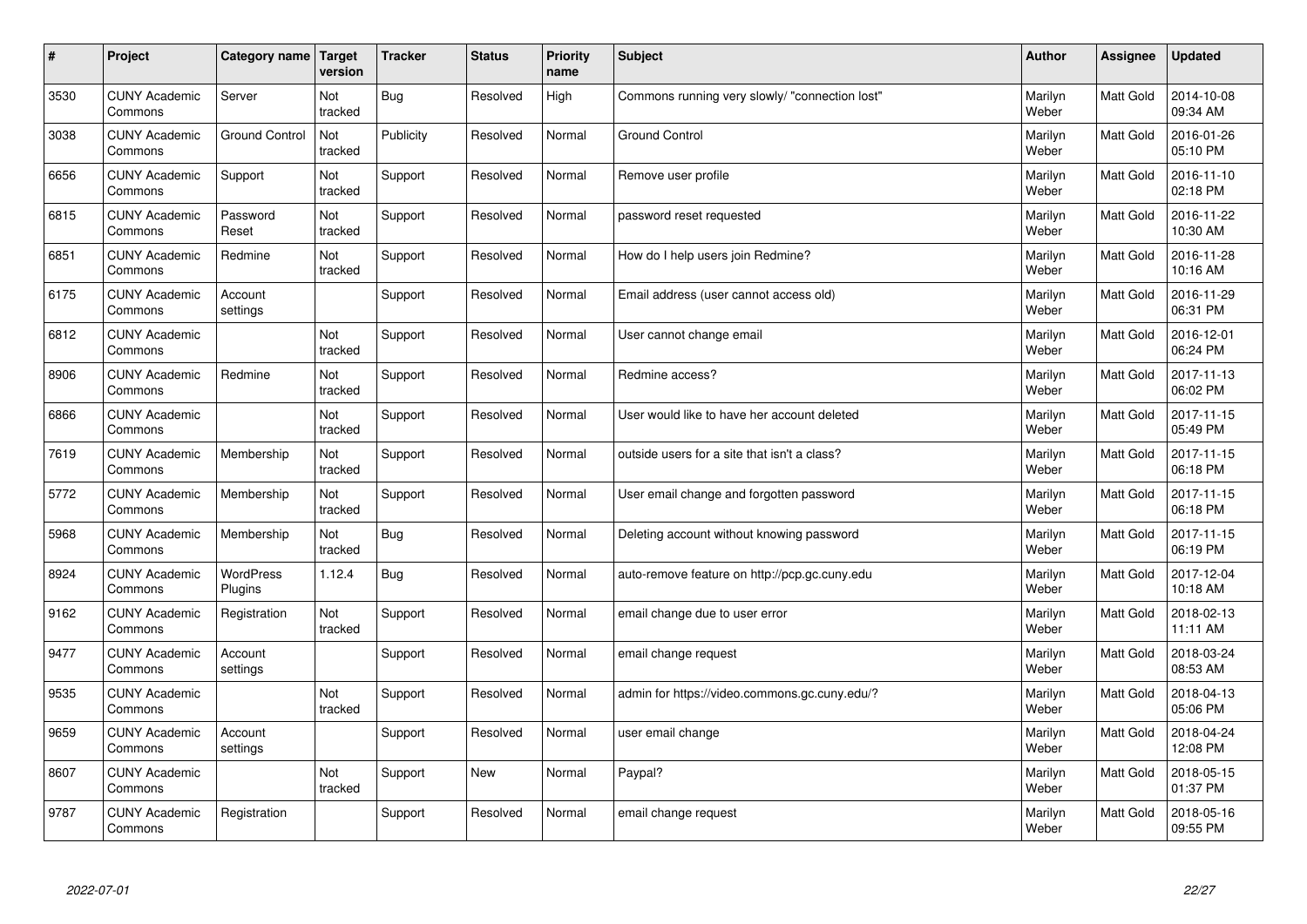| $\vert$ # | Project                         | Category name Target   | version           | <b>Tracker</b> | <b>Status</b> | <b>Priority</b><br>name | <b>Subject</b>                                                  | <b>Author</b>    | <b>Assignee</b>  | <b>Updated</b>         |
|-----------|---------------------------------|------------------------|-------------------|----------------|---------------|-------------------------|-----------------------------------------------------------------|------------------|------------------|------------------------|
| 9823      | <b>CUNY Academic</b><br>Commons | Account<br>settings    | Not<br>tracked    | Support        | Resolved      | Normal                  | email change                                                    | Marilyn<br>Weber | <b>Matt Gold</b> | 2018-05-23<br>01:58 PM |
| 9928      | <b>CUNY Academic</b><br>Commons | Account<br>settings    |                   | Support        | Resolved      | Normal                  | email change request from former student                        | Marilyn<br>Weber | Matt Gold        | 2018-06-14<br>10:20 AM |
| 9927      | <b>CUNY Academic</b><br>Commons | Membership             | Not<br>tracked    | Support        | Resolved      | Normal                  | wrong email used                                                | Marilyn<br>Weber | Matt Gold        | 2018-06-14<br>10:21 AM |
| 10227     | <b>CUNY Academic</b><br>Commons |                        |                   | Support        | Resolved      | Normal                  | user incorrectly entered her email address                      | Marilyn<br>Weber | Matt Gold        | 2018-08-26<br>08:55 PM |
| 10256     | <b>CUNY Academic</b><br>Commons |                        |                   | Support        | Resolved      | Normal                  | email change requested                                          | Marilyn<br>Weber | Matt Gold        | 2018-08-29<br>02:52 PM |
| 10266     | <b>CUNY Academic</b><br>Commons |                        |                   | Support        | Resolved      | Normal                  | GC email change requested                                       | Marilyn<br>Weber | Matt Gold        | 2018-08-30<br>03:07 PM |
| 10932     | <b>CUNY Academic</b><br>Commons |                        |                   | Support        | Resolved      | Normal                  | add me as admin to meenaalexander.com                           | Marilyn<br>Weber | Matt Gold        | 2019-01-09<br>02:12 PM |
| 11294     | <b>CUNY Academic</b><br>Commons | Account<br>settings    | Not<br>tracked    | Support        | Resolved      | Normal                  | student emqail change                                           | Marilyn<br>Weber | Matt Gold        | 2019-04-07<br>09:11 PM |
| 9134      | <b>CUNY Academic</b><br>Commons | Membership             | Not<br>tracked    | Support        | Abandoned     | Normal                  | former user                                                     | Marilyn<br>Weber | Matt Gold        | 2019-09-18<br>10:26 AM |
| 12334     | <b>CUNY Academic</b><br>Commons |                        |                   | Support        | Resolved      | Normal                  | request for a Redmine account                                   | Marilyn<br>Weber | Matt Gold        | 2020-01-30<br>12:01 PM |
| 12346     | <b>CUNY Academic</b><br>Commons | Redmine                |                   | Support        | Resolved      | Normal                  | another Redmine request                                         | Marilyn<br>Weber | Matt Gold        | 2020-01-30<br>08:20 PM |
| 13085     | <b>CUNY Academic</b><br>Commons | Domain<br>Mapping      | Not<br>tracked    | Support        | Resolved      | Normal                  | domain mapping request                                          | Marilyn<br>Weber | Matt Gold        | 2020-07-28<br>03:33 PM |
| 3040      | <b>CUNY Academic</b><br>Commons | <b>Ground Control</b>  | Not<br>tracked    | Publicity      | Resolved      | Normal                  | <b>Ground Control</b>                                           | Marilyn<br>Weber | Micki<br>Kaufman | 2016-01-26<br>05:16 PM |
| 5991      | <b>CUNY Academic</b><br>Commons | Email<br>Notifications | Future<br>release | Support        | Resolved      | Normal                  | change format of autogenerated blog emails                      | Marilyn<br>Weber | Paige<br>Dupont  | 2018-01-12<br>02:55 PM |
| 4918      | <b>CUNY Academic</b><br>Commons | ZenDesk                | Not<br>tracked    | Bug            | Resolved      | High                    | Re-directing Help Requests                                      | Marilyn<br>Weber | Raymond<br>Hoh   | 2015-11-23<br>11:15 AM |
| 4962      | <b>CUNY Academic</b><br>Commons | Events                 | 1.8.18            | <b>Bug</b>     | Resolved      | High                    | Problems with text entry field in the Events Calendar           | Marilyn<br>Weber | Raymond<br>Hoh   | 2015-12-01<br>06:57 PM |
| 4657      | <b>CUNY Academic</b><br>Commons | Group Forums           | 1.8.18            | Bug            | Resolved      | High                    | Submit button disappears in new post mode in forum              | Marilyn<br>Weber | Raymond<br>Hoh   | 2015-12-01<br>11:15 PM |
| 5177      | <b>CUNY Academic</b><br>Commons | Toolbar                | 1.9.6             | <b>Bug</b>     | Resolved      | Normal                  | No "My Papers" tab                                              | Marilyn<br>Weber | Raymond<br>Hoh   | 2016-01-29<br>08:37 AM |
| 5282      | <b>CUNY Academic</b><br>Commons | Social Paper           | Future<br>release | Bug            | <b>New</b>    | Normal                  | Replying via email directs to paper but not individual comment. | Marilyn<br>Weber | Raymond<br>Hoh   | 2016-03-02<br>01:48 PM |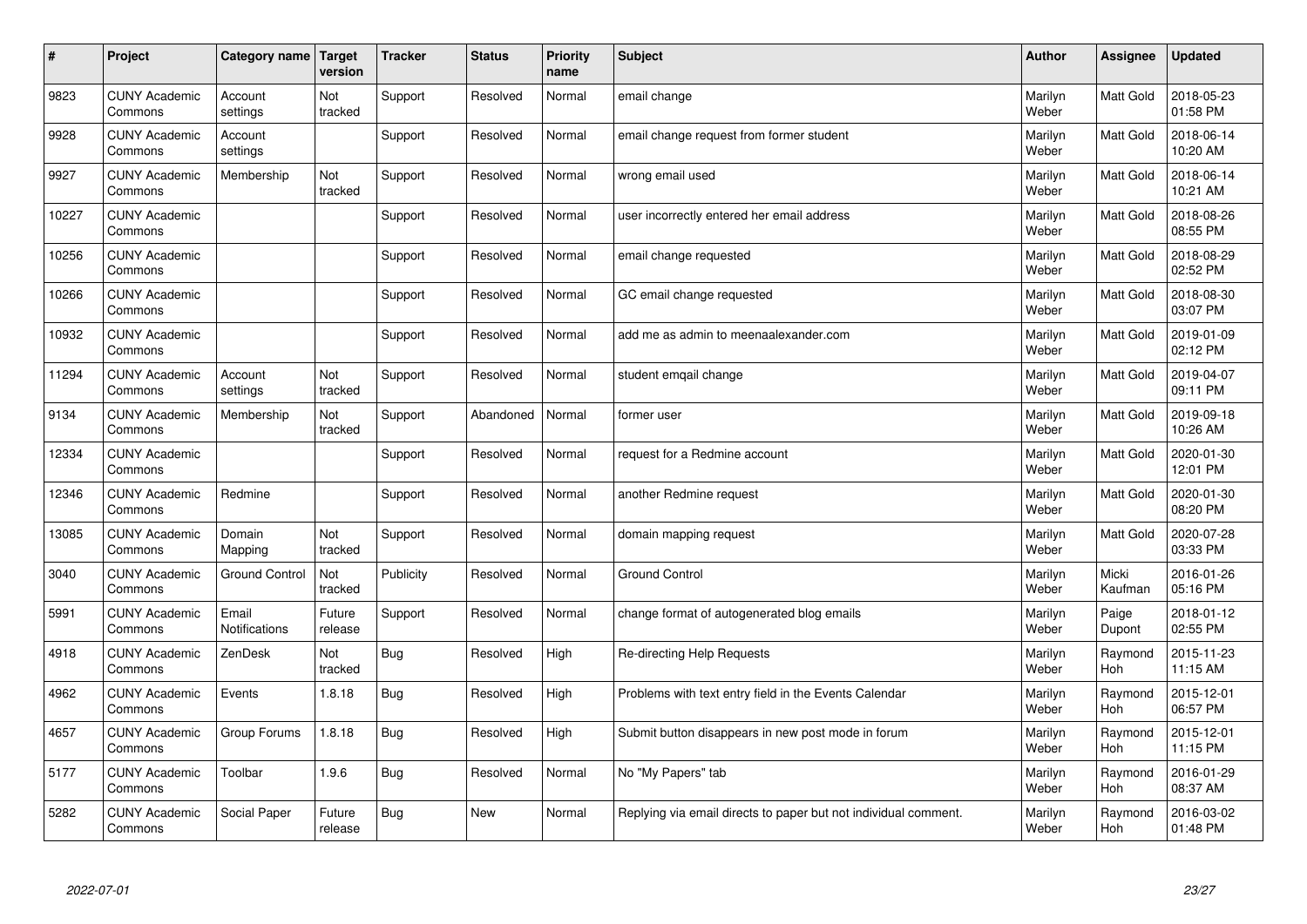| #     | Project                         | Category name Target          | version        | <b>Tracker</b> | <b>Status</b> | <b>Priority</b><br>name | <b>Subject</b>                                                                           | <b>Author</b>    | <b>Assignee</b> | <b>Updated</b>         |
|-------|---------------------------------|-------------------------------|----------------|----------------|---------------|-------------------------|------------------------------------------------------------------------------------------|------------------|-----------------|------------------------|
| 6602  | <b>CUNY Academic</b><br>Commons | ZenDesk                       | 1.10           | <b>Bug</b>     | Resolved      | High                    | Add Friend button not working                                                            | Marilyn<br>Weber | Raymond<br>Hoh  | 2016-11-04<br>12:14 PM |
| 6599  | <b>CUNY Academic</b><br>Commons | ZenDesk                       | 1.10           | Bug            | Duplicate     | Urgent                  | Accept Friend button not working                                                         | Marilyn<br>Weber | Raymond<br>Hoh  | 2016-11-04<br>06:35 PM |
| 5448  | <b>CUNY Academic</b><br>Commons | Email<br>Notifications        | 1.10.2         | <b>Bug</b>     | Rejected      | Normal                  | garbled CAC activity digests                                                             | Marilyn<br>Weber | Raymond<br>Hoh  | 2016-11-20<br>02:38 AM |
| 7684  | <b>CUNY Academic</b><br>Commons | Reply By Email                | 1.10.12        | Bug            | Resolved      | High                    | trying to post too often error                                                           | Marilyn<br>Weber | Raymond<br>Hoh  | 2017-02-28<br>12:43 PM |
| 8620  | <b>CUNY Academic</b><br>Commons | ZenDesk                       | 1.11.11        | Bug            | Resolved      | High                    | 'Send us a message" not working                                                          | Marilyn<br>Weber | Raymond<br>Hoh  | 2017-08-29<br>04:13 PM |
| 7328  | <b>CUNY Academic</b><br>Commons | <b>WordPress</b><br>Plugins   | Not<br>tracked | <b>Bug</b>     | Resolved      | Normal                  | technical issue with the Events Manager plugin                                           | Marilyn<br>Weber | Raymond<br>Hoh  | 2017-11-15<br>06:19 PM |
| 8934  | <b>CUNY Academic</b><br>Commons | Reply By Email                | 1.12.4         | Support        | Resolved      | High                    | RBE "could not post" email should have info about attempted From<br>address              | Marilyn<br>Weber | Raymond<br>Hoh  | 2017-12-12<br>11:25 AM |
| 9078  | <b>CUNY Academic</b><br>Commons | WordPress<br>Plugins          | 1.12.7         | Support        | Resolved      | Normal                  | arcgis web maps?                                                                         | Marilyn<br>Weber | Raymond<br>Hoh  | 2018-01-23<br>11:11 AM |
| 9163  | <b>CUNY Academic</b><br>Commons | Layout                        | 1.12.8         | Support        | Resolved      | Normal                  | Mobile responsiveness issues                                                             | Marilyn<br>Weber | Raymond<br>Hoh  | 2018-02-13<br>10:49 AM |
| 9154  | <b>CUNY Academic</b><br>Commons | Events                        | 1.12.8         | Bug            | Resolved      | Normal                  | problem with group calendar                                                              | Marilyn<br>Weber | Raymond<br>Hoh  | 2018-02-13<br>10:49 AM |
| 9340  | <b>CUNY Academic</b><br>Commons | WordPress<br>Plugins          | 1.12.10        | <b>Bug</b>     | Resolved      | Normal                  | change the web preview?                                                                  | Marilyn<br>Weber | Raymond<br>Hoh  | 2018-03-13<br>11:50 AM |
| 9499  | <b>CUNY Academic</b><br>Commons | <b>WordPress</b><br>(misc)    | Not<br>tracked | Support        | Resolved      | Normal                  | tiny question - preventing dates on posts?                                               | Marilyn<br>Weber | Raymond<br>Hoh  | 2018-04-04<br>03:55 PM |
| 9541  | <b>CUNY Academic</b><br>Commons | <b>WordPress</b><br>(misc)    | Not<br>tracked | Support        | Resolved      | Normal                  | repeating header banner                                                                  | Marilyn<br>Weber | Raymond<br>Hoh  | 2018-04-06<br>12:33 PM |
| 9500  | <b>CUNY Academic</b><br>Commons | WordPress<br>Plugins          | 1.12.12        | Support        | Resolved      | Normal                  | PowerPoint in the media library?                                                         | Marilyn<br>Weber | Raymond<br>Hoh  | 2018-04-12<br>02:28 PM |
| 9828  | <b>CUNY Academic</b><br>Commons | Domain<br>Mapping             | 1.13.3         | <b>Bug</b>     | Resolved      | High                    | redirecting problem                                                                      | Marilyn<br>Weber | Raymond<br>Hoh  | 2018-05-24<br>02:39 PM |
| 9965  | <b>CUNY Academic</b><br>Commons | <b>WordPress</b><br>Plugins   | 1.13.4         | Support        | Resolved      | Normal                  | plug-in request for OneTone Companion                                                    | Marilyn<br>Weber | Raymond<br>Hoh  | 2018-06-26<br>12:00 PM |
| 10245 | <b>CUNY Academic</b><br>Commons | Email<br><b>Notifications</b> | 1.13.8         | Support        | Resolved      | Urgent                  | Placeholders in action emails (activation, password reset) not being<br>properly swapped | Marilyn<br>Weber | Raymond<br>Hoh  | 2018-08-30<br>04:02 PM |
| 11205 | <b>CUNY Academic</b><br>Commons | WordPress<br>Plugins          | Not<br>tracked | Support        | Resolved      | Normal                  | problems with Google calendar                                                            | Marilyn<br>Weber | Raymond<br>Hoh  | 2019-03-11<br>02:17 PM |
| 9518  | <b>CUNY Academic</b><br>Commons |                               | Not<br>tracked | Support        | Rejected      | Normal                  | problems with site on Internet Explorer                                                  | Marilyn<br>Weber | Raymond<br>Hoh  | 2019-03-11<br>11:18 PM |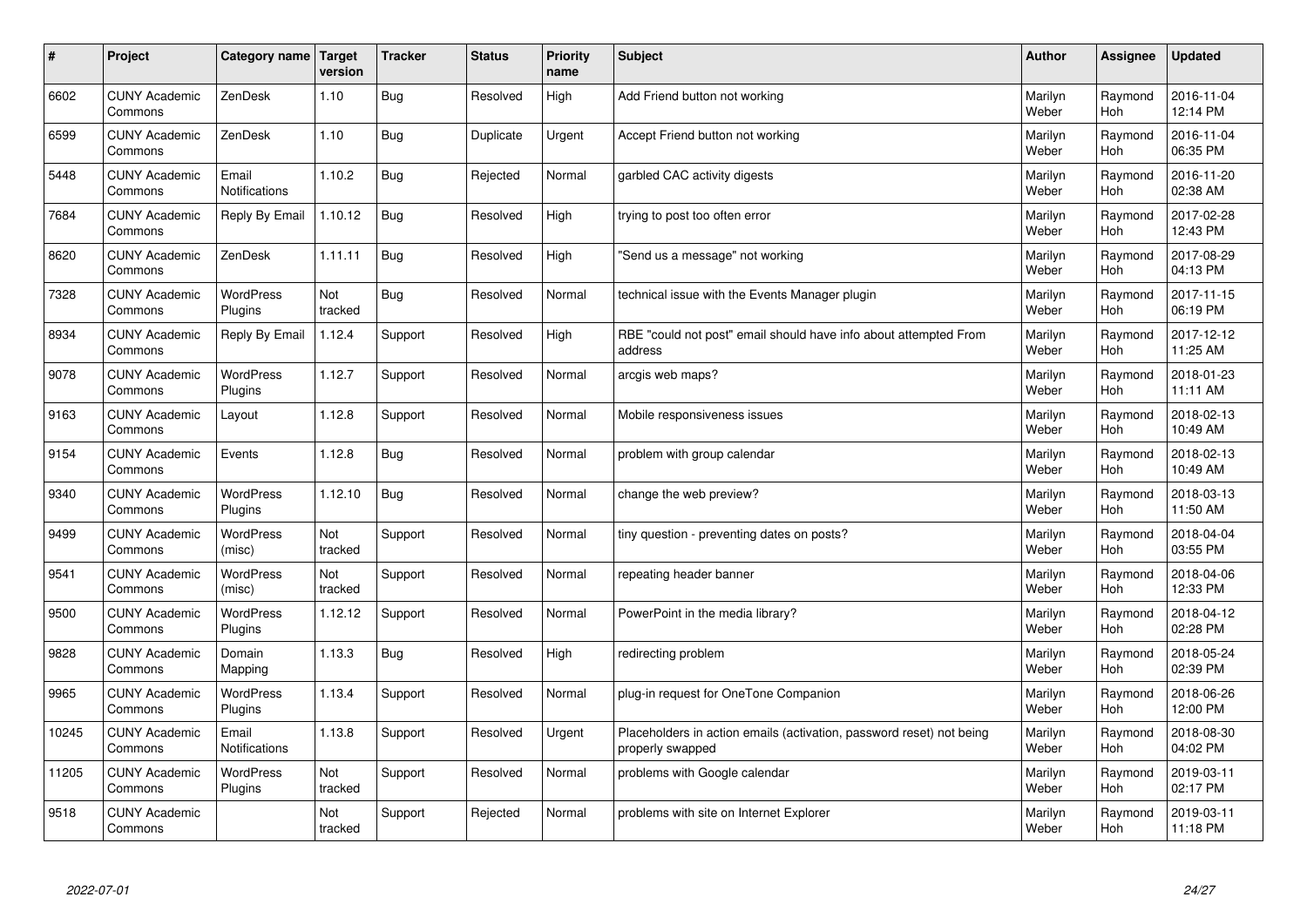| #     | Project                         | Category name                     | <b>Target</b><br>version | <b>Tracker</b> | <b>Status</b>        | <b>Priority</b><br>name | <b>Subject</b>                                                                          | <b>Author</b>    | Assignee       | <b>Updated</b>         |
|-------|---------------------------------|-----------------------------------|--------------------------|----------------|----------------------|-------------------------|-----------------------------------------------------------------------------------------|------------------|----------------|------------------------|
| 11149 | <b>CUNY Academic</b><br>Commons |                                   | Not<br>tracked           | Support        | Reporter<br>Feedback | Normal                  | comments getting blocked                                                                | Marilyn<br>Weber | Raymond<br>Hoh | 2019-03-26<br>11:40 AM |
| 11029 | <b>CUNY Academic</b><br>Commons | Authentication                    | 1.14.9                   | Support        | Resolved             | Normal                  | Sujatha Fernandes cannot edit her site                                                  | Marilyn<br>Weber | Raymond<br>Hoh | 2019-03-26<br>12:10 PM |
| 11448 | <b>CUNY Academic</b><br>Commons | <b>BuddyPress</b><br>(misc)       | 1.15.1                   | Support        | Resolved             | Normal                  | sole administrator listed on sites is not an admin at all?                              | Marilyn<br>Weber | Raymond<br>Hoh | 2019-05-14<br>11:15 AM |
| 11453 | <b>CUNY Academic</b><br>Commons | <b>WordPress</b><br>(misc)        | 1.15.2                   | <b>Bug</b>     | Resolved             | Normal                  | 403 error on Firefox                                                                    | Marilyn<br>Weber | Raymond<br>Hoh | 2019-05-28<br>11:46 AM |
| 11634 | <b>CUNY Academic</b><br>Commons | <b>WordPress</b><br>(misc)        | Not<br>tracked           | Bug            | Rejected             | Normal                  | 'Insert Read More Tag" working oddly                                                    | Marilyn<br>Weber | Raymond<br>Hoh | 2019-07-15<br>11:48 PM |
| 11866 | <b>CUNY Academic</b><br>Commons | <b>WordPress</b><br><b>Themes</b> | 1.15.10                  | Support        | Resolved             | Normal                  | problem with project widget and the 'skills' to generate tags                           | Marilyn<br>Weber | Raymond<br>Hoh | 2019-09-19<br>03:20 PM |
| 11964 | <b>CUNY Academic</b><br>Commons | Layout                            | 1.15.12                  | <b>Bug</b>     | Resolved             | Normal                  | https://commons.gc.cuny.edu/create/ not displaying correctly in Edge                    | Marilyn<br>Weber | Raymond<br>Hoh | 2019-10-22<br>11:54 AM |
| 11971 | <b>CUNY Academic</b><br>Commons | Email<br><b>Notifications</b>     | Future<br>release        | <b>Bug</b>     | Reporter<br>Feedback | Low                     | Pictures obscured in emailed post notifications                                         | Marilyn<br>Weber | Raymond<br>Hoh | 2019-11-21<br>01:14 PM |
| 12302 | <b>CUNY Academic</b><br>Commons | <b>WordPress</b><br><b>Themes</b> | 1.16.4                   | Support        | Resolved             | Normal                  | Pictorio theme request                                                                  | Marilyn<br>Weber | Raymond<br>Hoh | 2020-01-28<br>11:44 AM |
| 12354 | <b>CUNY Academic</b><br>Commons | <b>WordPress</b><br>Plugins       | 1.16.5                   | <b>Bug</b>     | Resolved             | Urgent                  | sites (including Net-Art) are reporting critical issues                                 | Marilyn<br>Weber | Raymond<br>Hoh | 2020-02-02<br>03:16 PM |
| 12395 | <b>CUNY Academic</b><br>Commons | Spam/Spam<br>Prevention           | Not<br>tracked           | Support        | Resolved             | Normal                  | comments again being blocked                                                            | Marilyn<br>Weber | Raymond<br>Hoh | 2020-03-10<br>11:13 AM |
| 12487 | <b>CUNY Academic</b><br>Commons | Group Forums                      | 1.16.7                   | Bug            | Resolved             | Normal                  | group posting problems?                                                                 | Marilyn<br>Weber | Raymond<br>Hoh | 2020-03-10<br>11:40 AM |
| 12363 | <b>CUNY Academic</b><br>Commons | <b>WordPress</b><br>Plugins       | 1.16.5                   | <b>Bug</b>     | Resolved             | Urgent                  | more bbPress problems - now students unable to post either a new<br>thread or a comment | Marilyn<br>Weber | Raymond<br>Hoh | 2020-03-17<br>03:07 PM |
| 12741 | <b>CUNY Academic</b><br>Commons | WordPress<br>Plugins              | Not<br>tracked           | Support        | Reporter<br>Feedback | Normal                  | Tableau Public Viz Block                                                                | Marilyn<br>Weber | Raymond<br>Hoh | 2020-05-12<br>11:00 AM |
| 12861 | <b>CUNY Academic</b><br>Commons |                                   |                          | Support        | Resolved             | Normal                  | trouble with YouTube                                                                    | Marilyn<br>Weber | Raymond<br>Hoh | 2020-06-09<br>11:16 AM |
| 13116 | <b>CUNY Academic</b><br>Commons | ZenDesk                           | 1.17.1                   | Support        | Resolved             | Normal                  | support/send us a message link obscured                                                 | Marilyn<br>Weber | Raymond<br>Hoh | 2020-07-29<br>09:33 PM |
| 13012 | <b>CUNY Academic</b><br>Commons | WordPress<br>(misc)               |                          | Support        | Rejected             | Normal                  | icon image associated with the teaching template's Creative Commons<br>License          | Marilyn<br>Weber | Raymond<br>Hoh | 2020-08-25<br>10:56 AM |
| 13286 | <b>CUNY Academic</b><br>Commons |                                   | Not<br>tracked           | Support        | <b>New</b>           | Normal                  | problem connecting with WordPress app                                                   | Marilyn<br>Weber | Raymond<br>Hoh | 2020-09-08<br>11:16 AM |
| 13238 | <b>CUNY Academic</b><br>Commons | WordPress -<br>Media              | 1.17.3                   | Support        | Resolved             | Normal                  | allow ppsx file?                                                                        | Marilyn<br>Weber | Raymond<br>Hoh | 2020-09-10<br>11:46 AM |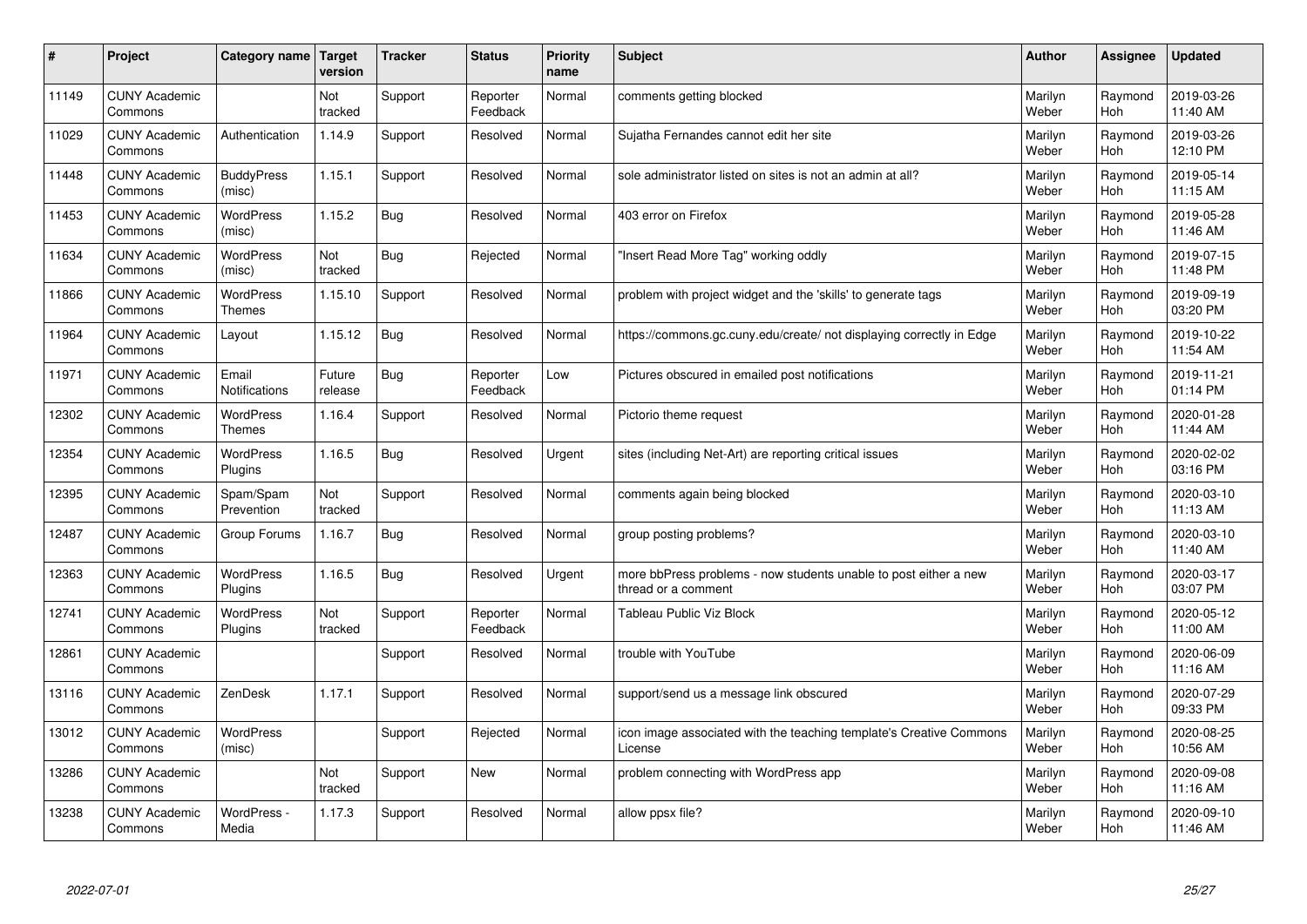| $\sharp$ | Project                         | Category name               | Target<br>version | <b>Tracker</b> | <b>Status</b>        | <b>Priority</b><br>name | <b>Subject</b>                                      | <b>Author</b>    | Assignee       | <b>Updated</b>         |
|----------|---------------------------------|-----------------------------|-------------------|----------------|----------------------|-------------------------|-----------------------------------------------------|------------------|----------------|------------------------|
| 13328    | <b>CUNY Academic</b><br>Commons | Group Forums                | Not<br>tracked    | <b>Bug</b>     | Reporter<br>Feedback | Normal                  | cross-posting in two related groups                 | Marilyn<br>Weber | Raymond<br>Hoh | 2020-09-15<br>10:39 PM |
| 13341    | <b>CUNY Academic</b><br>Commons | Group Forums                | 1.17.4            | Bug            | Resolved             | Normal                  | Forum reply problems                                | Marilyn<br>Weber | Raymond<br>Hoh | 2020-09-22<br>12:08 PM |
| 11908    | <b>CUNY Academic</b><br>Commons | Spam/Spam<br>Prevention     | 1.17.7            | Support        | Resolved             | Normal                  | overeager spam filter                               | Marilyn<br>Weber | Raymond<br>Hoh | 2020-11-05<br>04:36 PM |
| 13521    | <b>CUNY Academic</b><br>Commons | Onboarding                  | 1.17.7            | Support        | Resolved             | Normal                  | sent invitations page                               | Marilyn<br>Weber | Raymond<br>Hoh | 2020-11-10<br>10:31 AM |
| 13699    | <b>CUNY Academic</b><br>Commons |                             | Not<br>tracked    | Support        | Resolved             | Normal                  | Martin Segal Center site down                       | Marilyn<br>Weber | Raymond<br>Hoh | 2020-12-22<br>03:03 PM |
| 13768    | <b>CUNY Academic</b><br>Commons | Domain<br>Mapping           | Not<br>tracked    | <b>Bug</b>     | Resolved             | Normal                  | patricksweeney.commons.gc.cuny.edu down             | Marilyn<br>Weber | Raymond<br>Hoh | 2021-01-12<br>10:47 AM |
| 13827    | <b>CUNY Academic</b><br>Commons | Group Forums                | 1.18.3            | <b>Bug</b>     | Resolved             | Normal                  | more forum post problems                            | Marilyn<br>Weber | Raymond<br>Hoh | 2021-01-22<br>08:19 PM |
| 13947    | <b>CUNY Academic</b><br>Commons | WordPress<br>Plugins        | 1.18.4            | Bug            | Resolved             | Normal                  | Elementor plugin problem                            | Marilyn<br>Weber | Raymond<br>Hoh | 2021-02-08<br>09:34 PM |
| 14077    | <b>CUNY Academic</b><br>Commons | <b>WordPress</b><br>Plugins | 1.18.7            | Support        | Resolved             | Normal                  | Elementor Pro plugin for the slider                 | Marilyn<br>Weber | Raymond<br>Hoh | 2021-03-23<br>11:43 AM |
| 14129    | <b>CUNY Academic</b><br>Commons | Onboarding                  | 1.18.6            | Support        | Resolved             | Normal                  | can only see some invites sent                      | Marilyn<br>Weber | Raymond<br>Hoh | 2021-04-09<br>09:00 AM |
| 14344    | <b>CUNY Academic</b><br>Commons | Domain<br>Mapping           | Not<br>tracked    | Support        | Resolved             | Normal                  | arabstages.org site down                            | Marilyn<br>Weber | Raymond<br>Hoh | 2021-04-19<br>01:42 PM |
| 14448    | <b>CUNY Academic</b><br>Commons | Password<br>Reset           | Not<br>tracked    | <b>Bug</b>     | Rejected             | Normal                  | password reset weirdness                            | Marilyn<br>Weber | Raymond<br>Hoh | 2021-05-12<br>01:34 PM |
| 14734    | <b>CUNY Academic</b><br>Commons | WordPress<br><b>Themes</b>  | 1.18.18           | Support        | Resolved             | Normal                  | missing section of Sujatha Fernandes' site          | Marilyn<br>Weber | Raymond<br>Hoh | 2021-09-06<br>04:15 PM |
| 14885    | <b>CUNY Academic</b><br>Commons | WordPress<br>Plugins        | 1.18.22           | <b>Bug</b>     | Resolved             | Normal                  | Long Loading Times -- Wordpress Admin Site          | Marilyn<br>Weber | Raymond<br>Hoh | 2021-10-26<br>12:28 PM |
| 14889    | <b>CUNY Academic</b><br>Commons | Events                      | 1.19.0            | Support        | Resolved             | Normal                  | events in group - can they be edited by all admins? | Marilyn<br>Weber | Raymond<br>Hoh | 2021-12-13<br>03:31 PM |
| 15252    | <b>CUNY Academic</b><br>Commons | Layout                      | Not<br>tracked    | <b>Bug</b>     | Resolved             | Normal                  | visual glitch with the Segal Center webpage         | Marilyn<br>Weber | Raymond<br>Hoh | 2022-02-03<br>04:56 PM |
| 15610    | <b>CUNY Academic</b><br>Commons | WordPress<br>Plugins        | Not<br>tracked    | Support        | Rejected             | Normal                  | Loops & Logic plugin                                | Marilyn<br>Weber | Raymond<br>Hoh | 2022-03-19<br>11:16 AM |
| 16110    | <b>CUNY Academic</b><br>Commons |                             |                   | Support        | Reporter<br>Feedback | Normal                  | remove Creative Commons license from pages?         | Marilyn<br>Weber | Raymond<br>Hoh | 2022-05-17<br>06:11 PM |
| 16172    | <b>CUNY Academic</b><br>Commons | <b>WordPress</b><br>(misc)  | 2.0.2             | Bug            | Resolved             | Normal                  | 'Lost your password" link not in error messge       | Marilyn<br>Weber | Raymond<br>Hoh | 2022-06-14<br>09:21 PM |